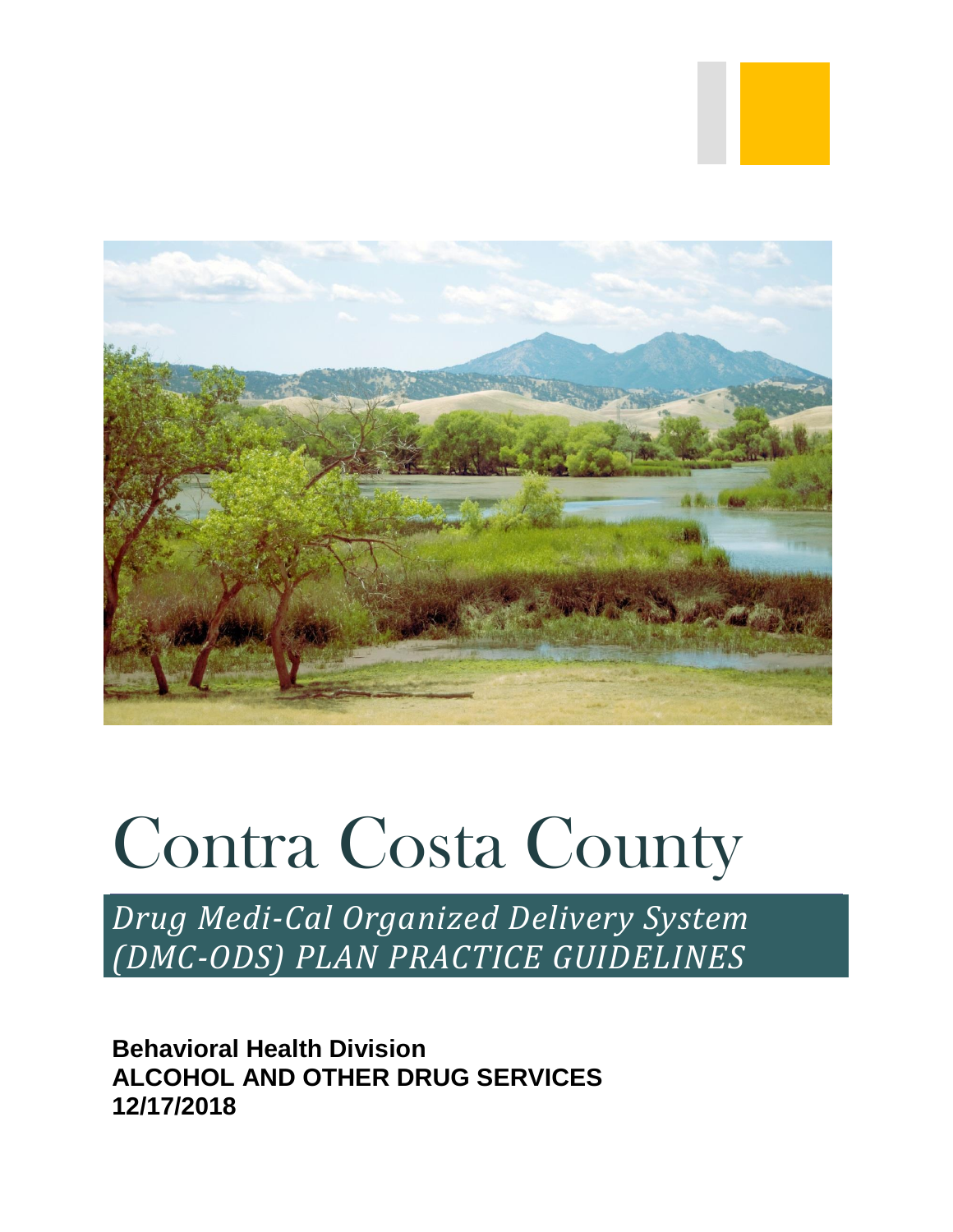<span id="page-1-0"></span>

| <b>TABLE OF CONTENTS</b>                                             |  |
|----------------------------------------------------------------------|--|
|                                                                      |  |
|                                                                      |  |
|                                                                      |  |
|                                                                      |  |
|                                                                      |  |
|                                                                      |  |
|                                                                      |  |
|                                                                      |  |
|                                                                      |  |
|                                                                      |  |
|                                                                      |  |
|                                                                      |  |
|                                                                      |  |
| Substance Abuse Prevention and Treatment Block Grant (SABG) Funding7 |  |
| OUT OF COUNTY BENEFICIARIES & COUNTY OF RESIDENCE  8                 |  |
|                                                                      |  |
| CONFIDENTIALITY AND COMPLIANCE WITH 42CFR PART 2  9                  |  |
|                                                                      |  |
|                                                                      |  |
|                                                                      |  |
|                                                                      |  |
|                                                                      |  |
|                                                                      |  |
|                                                                      |  |
|                                                                      |  |
|                                                                      |  |
|                                                                      |  |
|                                                                      |  |
|                                                                      |  |
|                                                                      |  |
|                                                                      |  |
|                                                                      |  |
|                                                                      |  |
|                                                                      |  |
|                                                                      |  |
|                                                                      |  |
|                                                                      |  |
|                                                                      |  |
| PERINATAL, PARENTING, AND POSTPARTUM SERVICES 19                     |  |
|                                                                      |  |
|                                                                      |  |
|                                                                      |  |
|                                                                      |  |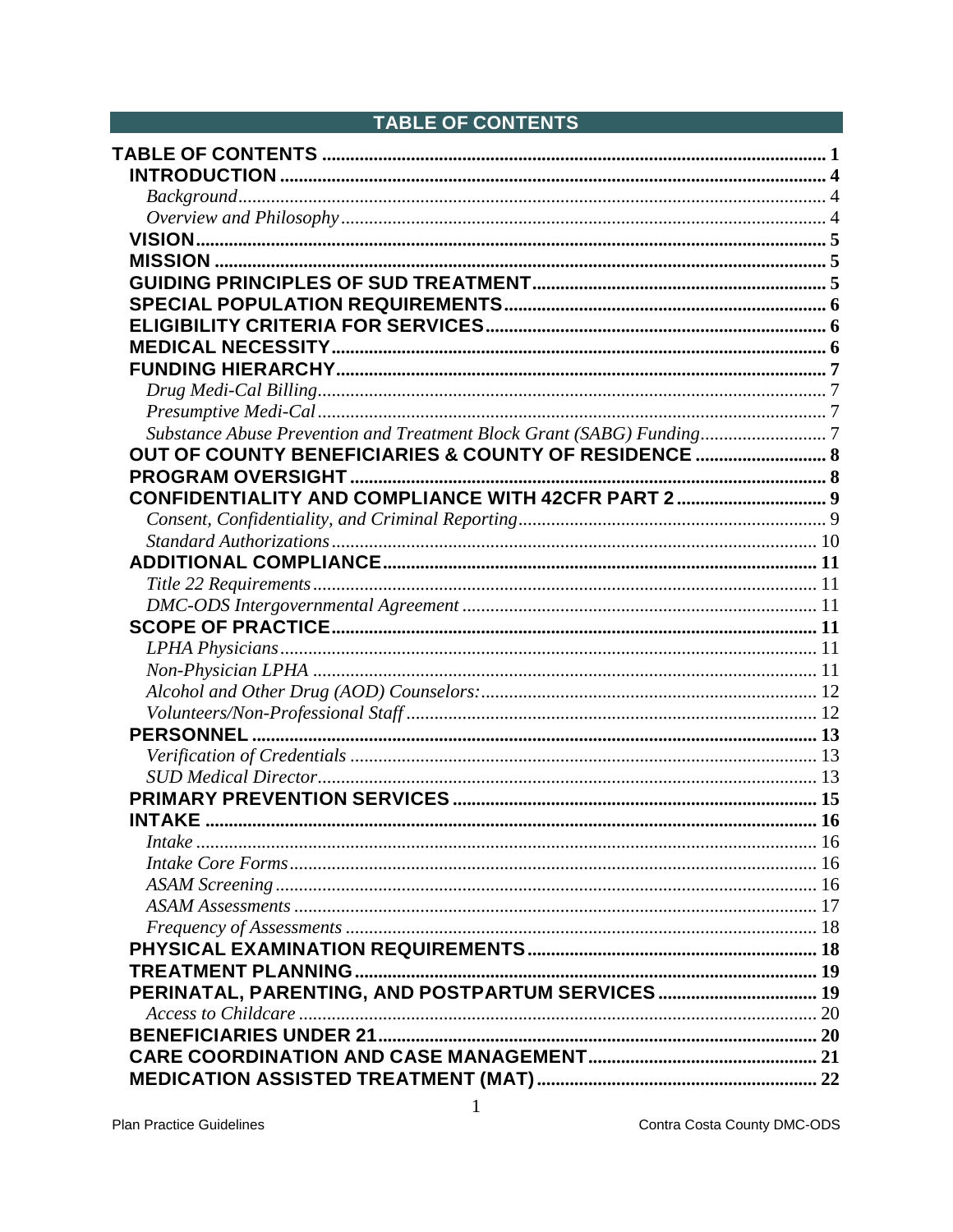| Level 3.1 (Clinically Managed Low-Intensity Residential Services) 40<br>Program Eligibility and the Drug Medi-Cal Organized Delivery System FAQs  42<br>APPENDIX VI. RELEVANT MHSUDS INFORMATION NOTICES  43 |  |
|--------------------------------------------------------------------------------------------------------------------------------------------------------------------------------------------------------------|--|
|                                                                                                                                                                                                              |  |
|                                                                                                                                                                                                              |  |
|                                                                                                                                                                                                              |  |
|                                                                                                                                                                                                              |  |
|                                                                                                                                                                                                              |  |
|                                                                                                                                                                                                              |  |
|                                                                                                                                                                                                              |  |
|                                                                                                                                                                                                              |  |
|                                                                                                                                                                                                              |  |
|                                                                                                                                                                                                              |  |
|                                                                                                                                                                                                              |  |
|                                                                                                                                                                                                              |  |
|                                                                                                                                                                                                              |  |
|                                                                                                                                                                                                              |  |
|                                                                                                                                                                                                              |  |
|                                                                                                                                                                                                              |  |
|                                                                                                                                                                                                              |  |
|                                                                                                                                                                                                              |  |
|                                                                                                                                                                                                              |  |
|                                                                                                                                                                                                              |  |
|                                                                                                                                                                                                              |  |
|                                                                                                                                                                                                              |  |
|                                                                                                                                                                                                              |  |
|                                                                                                                                                                                                              |  |
|                                                                                                                                                                                                              |  |
|                                                                                                                                                                                                              |  |
|                                                                                                                                                                                                              |  |
|                                                                                                                                                                                                              |  |
|                                                                                                                                                                                                              |  |
|                                                                                                                                                                                                              |  |
|                                                                                                                                                                                                              |  |
|                                                                                                                                                                                                              |  |
|                                                                                                                                                                                                              |  |
|                                                                                                                                                                                                              |  |
|                                                                                                                                                                                                              |  |
|                                                                                                                                                                                                              |  |
|                                                                                                                                                                                                              |  |
|                                                                                                                                                                                                              |  |
|                                                                                                                                                                                                              |  |
|                                                                                                                                                                                                              |  |
|                                                                                                                                                                                                              |  |
|                                                                                                                                                                                                              |  |
|                                                                                                                                                                                                              |  |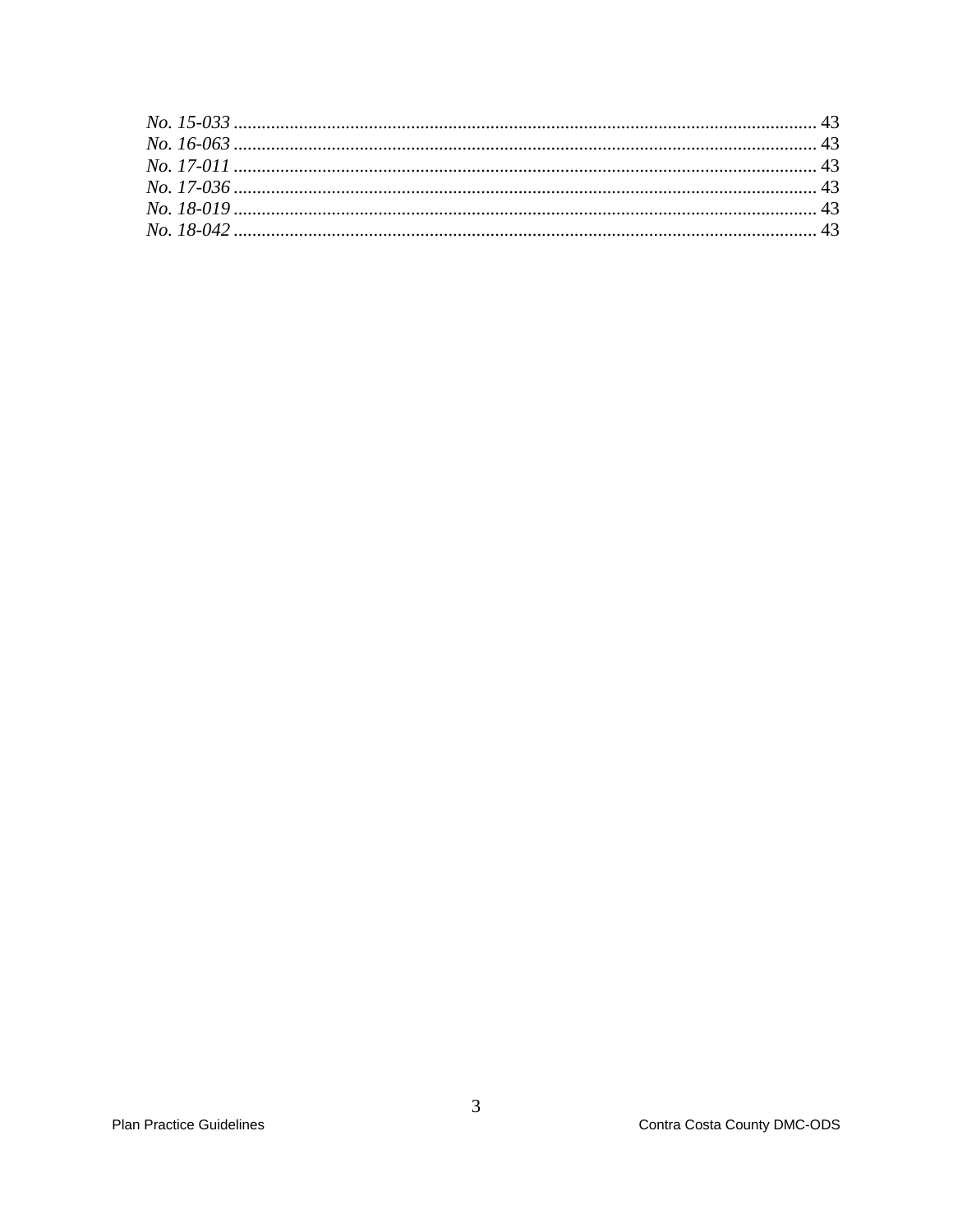#### <span id="page-4-0"></span>**INTRODUCTION**

#### <span id="page-4-1"></span>*Background*

On August 13, 2015, the California Department of Health Care Services (DHCS) received approval from the Centers for Medicare and Medicaid Services to implement the Drug Medi-Cal Organized Delivery System (DMC-ODS) waiver. The DMC-ODS is a pilot project authorized originally under the California's Section 1115 Bridge to Reform Demonstration Waiver and continued in the Medi-Cal 2020 Waiver. The purpose of the pilot program is to test a new paradigm for organized delivery of health care services for Medicaid eligible individuals with Substance Use Disorders (SUD). Prior to the implementation of the Waiver, people with SUD had limited treatment options available. The DMC-ODS Intergovernmental Agreement has allowed Contra Costa residents to receive a full array of services covered under Medi-Cal. Contra Costa County specifically, the Behavioral Health Division's Alcohol and Other Drug Services (AODS)—received a contract from DHCS on June 30, 2017. Because of its commitment to ensure successful implementation of the DMC-ODS Intergovernmental Agreement, AODS provides this Plan Practice Guidelines as guidance to promote standards of practice that comply with Federal, State and County SUD treatment standards.

#### **For access to the current Intergovernmental Agreement between Contra Costa and the California Department of Health Care Services, see** *Appendix V— Important Links/Documents.*

#### <span id="page-4-2"></span>*Overview and Philosophy*

Alcohol and Other Drugs (AOD) Prevention, Treatment and Recovery Services provides a continuum of care of treatment for SUD modeled after the American Society of Addiction Medicine (ASAM) criteria, in partnership with community based providers and county operated programs.

Contra Costa's system of care uses the American Society of Addiction Medicine Criteria not only to improve assessment to the appropriate placement, but also as a mechanism to enhance clinical practices that promote patient-centeredness and to establish a shared partnership with beneficiaries to help them make the best decisions regarding their treatment.

AOD advocates for changing social norms that criminalize SUD and increases community understanding that addiction is a chronic and medical disease. At its core, Contra Costa focuses on developing *beneficiary-centered* services. These services are trauma-informed, based on individual needs, and customized for the beneficiary wherever they are in the spectrum of recovery.

While agencies may have additional requirements and expectations, the purpose of this Plan Practice Guidelines is to offer staff and partner agencies with the minimum set of standards that follow the Substance Abuse Prevention and Treatment Block Grant (SABG), ODS 1115 Drug Medi-Cal Waiver Terms and Conditions, Relevant DMC-ODS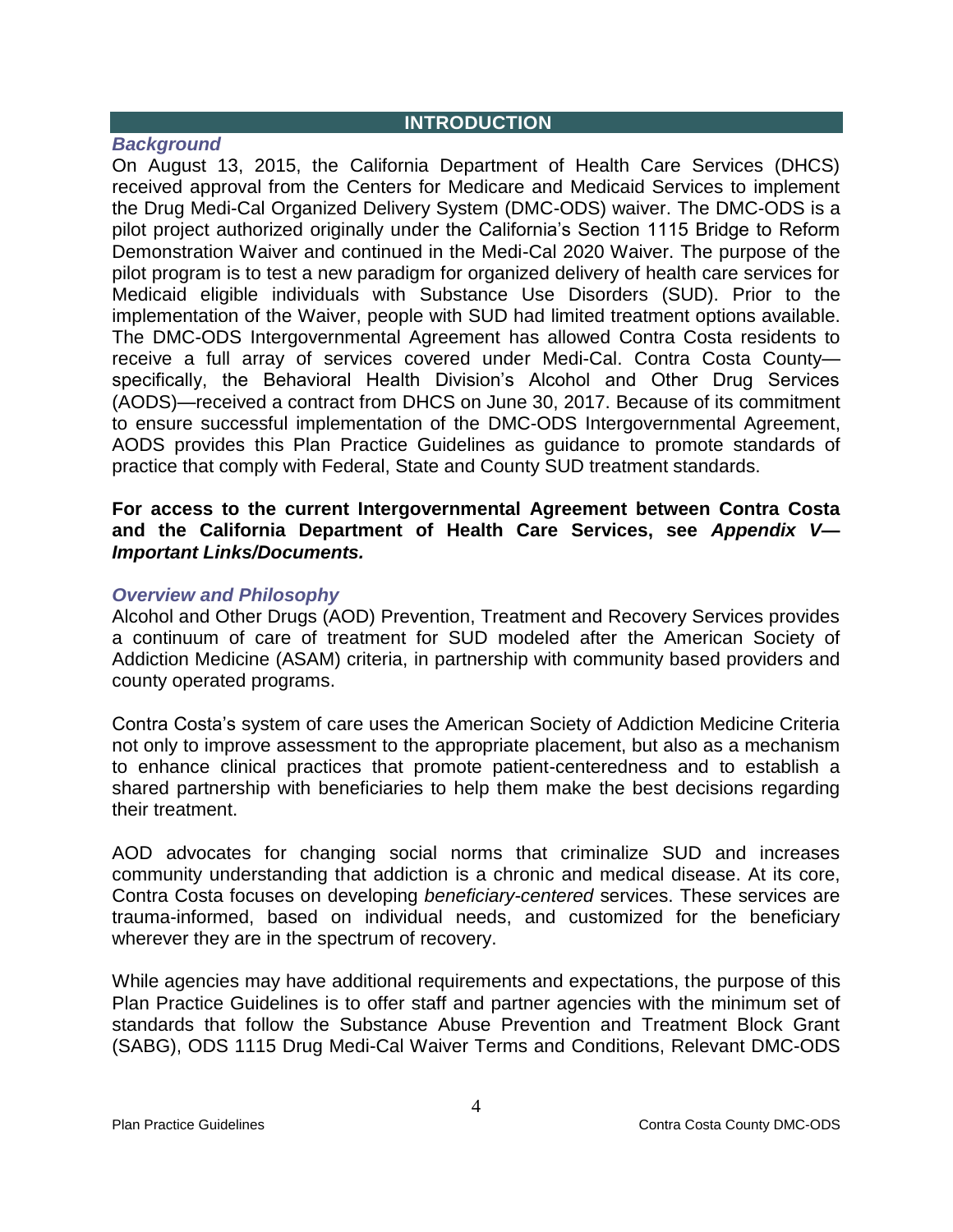Information Notice, Terms and Conditions of the DMC-ODS Intergovernmental Agreement, and regulations from Title 9 and Title 22.

Furthermore, is important to note that modality and population-specific requirements have been included whenever possible; however, is important to consult the specific requirement as needed. In the event of conflict between the DMC-ODS Intergovernmental Agreement and Title 22, provisions of the DMC-ODS Intergovernmental Agreement shall supersede if they are more stringent.

The Plan Practice Guidelines will be made available to every new provider under contract with AODS and posted in the AODS homepage. The Plan Practice Guidelines are a living document and shall be updated as necessary. The county commits to periodic review of the guidelines to ensure the most accurate and up-to-date information.

#### **VISION**

<span id="page-5-0"></span>Contra Costa Behavioral Health envisions a system of care that supports independence, hope, and healthy lives by making accessible behavioral health services that are responsive, integrated, compassionate and respectful.

#### **MISSION**

<span id="page-5-1"></span>The mission of Contra Costa Behavioral Health, in partnership with consumers, family, staff, and community-based agencies, is to provide welcoming, integrated services for mental health, substance abuse, homelessness, and other needs that promote wellness, recovery and resiliency while respecting the complexity and diversity of the people we serve.

The Alcohol and Other Drugs Services (AODS) "puts people first." The mission of AODS is to advocate for alcohol and drug free communities by promoting individual and family responsibility, hope, and self-sufficiency.

# **GUIDING PRINCIPLES OF SUD TREATMENT**

<span id="page-5-2"></span>SUD Treatment:

- $\div$  Provides a comprehensive continuum of care that delivers timely access to treatment where people are located and when they need it
- Delivers the appropriate level of treatment based on medical necessity in the least restrictive environment
- \* Responds to the unique treatment needs of each individual and promote a beneficiary-centered approach
- $\div$  Supports the sustained recovery of beneficiaries and their families
- ❖ Improves beneficiary's experience in treatment
- Coordinates transitions of level of care in a seamless, respectful, and timely fashion
- Supports integration of mental health and physical health to improve outcomes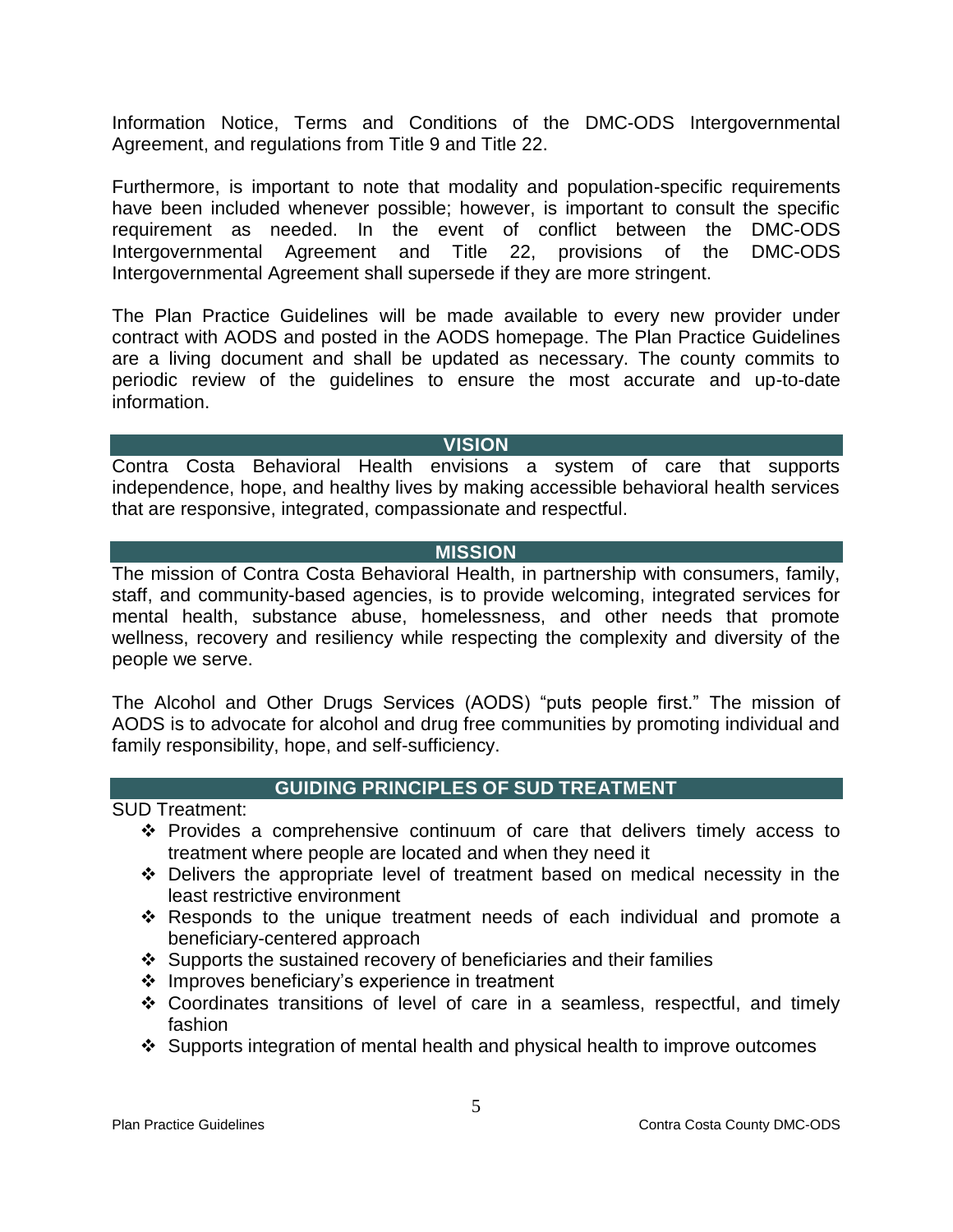- $\div$  Respects the cultural and language needs of the beneficiaries and follow the CLAS standards
- \* Recognizes the unique needs of special populations: pregnant and postpartum women, adolescents under 21, homeless individuals
- Utilizes the ASAM Framework with fidelity

Providers shall ensure that treatment practices do not deny services based on race, color, religion, gender, gender expression, age, national origin (ancestry), disability, marital status, sexual orientation, or military status, in any of its activities or operations.

# **SPECIAL POPULATION REQUIREMENTS**

<span id="page-6-0"></span>AODS and its providers shall adhere with federal and state mandates that require counties to comply with the minimum requirements for serving pregnant and parenting women as outlined in the DHCS Perinatal Practice Guidelines and the Youth Treatment Guidelines for adolescents under 21. Additionally, all AOD programs receiving Substance Abuse Prevention and Treatment Block grant (SABG) shall fulfill provisions requiring treatment admission on priority basis and interim services. Priority admissions shall be given according the DHCS Perinatal Practice Guidelines.

# **ELIGIBILITY CRITERIA FOR SERVICES**

<span id="page-6-1"></span>To be eligible for SUD Treatment under the DMC-ODS Plan, beneficiaries must:

- 1. Reside in Contra Costa County.
- 2. Be enrolled in Medi-Cal and have a Medi-Cal from Contra Costa or be willing to transfer Medi-Cal to Contra Costa.
- 3. Have at least one diagnosis from the Diagnostic and Statistical Manual of Mental Disorders 5<sup>th</sup> Edition (DSM-5) for substance-related and addictive disorders. Any adult, or youth under the age of 21, who is assessed to be "at risk" for developing a SUD will be eligible for Early Intervention services if they do not meet medical necessity criteria.
- 4. Meet the ASAM definition of medical necessity for services, as determined by a Licensed Practitioner of the Healing Arts (LPHA). For Adolescents under 21, the adolescent must meet the ASAM Adolescent Criteria and/or be assessed to be at risk for developing a SUD.

# **MEDICAL NECESSITY**

<span id="page-6-2"></span>For a provider to receive reimbursement regardless of funding source, all beneficiaries must meet medical and service necessity in accordance with Policy No. AOD 509. As such, diagnosis and medical necessity shall be established prior to intake by conducting an initial full ASAM assessment.

Medical Necessity encompasses all six ASAM Dimensions (**see** *Appendix IV—ASAM Levels of Care*) and takes into consideration the extent and biopsychosocial severity of the various dimensions within the full ASAM assessment. Medical Necessity must not be restricted to acute care and narrow medical/mental health concerns. AOD providers will not discriminate against individuals eligible to enroll based on health status or need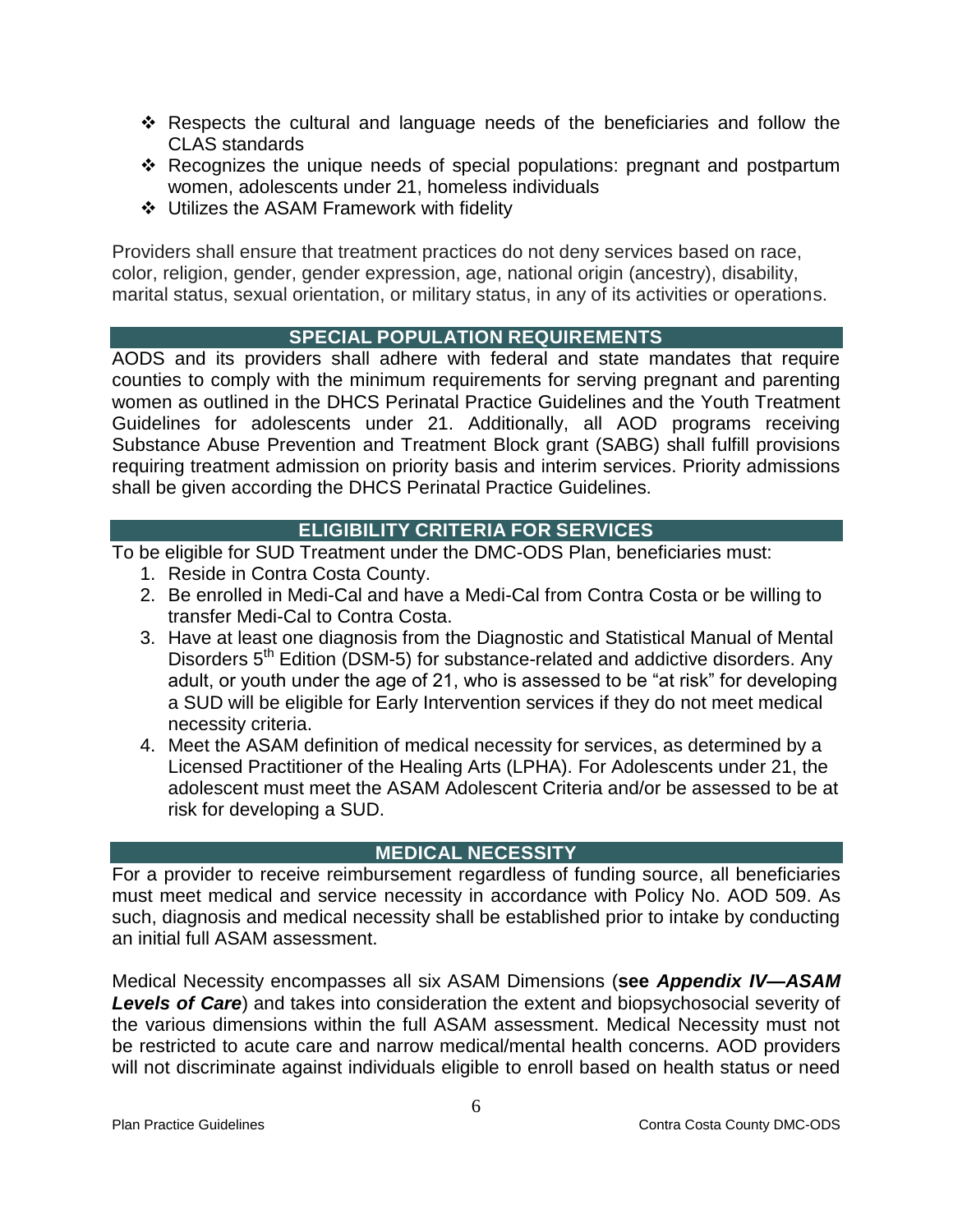for health care services. When applicable, a medical clearance will be obtained and noted.

# <span id="page-7-1"></span><span id="page-7-0"></span>*Drug Medi-Cal Billing*

#### **FUNDING HIERARCHY**

All treatment services for all available levels of care in the county, are currently reimbursable under Drug Medi-Cal. AOD providers must adhere to DMC-ODS Intergovernmental Agreement documentation requirements to prevent disallowances. Prior to providing services, the provider must verify both Medi-Cal eligibility of the individual and county of residence.

While under the ODS-DMC, Medi-Cal is the primary funding source for Medi-Cal eligible individuals, there may be circumstances in which Medi-Cal coverage is restricted or limits of coverage. For example, beneficiaries in residential treatment can only be admitted twice within a 365-day period, even when they may still meet medical necessity for such level of care. In these cases, the beneficiary and/or the AOD provider must contact Provider Services with a Justification for Continuation of Services form to receive approval for use of other funding sources. These other sources may include AB109, SAMHWorks, and SABG if funding is available.

# **For more information about Drug Medi-Cal Billing, see the link to the Drug Medi-Cal Billing Manual in** *Appendix V—Important Links/Documents.*

## <span id="page-7-2"></span>*Presumptive Medi-Cal*

Presumptive Medi-Cal is a status designed to provide immediate, temporary coverage for Medi-Cal beneficiaries pending formal Medi-Cal application. Whenever Presumptive Medi-Cal is granted, the AOD provider shall work cooperatively and diligently with the beneficiary immediately following admission to facilitate the process for completing the Medi-Cal application. With the eventual goal of securing full scope Medi-Cal for the beneficiary, Presumptive Medi-Cal covers up to 60 days of services.

# <span id="page-7-3"></span>*Substance Abuse Prevention and Treatment Block Grant (SABG) Funding*

SABG funds may be used for individuals that are not eligible for DMC. However, these individuals must still (1) reside in Contra Costa County, (2) have at least one diagnosis from DSM 5 for a Substance-Related and Addictive Disorder, and (3) meet the ASAM definition of medical necessity for services, as determined by a Licensed Practitioner of the Healing Arts (LPHA). **See** *Eligibility Criteria for Services.* Individuals with other forms of commercial/private insurance shall be referred to their own managed care plan. This include Veterans Services, if eligible.

No SABG funding shall be used for a Medi-Cal eligible individuals; all other funding categories must be exhausted in compliance with federal and state regulations.

 SUD treatment services are available to pregnant and post-partum women. Under the Waiver and ASAM criteria there is no fixed length of stay in any level of care for any beneficiary.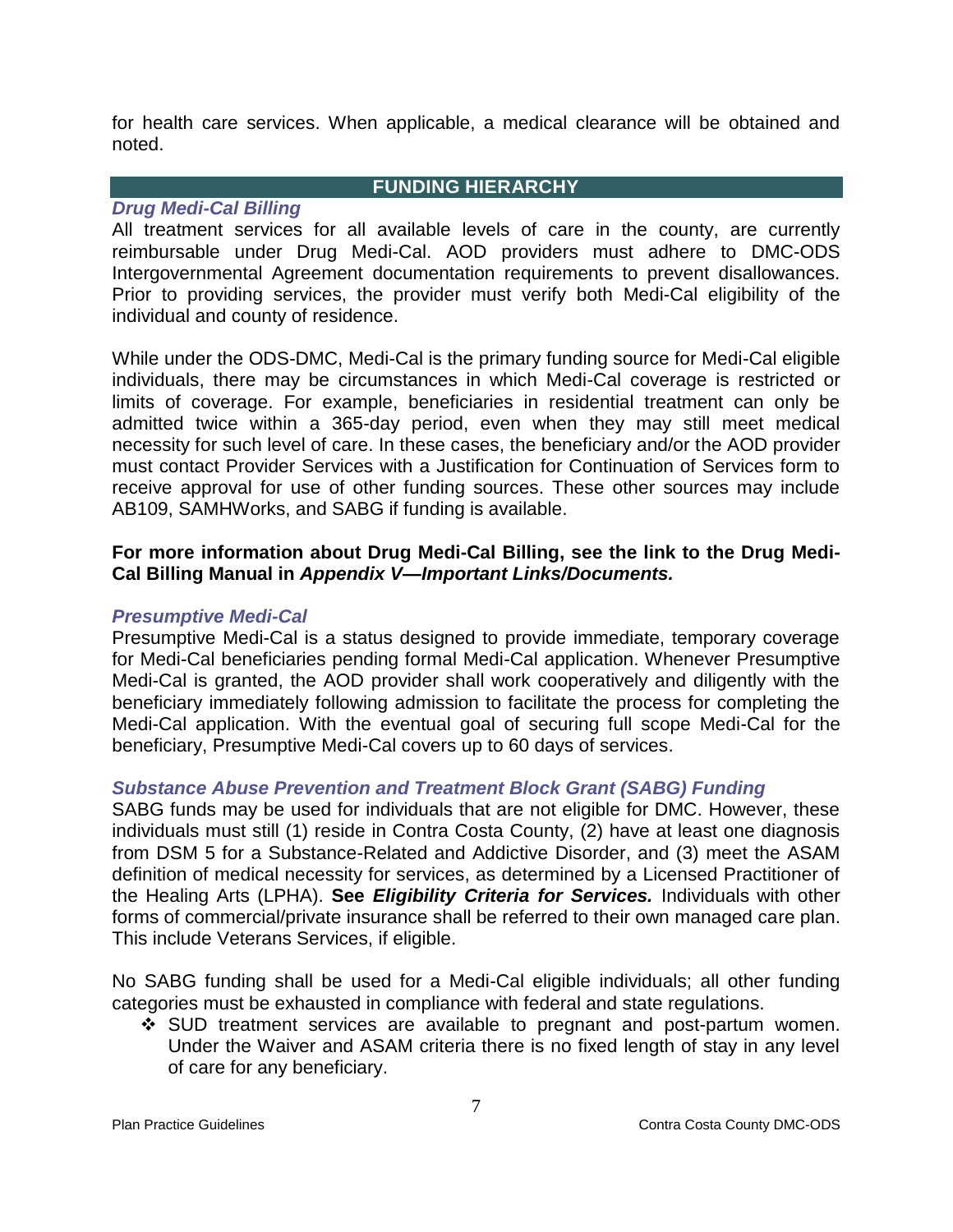- $\div$  Placement criteria for Perinatal beneficiaries must be made into the appropriate LOC within 48 hours. In the case that there is if there is not availability in her needed LOC, then the Provider is required to commence "Interim Services" within 48 hours until the appropriate LOC becomes available. These services might consist of treatment in the next lower LOC available, case management and other supportive services to sustain and continue to motivate/engage the beneficiary.
- Youth under 21 are eligible to receive Medi-Cal services pursuant to the Early Periodic Screening, Diagnostic and Treatment (EPSDT) mandate. Under the EPSDT mandate, beneficiaries under 21 are eligible to receive all appropriate and medically necessary services needed to correct and ameliorate health conditions that are coverable under section 1905 (a) Medicaid authority. **For more information about youth under 21, see** *Beneficiaries Under 21.*
- ❖ AOD does not deny services on inability to pay.
- Undocumented individuals are eligible for SUD treatment and withdrawal management.
- SUD Primary prevention services are offered at no cost to individuals who are not in need of treatment.

# **OUT OF COUNTY BENEFICIARIES & COUNTY OF RESIDENCE**

<span id="page-8-0"></span>Providers shall only admit Contra Costa County residents directly for County funded programs. As referenced on DHCS Information Notice 17-036, all out county Medi-Cal beneficiaries will be referred to their county of origin. **For access to Information Notice 17-036, see** *Appendix VI—Relevant MHSUDS Information Notices***.** However, the following exceptions apply:

- 1. If a beneficiary is out of county, BUT in transition or wiling to move Medi-Cal to Contra Costa, the beneficiary will be assisted to contact the Behavioral Health Financial Counselors. Staff shall document the beneficiary's attempts to complete the Medi-Cal package and request verification of submission.
- 2. If the beneficiary had already started paperwork to transfer his county of origin to Contra Costa (for which they must provide proof).
- 3. For methadone beneficiaries traveling or visiting Contra Costa requiring a courtesy dose. **See** *Medication Assisted Treatment (MAT)—Courtesy Dosing.*

In some cases, inter-county funding for Medi-Cal may be accepted based on agreements between counties. Narcotic Treatment Programs (NTPs) are responsible for verifying whether agreements are in place.

# **PROGRAM OVERSIGHT**

<span id="page-8-1"></span>The Department of Health Care Services (DHCS) has contracted with the Behavioral Health Services Division to provide SUD Prevention, Treatment, and Recovery Services within Contra Costa County. Under this Interagency Agreement (IAA) Alcohol and Other Drugs (AODS) must ensure it meets Federal and State regulations. AODS funds local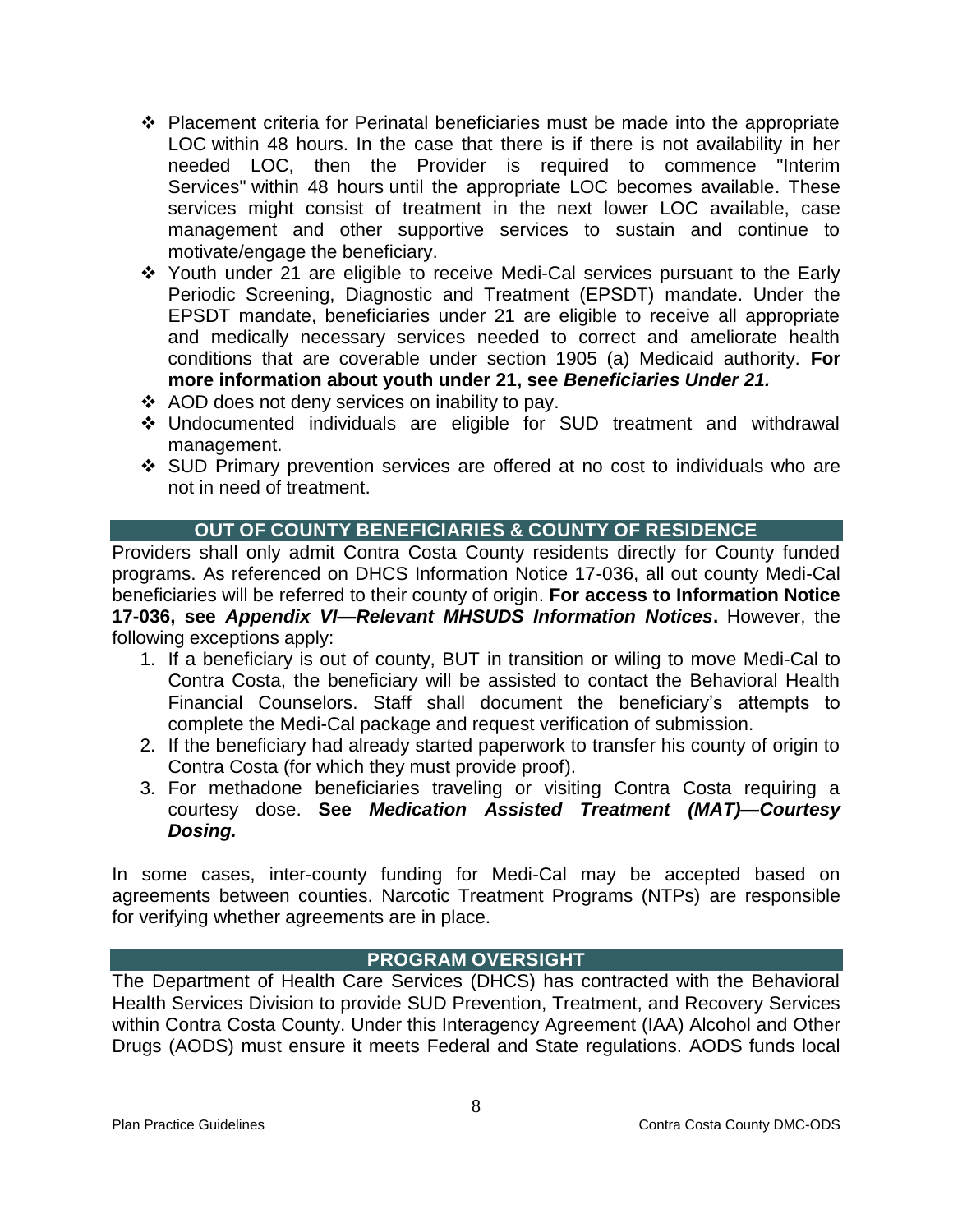SUD prevention and treatment Community Based Organizations (CBO) and directly operates one residential treatment facility.

The contractual obligation with the State includes a responsibility for monitoring that all providers are appropriately licensed, credentialed, and certified. Similarly, based on new 42CFR Part 438-Managed Care rules, AODS must verify that all professionals delivering services are properly certified and licensed within their scope of practice.

AODS must also ensure compliance with fiscal management systems, monitor provider billing, process claims for reimbursement, conduct compliance audits, and offer training and technical assistance to SUD prevention and treatment providers.

Effective July 1, 2017 and because of the implementation of the DMC-ODS Intergovernmental Agreement, Contra Costa County began to operate as a managed care plan specifically to meet the needs of Medi-Cal beneficiaries. Consequently, the DMC-ODS plan along with SUD treatment providers must also adhere to the Federal guidelines of 42CFR Part 438-Managed Care also known as the Mega Rule.

All SUD Prevention services must follow SABG regulations and implemented activities must correspond to the goals and objectives of the FY2018-2023 Prevention Strategic Plan.

All SUD Treatment facilities must adhere to the California Certification Standards issued by the Department of Health Care Services (DHCS) 2017 per Information Notice 17- 017. **To access DHCS California Certification Standards, see** *Appendix V— Important Links/Documents***. To access Information Notice 17-017, see** *Appendix VI—Relevant MHSUDS Information Notices.*

# **CONFIDENTIALITY AND COMPLIANCE WITH 42CFR PART 2**

# <span id="page-9-1"></span><span id="page-9-0"></span>*Consent, Confidentiality, and Criminal Reporting*

Any verbal, written, recorded or electronic information that identifies or can identify a beneficiary is considered protected health Information (PHI). All SUD Prevention, Treatment and Recovery network programs and staff must comply with state and federal laws and regulations regarding informed consent, disclosure of confidential information such as patient-identifying information pursuant to the requirements of 42CFR Part 2 which govern the confidentiality of SUD records, and protect SUD related information of all beneficiaries.

All SUD providers, both at the program and individual level are required to safeguard beneficiaries' records containing protected health information against loss, defacement, tampering, or use by any unauthorized persons in accordance with Health Insurance Portability and Accountability Act (HIPAA and Title 42, Code of Federal Regulations, Part 2. Records must be stored in a double locked location and, if transported, maintained in a locked unit. All electronic devices must also be secured.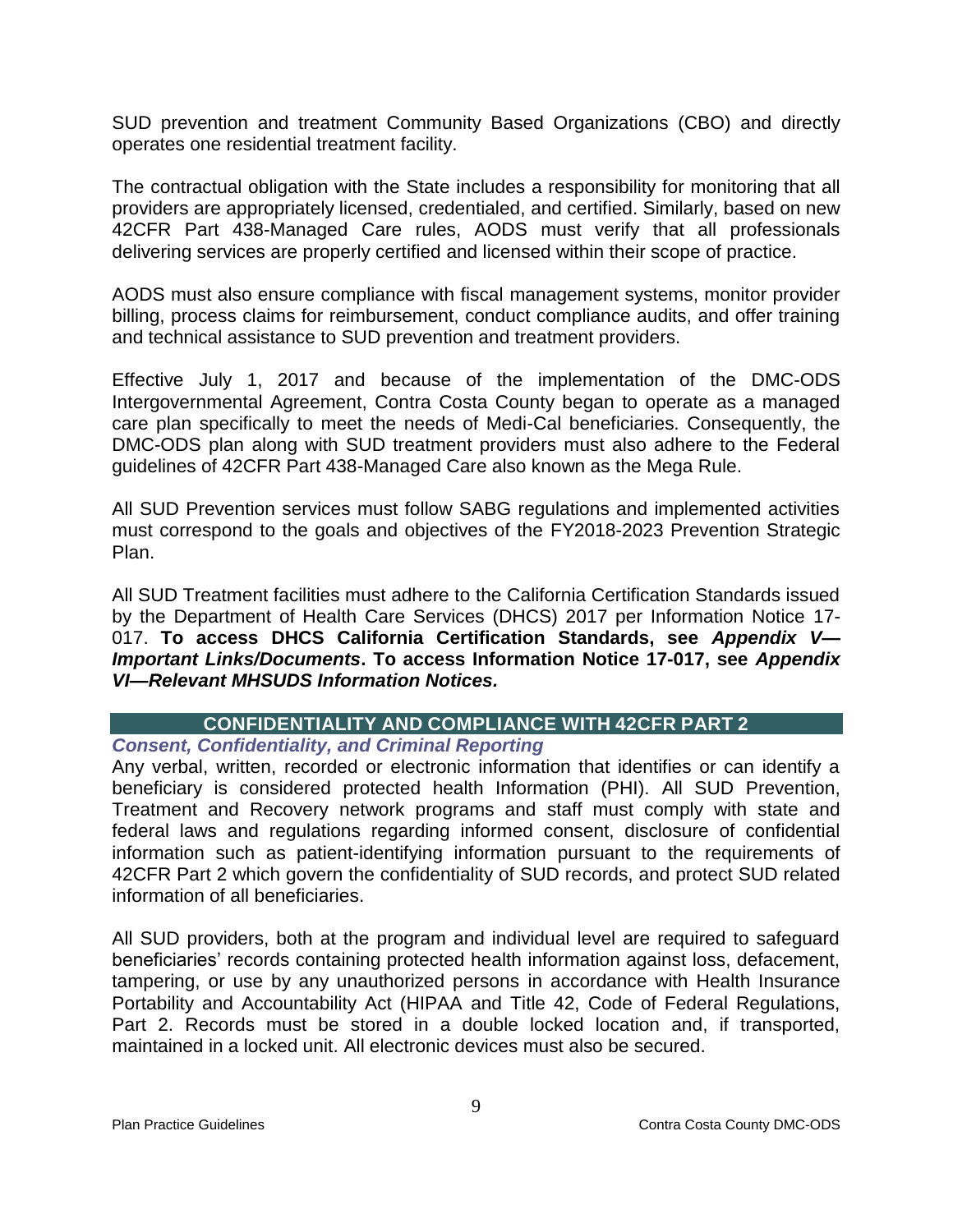Best clinical practices regarding PHI and SUD related information require that all authorizations, consents, and advisements be explained to beneficiaries in their preferred language and in user-friendly respectful manner. The main objective of the informed consent is to ensure that beneficiaries understand the purpose and nature of any signed/dated agreements regarding their treatment. The informed consent, also functions as the legal record of the provision of treatment services and disclosures. All forms: Consent to Release Information, Authorizations, Advisements, and Acknowledgements must be filled out, signed, and dated to be considered valid. Because authorization forms must meet timeliness standards, updates are required. Under the law, beneficiaries can choose what they want to share, with whom, and for which period of time. They can also revoke a previously signed authorization, and the consent is individual-specific which means that the information cannot be disclosed again.

To ensure compliance, all SUD Prevention, Treatment, and Recovery Network staff must complete a mandatory training that covers HIPAA and 42CFR Part 2 on annual basis through Relias.

#### *Confidentiality and Compliance for Minors*

State of California the law requires that Minors ages 12 and up can receive SUD treatment without the knowledge of their parents at the request of the Minor. If a Minor requests this and is covered under Medi-Cal through their parents, their parents' Medi-Cal cannot be utilized to bill for the Minor's SUD service). In such cases, Minor Consent Medi-Cal must be established for the Minor and billed by the provider for any SUD services to protect the Minor's right to Confidentiality.

Any Minor in California age 12 and up may request Minor Consent Medi-Cal for SUD service by going to a county Medi-Eligibility Office and simply requesting such. No identification is required and the application is based solely on the Minor's income.

Minor Consent Medi-Cal must be re-requested and authorized monthly by the Minor submitting a Request for Continuing Minor Consent Services form to the Medi-Cal eligibility office.

#### <span id="page-10-0"></span>*Standard Authorizations*

Authorizations may include (but are not limited to):

- Emergency Contact Authorization, including type of or no message to be left
- ❖ Authorization for Third Billing Party
- Third Party Consents which must include Notice of Prohibition of Redisclosure of Information
- ❖ Authorization to provide Progress Updates to the Courts
- Authorization to share results of ASAM screening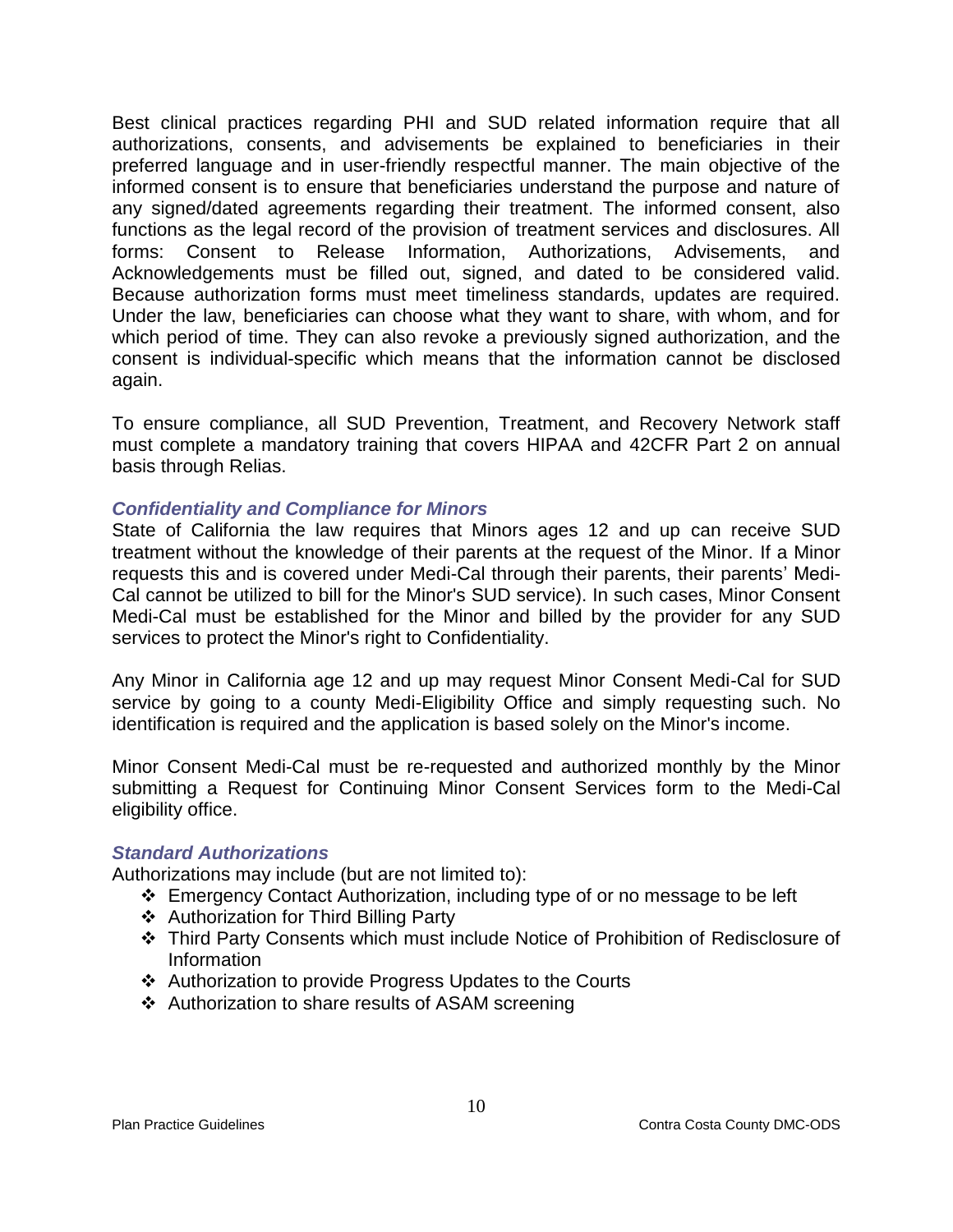## **ADDITIONAL COMPLIANCE**

#### <span id="page-11-1"></span><span id="page-11-0"></span>*Title 22 Requirements*

At a minimum, AODS will provide the following administrative support:

- \* Implement and maintain a system of fiscal disbursement and controls over the Drug Medi-Cal SUD services rendered by providers delivering services within its jurisdiction pursuant to an executed provider agreement.
- Monitor to ensure that billing for reimbursement is within the rates established for services.
- ❖ Process claims for reimbursement.

## <span id="page-11-2"></span>*DMC-ODS Intergovernmental Agreement*

In addition, AODS will provide the following:

- \* Implement and maintain a system of fiscal disbursement and controls over the Drug Medi-Cal SUD services rendered by providers delivering services within its jurisdiction pursuant to an executed provider agreement.
- Monitor to ensure that billing for reimbursement is within the rates established for services.
- ❖ Process claims for reimbursement.

#### **SCOPE OF PRACTICE**

<span id="page-11-3"></span>The scope of practice for a credentialed or licensed provider as defined by Federal, State and County regulations ensures that clinical staff performs functions within the specifications and parameters of their professional training and competence. Professional staff shall provide services within their individual scope of practice and receive supervision required under their scope of practice laws by professional and administrative staff.

Professional staff providing SUD treatment shall only be performed by a Licensed Professionals of the Healing Arts (LPHA) who is licensed, registered, certified, or recognized under their respective California scope of practice statutes (e.g., Board of Behavioral Sciences). **For a complete matrix that shows the staff service categories and responsibilities of each LPHA, see** *Appendix I—Staff Service Categories***.**

#### <span id="page-11-4"></span>*LPHA Physicians*

Physicians are a sub-category of the LPHA definition and must be licensed, registered, certified, or recognized under California State scope of practice statutes. Physicians shall provide services within their individual scope of practice.

#### <span id="page-11-5"></span>*Non-Physician LPHA*

Non-Physician Licensed Professionals of the Healing Arts include:

- ❖ Nurse Practitioner (NPs)
- ❖ Physician Assistants (PAs)
- ❖ Registered Nurses (RNs)
- ❖ Registered Pharmacists (RPs)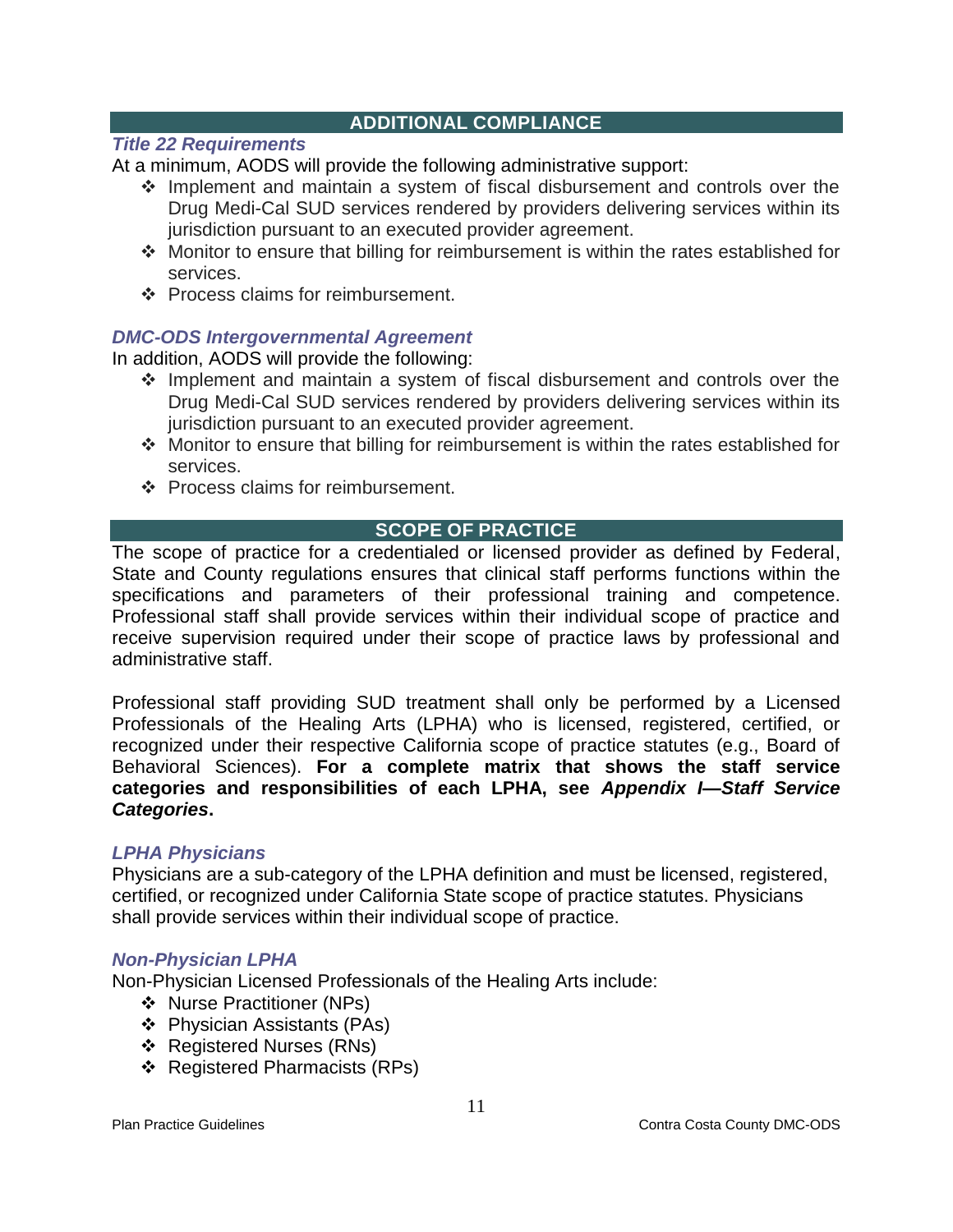- ❖ Licensed Clinical Psychologists (LCPs)
- Licensed Clinical Social Workers (LCSWs)
- Licensed Professional Clinical Counselors (LPCCs)
- Licensed Marriage and Family Therapists (LMFTs)
- License-Eligible Practitioners working under the supervision of licensed clinicians

## <span id="page-12-0"></span>*Alcohol and Other Drug (AOD) Counselors:*

Registered and certified substance abuse counselors must adhere to all requirements in the California Code of Regulations (CCR) Title 9, Chapter 8. Title 22 [9 CCR 130059(a)(8)]. The term certified refers to those counselors who have completed training specific to SUD treatment and have passed the credentialing process by a governing board of a DHSC-approved certifying body. According to Title 22 [9 CCR 130059(a)(8)] "registrant" means an individual registered with any of the California approved certifying organizations to obtain certification as a substance abuse counselor. Pursuant to Section 13035(f) of the certification requirements, at least 30% of staff providing counseling services shall be fully licensed or certified.

Unlike LPHAs, substance abuse counselors may not confirm diagnosis, establish and validate medical necessity, or review and approve treatment plans. LPHA's documentation does not require co-signatures except interns, or as required by their own specific employer. Opioid Treatment Programs/Narcotic Treatment Programs (OTP/NTP) operate under a separate set of more requirements excluded from the DMC-ODS Intergovernmental Agreement in which the Medical Director supervises all staff and signs documentation. An LPHA may provide all the services within an SUD treatment facility the same as a substance abuse counselor.

#### <span id="page-12-1"></span>*Volunteers/Non-Professional Staff*

SUD providers shall ensure that all primary staff members are paid personnel. The use of volunteers and interns are only allowed on limited basis and they shall work under the supervision of administrative and clinical staff. The use of beneficiaries as a substitution for paid personnel is not allowed.

If a program uses volunteers, providers shall develop policies and procedures that address all state requirements, including (a) Recruitment, (b) Screening and Selection, (c) Training and orientation, (d) Duties and assignments, (e) Scope of practice, (f) Supervision (g) Evaluation, and (h) Protection of beneficiary confidentiality.

Volunteers should receive policies and procedures prior to performing assigned duties. Additionally, all volunteers shall receive on-site orientation and be supervised by professional and/or administrative staff.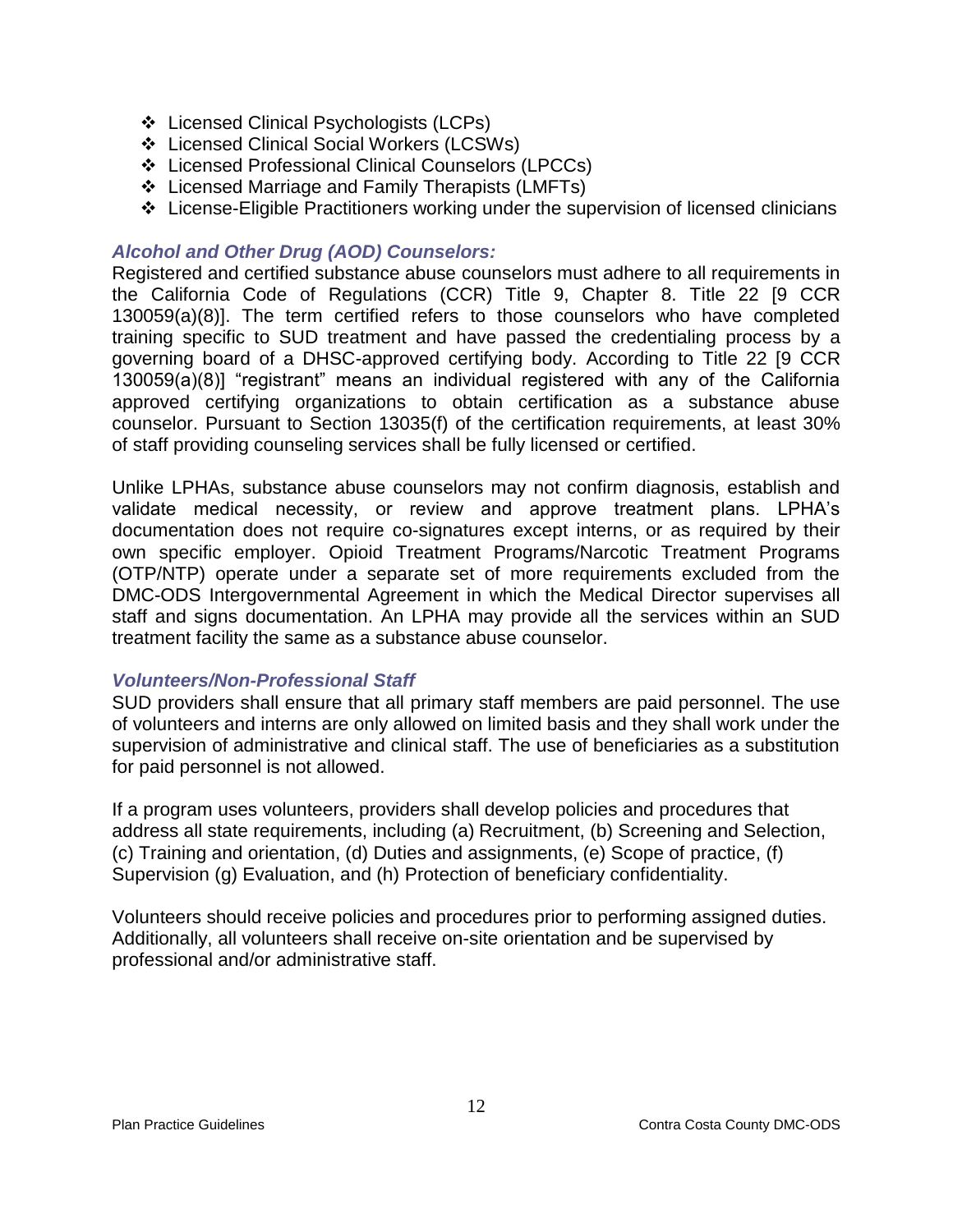#### **PERSONNEL**

## <span id="page-13-1"></span><span id="page-13-0"></span>*Verification of Credentials*

SUD providers shall ensure that all personnel are competent, trained, and qualified to provide any necessary services prior to employment. Providers are encouraged to make copies of original certificates.

Pursuant to Title 42 of the Code of Federal Regulations, Part 438.214, AODS shall verify and document that all professional staff within the DMC-ODS network providers are fully credentialed and have a current NPI registration. To verify credentials, consult the California Board of Behavioral Sciences or the California Board of Psychology and the National Plan & Provider Enumeration System (NPPS) or other state-authorized certifying body. **To access Notice 18-019, see link in** *Appendix VI—Relevant MHSUDS Information Notices.* All SUD Prevention, Treatment and Recovery Network providers include county-owned and operated services.

SUD providers shall also ensure that all staff members working with youth receiving services are fingerprinted (LiveScan), and pass the Department of Justice (DOJ) background check.

Monthly, the SUD provider shall be responsible for checking the Office of the Inspector General (OIG) website to validate that board members, employees, associates, and agents providing services are on the OIG or Medi-Cal list of excluded individuals to provide direct services to beneficiaries. Any change in the legal, professional, and technical standards status of the licensed, registered, waivered, and/or certified provider shall be reported immediately to AODS by the SUD provider. Additionally, changes also include whether staff is on the Medi-Cal Suspended and Ineligible Provider List.

Per contractual agreement, SUD providers are expected to employ staff who are culturally and ethnically representative of the population being served.

## <span id="page-13-2"></span>*SUD Medical Director*

The SUD Medical Director's responsibilities shall at a minimum, include the following:

- $\div$  Ensure that medical care provider by physicians and physician extenders meets the applicable standard of care
- \* Ensure that physicians do not delegate their duties not non-physician personnel
- $\div$  Develop and implement medical policies and standards for the provider
- Ensure that physician, registered nurse practitioners, and physician assistants follow the provider's medical policies and standards.
- $\cdot$  Ensure that the medical decisions made by the physicians are not influenced by fiscal considerations
- Ensure that the provider's physician and LPHAs are trained to diagnose SUDs and to determine the medical necessity of treatment for beneficiaries.
- $\div$  Ensure that the physician is trained to perform other physician duties
- $\div$  The SUD medical director may delegate his/her responsibilities to a physician consistent with the Provider's medical policies and standards. However, the SUD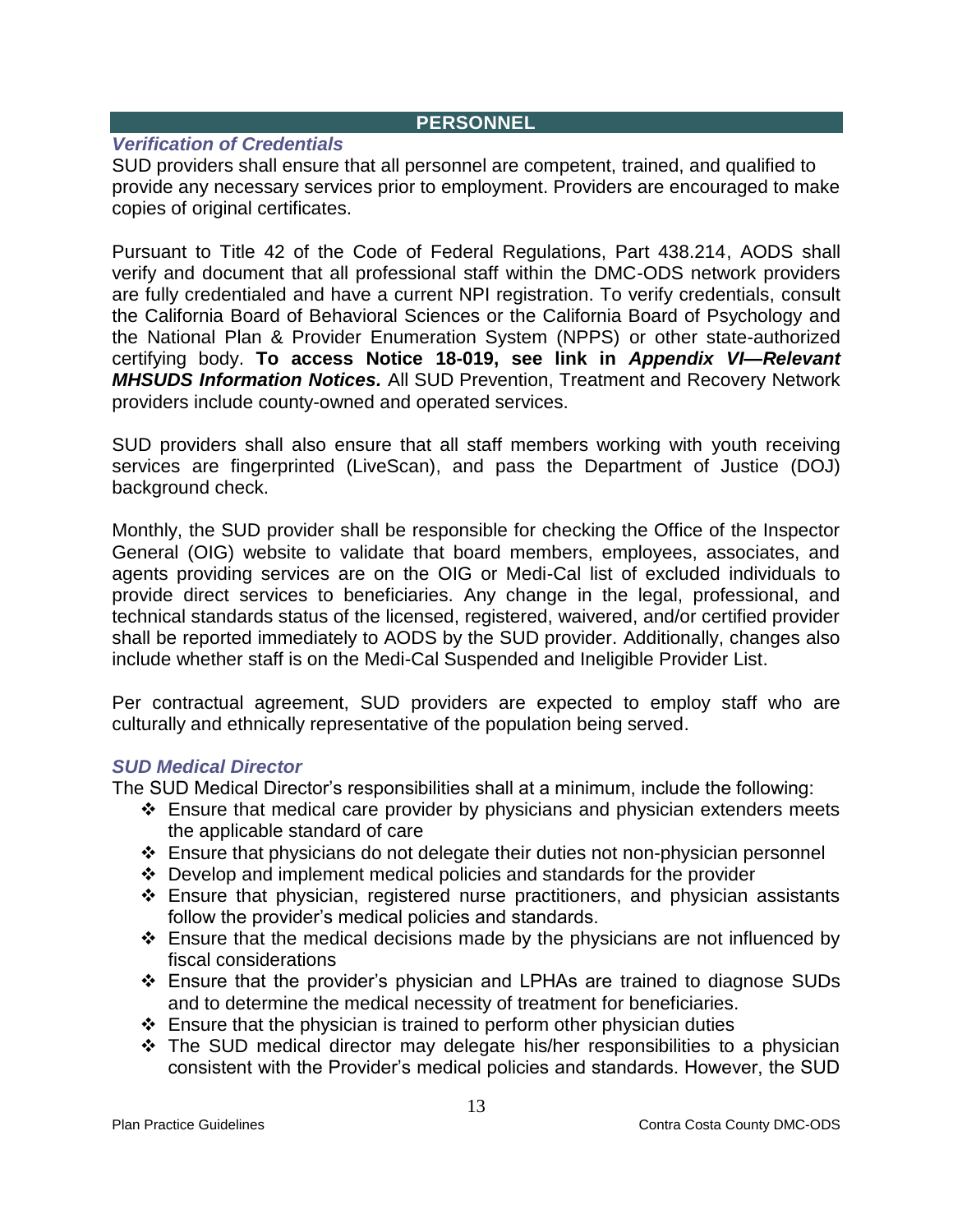Medical Director shall remain responsible for ensuring all delegated duties are properly performed.

## *Continuing Education*

All LPHAs, including the SUD Medical Director, shall receive a minimum of 5 hours of Continuing Education Credits (CEU) related to addiction medicine each year. Each SUD treatment provider shall ensure that documentation of trainings, certifications and licensure is contained in personnel files and available upon request by AODS.

#### *Training Requirements*

- Contra Costa has selected Cognitive Behavioral Therapy and Motivational Interviewing as the two core Evidence Based Practices (EBP). SUD treatment providers shall ensure that staff is trained and documentation of such training shall be kept in the personnel files as well as available upon request by the AODS. The SUD provider shall conduct periodical documentation reviews to ensure that staff providing EBPs are implementing services with fidelity.
- SUD providers shall ensure enough staff members are certified in Cardiopulmonary Resuscitation (CPR) and basic First Aid to provide coverage
- All SUD Prevention, Treatment and Recovery staff shall have an annual training on the Culturally and Linguistically Appropriate Standards (CLAS)
- All SUD Prevention, Treatment and Recovery staff shall have an annual training on Co-Occurring Disorders
- All SUD Prevention, Treatment and Recovery staff shall have an annual training on Confidentiality, HIPAA and 42 CFR Part 2
- All SUD Treatment and Recovery staff shall ensure and document that staff conducting assessments complete the two e-Training modules ASAM "Multidimensional Assessment" and "From Assessment to Service Planning" and "Level of Care" or complete ASAM A and B training through the CIBHS.
- All SUD Prevention staff shall adhere to the County Training Continued Education Requirements and be familiar with Prevention Core Competencies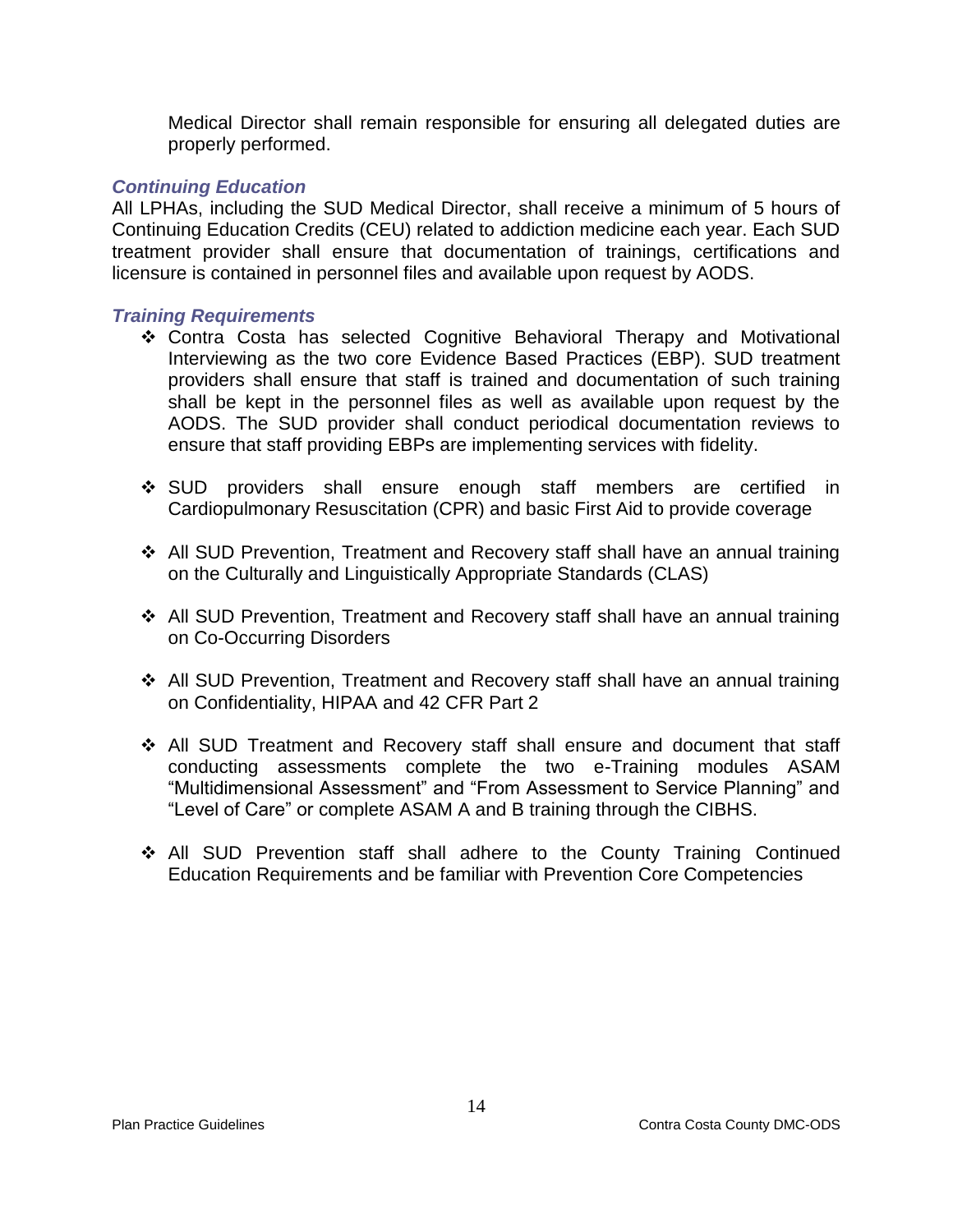| <b>Training Requirement</b>                                                          | <b>LPHA</b> | <b>SUD Counselor</b> | <b>Prevention</b> |
|--------------------------------------------------------------------------------------|-------------|----------------------|-------------------|
| <b>CBT</b>                                                                           |             |                      |                   |
| ΜI                                                                                   |             |                      |                   |
| <b>Addiction Medicine (5CEUs)</b>                                                    |             |                      |                   |
| <b>CLAS</b>                                                                          |             |                      |                   |
| First Aid & CPR                                                                      |             |                      |                   |
| <b>ASAM A</b>                                                                        |             |                      |                   |
| <b>ASAM B</b>                                                                        |             |                      |                   |
| <b>ASAM E-Modules</b>                                                                |             |                      |                   |
| Confidentiality with Code of Ethics,<br>HIPAA, 42CFR Part 2                          |             |                      |                   |
| <b>Prevention Core Competencies &amp;</b><br><b>Continued Education Requirements</b> |             |                      |                   |
| <b>Sexual Harassment</b>                                                             |             |                      |                   |

# **PRIMARY PREVENTION SERVICES**

<span id="page-15-0"></span>The SABG regulation defines "Primary Prevention Programs" as those programs "directed at individuals who have not been determined to require treatment for substance abuse" (45 CFR 96.121), and "a comprehensive prevention program which includes a broad array of prevention strategies directed at individuals not identified to be in need of better treatment" (45 CFR 96.125). Primary prevention includes strategies, programs and initiatives which reduce both direct and indirect adverse personal, social, health, and economic consequences resulting from problematic Alcohol and Other Drug (AOD) availability, manufacture, distribution, promotion, sales, and use. The desired result of primary prevention is to promote safe and healthy behaviors and environments for individuals, families and communities.

Prevention services are provided free of cost to the participant. The beneficiary receiving primary prevention services shall be known as "participant."

AODS shall work in partnership with community-based providers and community stakeholders in the development and update of the county's Prevention Strategic Plan, which shall be periodically updated as necessary. AODS shall ensure that the Substance Abuse and Mental Health Services Administration (SAMSHA)'s Strategic Prevention Framework is utilized in the development of the Strategic Prevention Plan and that the timelines and guidelines for preparation and submission are observed. Annual work plans shall be submitted and adhere to the County's Prevention Strategic Plan goals and objectives.

All primary prevention services shall implement Evidence Based Programs (EBP) previously approved by AOD prevention services staff. Requests for adaptations to the EBP shall be given to AODS prior to implementation.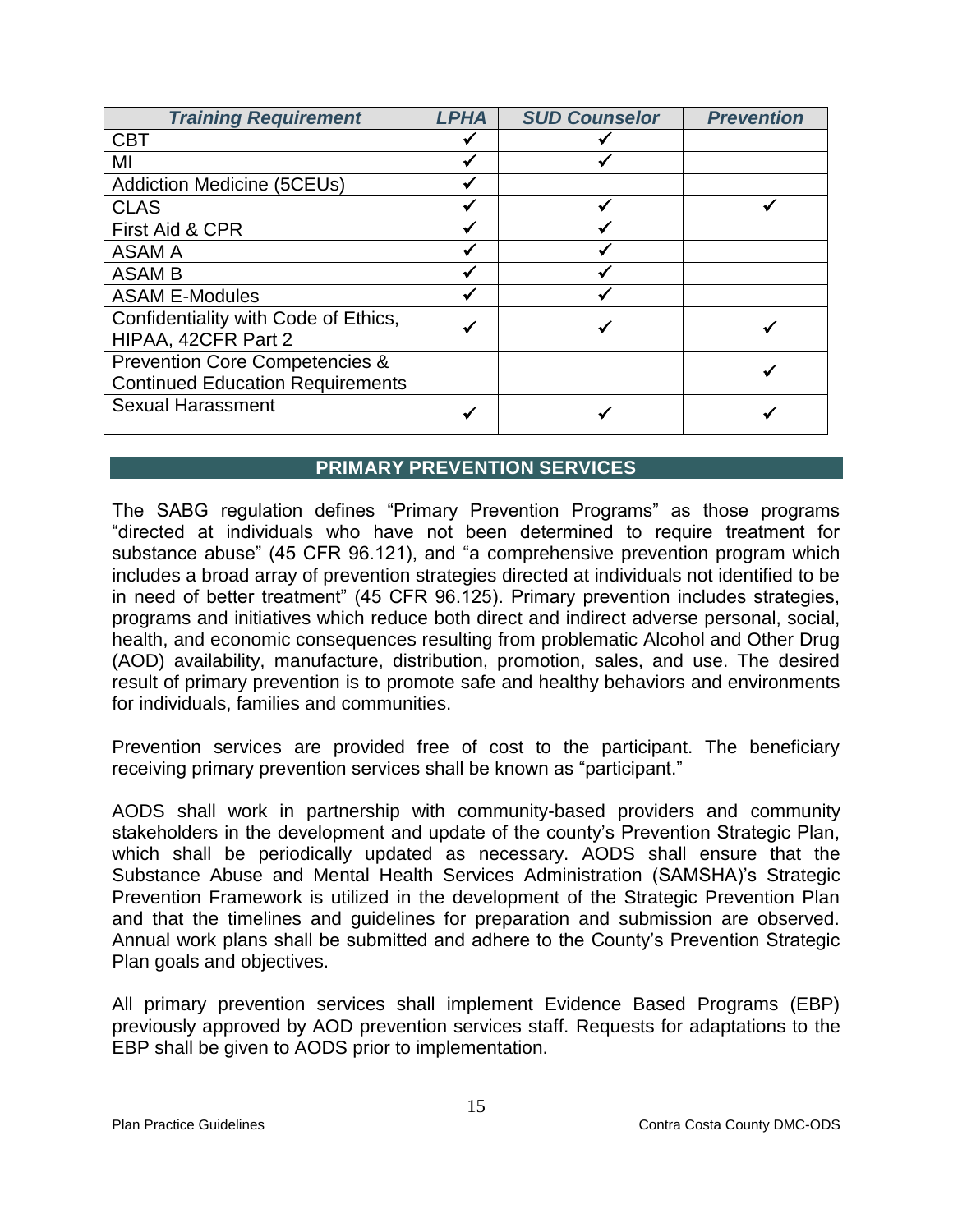Primary prevention providers shall enter services on weekly basis into the Primary Prevention Substance Use Disorder Data Service (PPSDS) according to the PPSDS data quality standards. A PPSDS report summarizing monthly services shall be attached to monthly invoices.

All primary prevention providers implementing education strategies shall use the same screening instrument as approved by AODS along with the documentation required by the EBP to maintain fidelity. Prevention providers implementing Environmental or Youth Development strategies shall comply with AODS documentation standards.

Friday Night Live providers shall comply with Friday Night Live's Youth Development Standards of Practice, Operating Principles, Core Components. **For a full overview of each of these, see links in** *Appendix V—Important Links/Documents.* Friday Night Live programs must meet the Member in Good Standing (MIGS) requirement on annual basis as determined by DHCS in conjunction with the California Friday Night Live Partnership.

#### **INTAKE**

#### <span id="page-16-1"></span><span id="page-16-0"></span>*Intake*

Intake is the process of admitting a beneficiary into a SUD treatment program through a face to face visit. Intake includes the evaluation or analysis of the cause or nature of mental, emotional, psychological, behavioral, and SUDs; the diagnosis of SUDs utilizing the Diagnostic and Statistical Manual of Mental Disorders (DSM-5) published by the American Psychiatric Association; and the assessment of treatment needs to provide medically necessary treatment services according to ASAM criteria by a Licensed Practitioner of the Healing Arts (LPHA), a Physician or Physician Extender. Intake may include a physical examination and laboratory testing (e.g., body specimen screening) necessary for SUD treatment.

## <span id="page-16-2"></span>*Intake Core Forms*

AODS requires all county and contract providers to use only county approved forms. Occasionally, forms may need to be updated, in which case AODS shall provide 3 weeks advanced notification notice in writing, before the new form is implemented. **For a list of forms required during intake and admission process, see** *Appendix II— Forms Required During Intake.*

Forms to be signed by clients should be offered in the county's threshold language(s).

## <span id="page-16-3"></span>*ASAM Screening*

Contra Costa operates a centralized point of access to services. Beneficiaries will contact the Behavioral Health AODS Access Line (800) 846-1652 available 24/7. The BH Access Line is an integrated unit that brings together a multidisciplinary team of certified Substance Abuse Counselors, Mental Health Clinical Specialists and MH Community Support Workers that promote and increase bidirectional referrals. In addition, the Financial Counseling Unit assists callers with Medi-Cal enrollment, if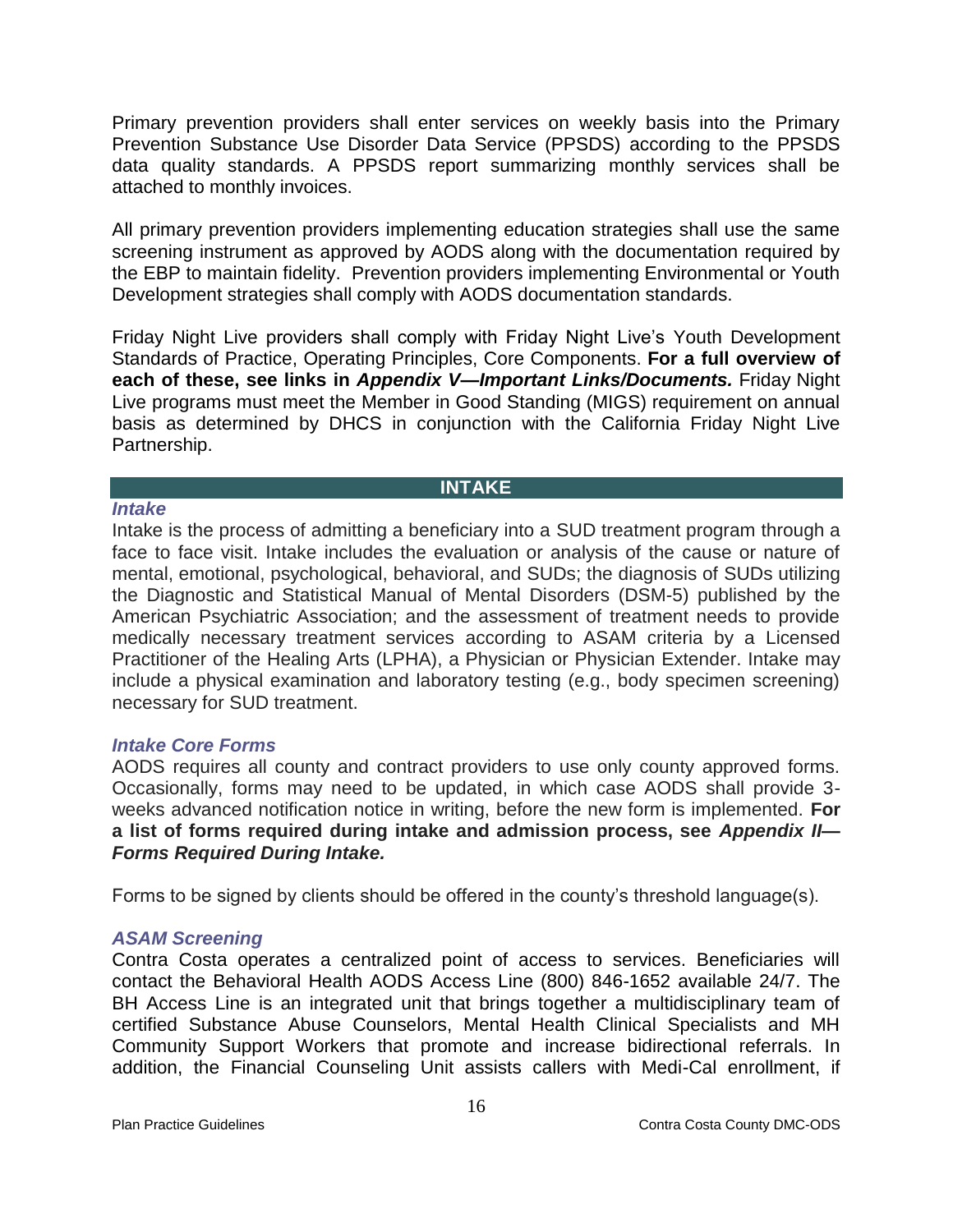#### needed. **For more information about Access Line procedures as they relate to Medication Assisted Treatment, see** *Medication Assisted Treatment***.**

The Substance Abuse Counselors at Access conduct an ASAM screenings over the phone to determine the best placement for level of care based on information provided by the caller. Placements could range from Outpatient (Level 1 and 2), to Residential Treatment (Level 3), and Medication Assisted Treatment. When possible, the counselor initiates a three-way call following the screening to prompt a warm hand off between the beneficiary and the program and to schedule an intake appointment. Both the ASAM Screening and ASAM Assessment are county-developed forms which include all six ASAM Criteria dimensions.

When the ASAM screening is completed, an Access Line clerk faxes a list of referrals to each provider weekly. Providers then send a Timely Access Report back to Access Line.

All SUD treatment providers shall facilitate a call to the Access Line when beneficiaries present themselves to treatment facilities. This will eliminate barriers to treatment, particularly for special populations.

To the extent possible and appropriate, Contra Costa AODS shall allow each beneficiary to choose the network provider that they consider meet best their treatment needs.

The ASAM screening is valid for 30 days, providers shall submit a written signed consent from the beneficiary to obtain a copy of the summary of the ASAM screening contained in the CRM.

Beneficiaries in all 3 detention facilities have direct access to a substance abuse counselor by using a speed dial number. Calls from detention are moved to the top by the phone system, as inmates can only call during specific times of the day and for short periods.

AOD has dedicated a substance abuse counselor to conduct ASAM screenings in the 3 different courts in the county, this is part of an effort intended to support criminal justice partners. ASAM screenings conducted in court, are entered into the system resulting into a CRM, the court substance abuse counselor also consults with the Access Team bed capacity.

#### <span id="page-17-0"></span>*ASAM Assessments*

While preliminary placement recommendations may be made during the initial ASAM screening, the actual placement determination is made at the SUD Treatment program when the LPHA diagnoses and confirms medical necessity. This first appointment is completed within the timeframe required. Although placement in treatment shall be at the least restrictive environment; efforts will be made to ensure that the beneficiary is offered services at the appropriate level of care.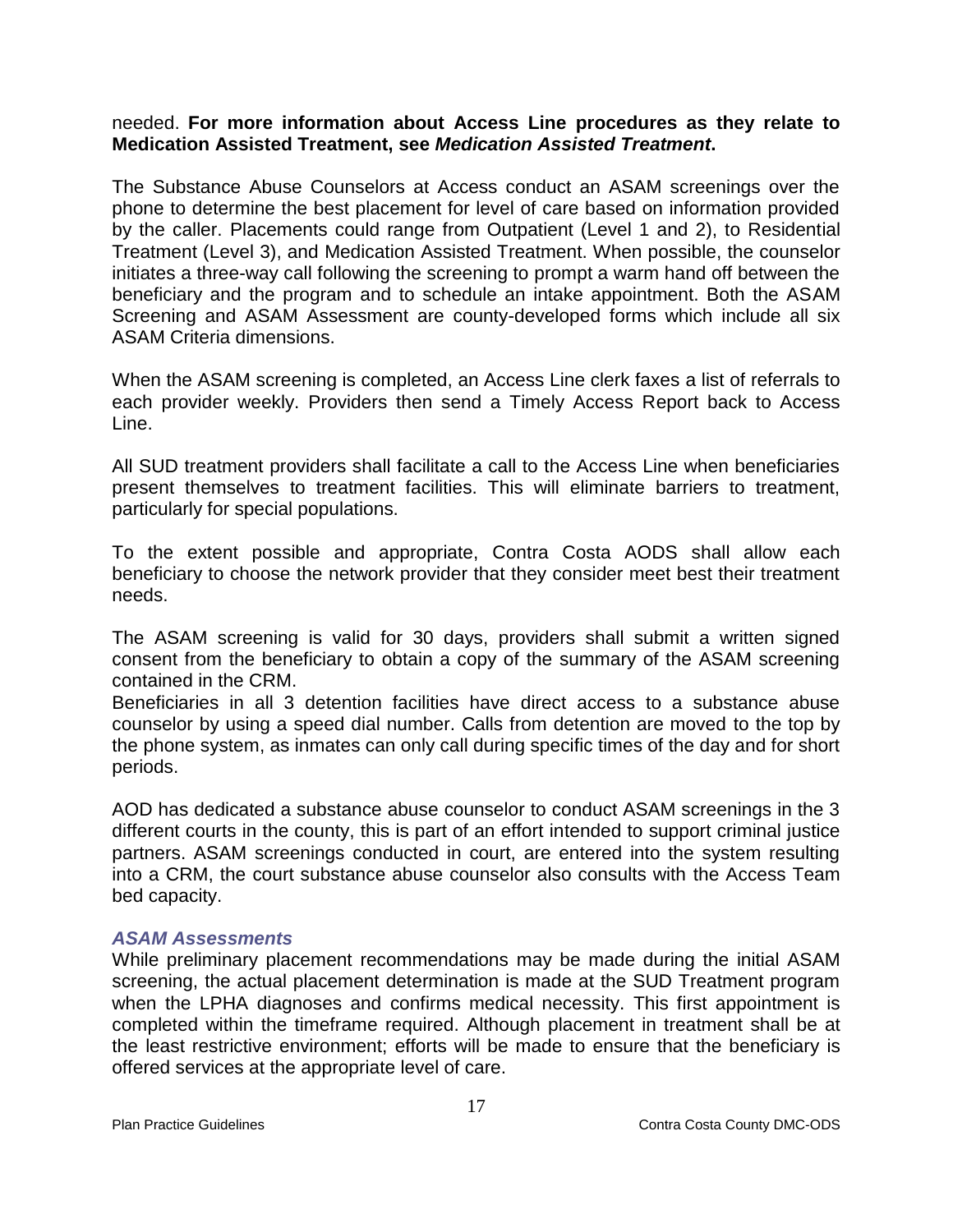AODS requires the use of the American Society of Addiction Medicine (ASAM) Criteria assessment. ASAM's multidimensional assessment is based on six dimensions, each representing different life areas that when analyzed together impact decisions regarding placement, service planning, physical health, and mental health. There are two different types of ASAM assessments Adult and Adolescent ASAM for beneficiaries under 21.

If the ASAM Level is determined to be different by the LPHA, the SUD Treatment provider will assist the beneficiary to access a higher or lower level of care, including providing transportation. Additionally, the beneficiary's case management will notify the Access Line about the transition of the beneficiary.

SUD providers are required to provide a written notice to the beneficiary of any decision to deny a service authorization request or to authorize a service in an amount duration, or scope that is less than the request made by a health care professional who has appropriate clinical expertise in treating the beneficiary's condition or disease.

In general, Assessment starts at the beginning of each episode of treatment; however, ongoing regular assessments to evaluate progress, increases and/or decreases in severity and risk rating on each dimension as indicated in Policy #AOD-706 placement shall be reevaluated within 45 days of admission in residential treatment and within 75 days in Outpatient or Intensive Outpatient services. The review shall be documented in the treatment plan and in the ASAM Assessment it must indicate whether is Initial Admission, Continued Stay/Extension, or a Transfer of Level of Care/Service.

## <span id="page-18-0"></span>*Frequency of Assessments*

Fidelity with ASAM improves outcome for clients. Therefore, for a beneficiary to receive ongoing Narcotic Treatment Program (NTP) services, the NTP's Medical Director or LPHA shall administer an ASAM Assessment within 28 days of a client's admission, and as often as necessary, for as long as the as a client continues accessing services. At a minimum, this should be every six months.

# **PHYSICAL EXAMINATION REQUIREMENTS**

<span id="page-18-1"></span>The county's Intake and Admission Form, which includes a Health Screening Questionnaire, shall be completed for all beneficiaries at admission during the intake process. The health questionnaire is a beneficiary's self-assessment of their current health status. The health questionnaire shall be completed and signed prior to the beneficiary's admission to the program and filed in the beneficiary's file.

If a beneficiary had a physical examination within the twelve (12) month period prior to the beneficiary's admission to treatment date, the physician, registered nurse practitioner or physician's assistant (physician extenders) shall review documentation of the beneficiary's most recent physical examination within thirty (30) calendar days of the beneficiary's admission to treatment date. This review shall be documented in the individual beneficiary's record progress notes.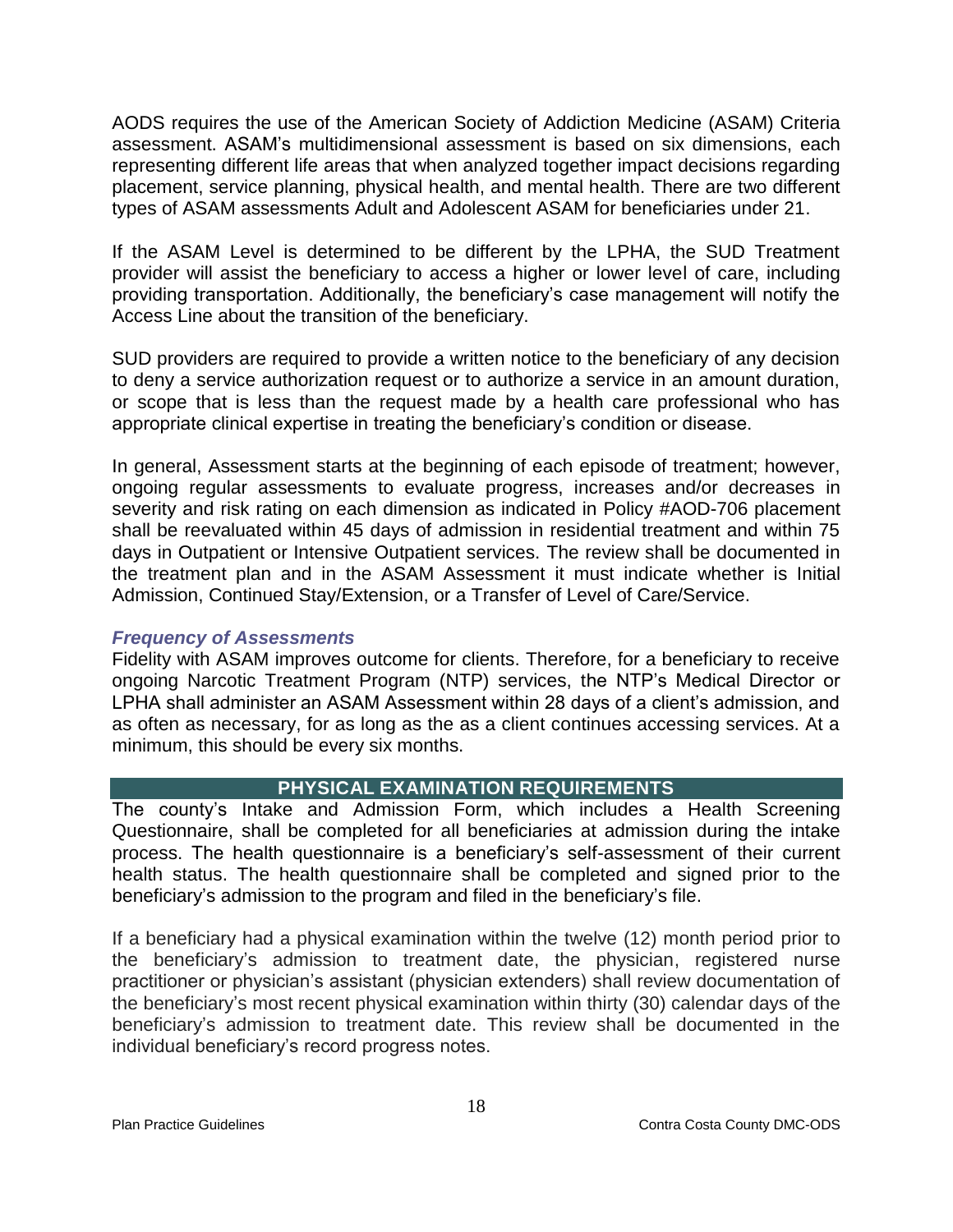If a provider is unable to obtain documentation of a beneficiary's most recent physical examination, the Provider shall describe the efforts made to obtain this documentation in the beneficiary's individual progress notes.

As an alternative to complying with the above paragraph or in addition to complying with the above paragraph, the physician or physician extender may perform a physical examination of the beneficiary within thirty (30) calendar days of the beneficiary's admission to treatment date.

If the physician or physician extender has not reviewed the documentation of the beneficiary's physical examination or the Provider does not perform a physical examination of the beneficiary, then the provider shall include in the beneficiary's initial and updated treatment plans the goal of obtaining a physical examination, until this goal has been met.

# **TREATMENT PLANNING**

<span id="page-19-0"></span>Within 10 business days of admission to residential treatment, or 25 calendar days of admission to Outpatient/Intensive Outpatient Treatment, the program shall conduct the Addiction Severity Index (ASI) and ASAM. The assessments are used to determine a beneficiary's substance use level of acuity, to identify problem areas in different domains that impact beneficiary's health and recovery processes, and to match beneficiary needs with the most appropriate interventions.

The completion of ASAM shall inform the development of the treatment plan. Treatment goals address each of the ASAM dimensions and are linked to treatment interventions. The treatment plan shall include:

- 1. Statements of problems to be addressed in treatment
- 2. Statement of goal(s) to be reached with address each of the ASAM dimensions according to priorities identified by the beneficiary during the assessment process
- 3. Action steps that will be taken to accomplish the goals that are identified in measurable terms
- 4. Target dates in which the goals and action steps will be accomplished
- 5. A description of the services, including the type of counseling to be provided and the frequency

## **PERINATAL, PARENTING, AND POSTPARTUM SERVICES**

<span id="page-19-1"></span>Groups shall cover a variety of topics specific to perinatal, parenting, and postpartum mothers. Speaking engagement presentations shall also be used to provide information and referrals to other community programs available to women. All Perinatal programs must adhere to the Perinatal Treatment Guidelines FY 2018-19 per Information Notice 18-042. **To access Notice 18-042, see** *Appendix VI—Relevant MHSUDS Information Notices.*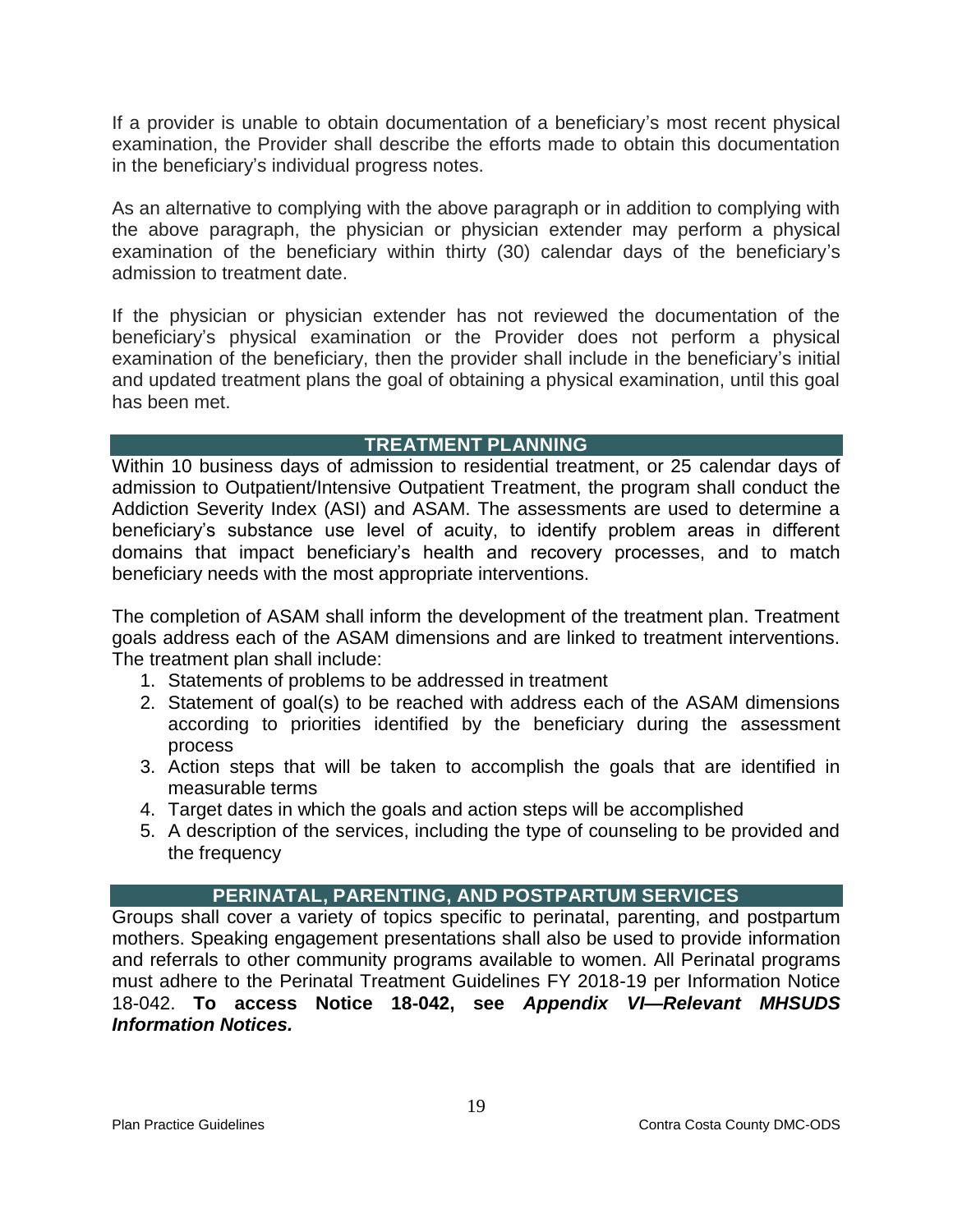Perinatal services shall address treatment and recovery issues specific to perinatal, parenting, and postpartum women, such as relationships, sexual abuse, domestic violence, mental health referrals, and development of parenting skills.

Perinatal services shall include provision of transportation for mother and children to and from medically necessary treatment.

Provider shall offer educations regarding the harmful effects of alcohol and drugs on the mother and fetus on the mother and the infant.

Provider shall make available coordination of ancillary services such as assistance accessing and completing dental services, social services, community services, educational/vocational training and other services that are medically necessary to prevent risk to fetus or infant.

Medical documentation that substantiates the consumer's pregnancy and the last day of pregnancy shall be maintained in the beneficiary's record.

#### <span id="page-20-0"></span>*Access to Childcare*

Access to childcare is a critical factor that may serve as a barrier to woman's participation in SUD treatment. SUD treatment programs are advised to provide adequate childcare onsite while the women participate in treatment. While licensed childcare is not always possible, the SUD treatment program shall partner with local licensed facilities or offer on-site license-exempt childcare through cooperative arrangements between parents for the care of their children.

Per Perinatal Guidelines FY2016-17, if the SUD program opts for cooperative childcare, it must meet all conditions. Women offering childcare in the cooperative arrangement must be directed under the supervision of an experienced staff member who has completed 15 units of child development, and shall not receive monetary compensation. Any person caring for the children shall be a parent, legal guardian, stepparent, grandparent, aunt, or adult sibling of at least one of the children in the cooperative arrangement.

#### **BENEFICIARIES UNDER 21**

<span id="page-20-1"></span>All beneficiaries ages 12-17 are considered Adolescents and be subject to relevant restrictions, such as parental consent. All beneficiaries between 18-21 are considered Young Adults.

DHCS provisions establish that adolescent must be placed at the least restrictive level of care. Adolescents, may receive a thirty (30) days of residential treatment with a thirtyday (30) extension if that extension is determined to be medically necessary. Adolescents may receive a longer treatment stay based on medical necessity.

Adolescent beneficiaries receiving residential treatment shall be stabilized as soon as possible and moved down to a less intensive treatment level.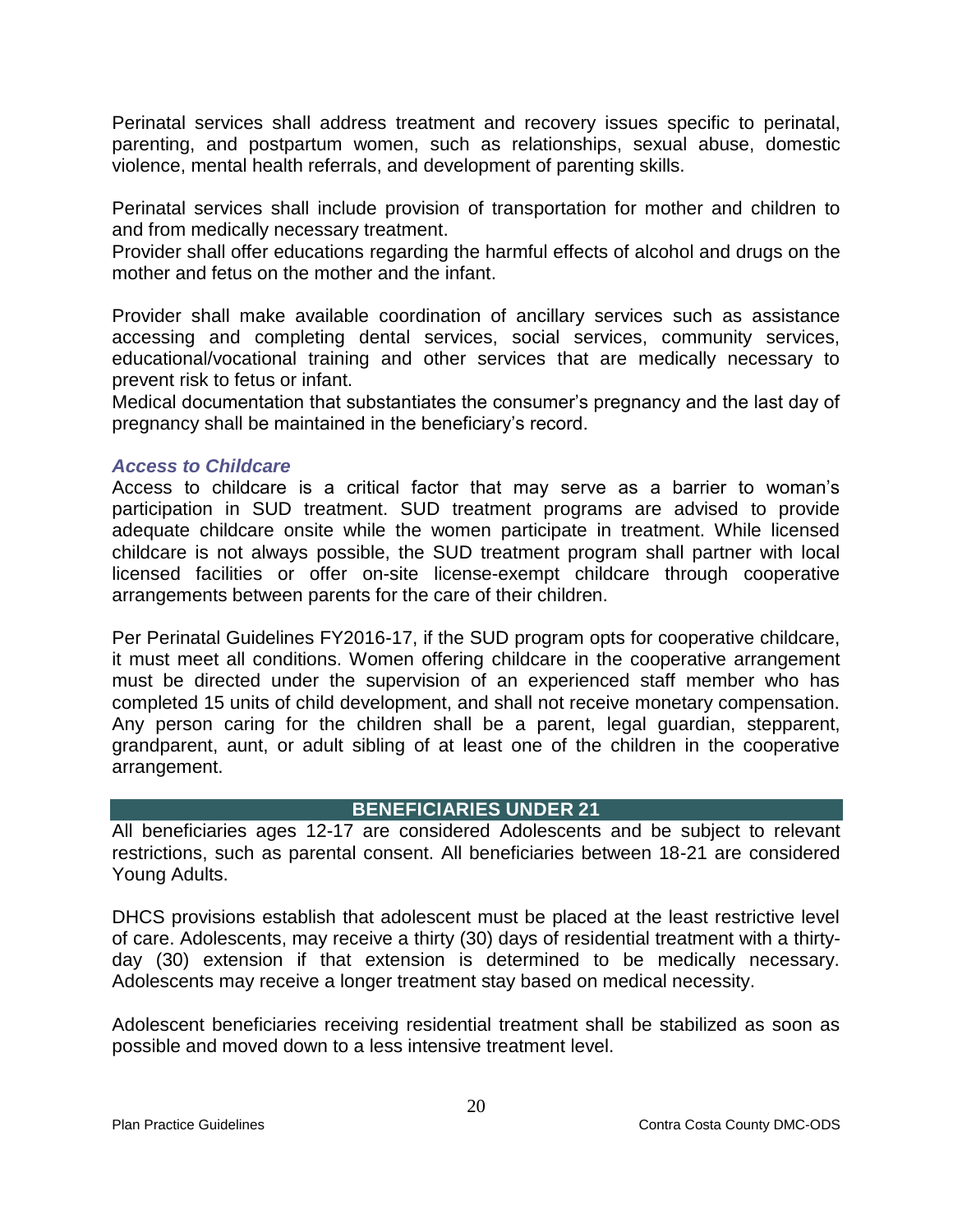Under the EPSDT mandate, beneficiaries under the age of 21 are eligible to receive all appropriate and medically necessary services needed to correct and ameliorate health conditions that are covered under Section 1905(a) Medicaid authority. Nothing in the DMC-ODS overrides any EPSDT requirements. More information about EPSDT can be found in MHSUDS Information Notice 16-063. **To access Notice 16-063, see**  *Appendix VI—Relevant MHSUDS Information Notices.*

All youth SUD treatment services must comply with the Youth Treatment Guidelines as issued by Department of Health and Human Services. **To access Youth Treatment Guidelines, see link in** *Appendix V—Important Links/Documents.*

# *Medical Necessity for Beneficiaries Under 21*

The beneficiary shall have received a diagnosis from the Diagnostic and Statistical Manual of Mental Disorders (DSM) for Substance Related and Addictive Disorders (with the exception of Tobacco-Related Disorders and Non-Substance-Related Disorders).

The beneficiary shall meet the ASAM Criteria definition of medical necessity for services based on the ASAM Criteria. Adolescent beneficiaries (under age 21) must meet the ASAM Adolescent Dimensional Admission Criteria.

- **For additional information about consent and confidentiality pertaining to adolescents, see** *Confidentiality and Compliance with 42 CFR Part 2.*
- **For additional information about MAT services for Adolescents, see**  *Medication Assisted Treatment (MAT)—MAT for Adolescents.*

# **CARE COORDINATION AND CASE MANAGEMENT**

<span id="page-21-0"></span>Coordination of services shall occur with the goal of preventing duplication of services and minimizing the burden on the beneficiary:

- 1. Between treatment settings and levels of care, including appropriate discharge planning for short term and long-term hospital and institutional stays.
- 2. After discharges from Psych Emergency Room and 4C
- 3. After released from jail, and between court reviews
- 4. With the services received from other managed care staff
- 5. With the services the beneficiary is receiving through Community Connect (Whole Person Care)
- 6. With the services received with mental health and primary health care
- 7. With services received from Health, Housing, and Homeless staff
- 8. SUD providers shall assist county residents to complete applications for other benefits they may be entitled such as: Welfare, SAMHWorks, Medi-Cal, employment, and other social services
- 9. SUD providers shall attend weekly case management coordination meetings on weekly basis to ensure that beneficiaries remain engaged, promote mobility in the system, and are successfully transitioned to another level of care respectfully, successfully, and efficiently.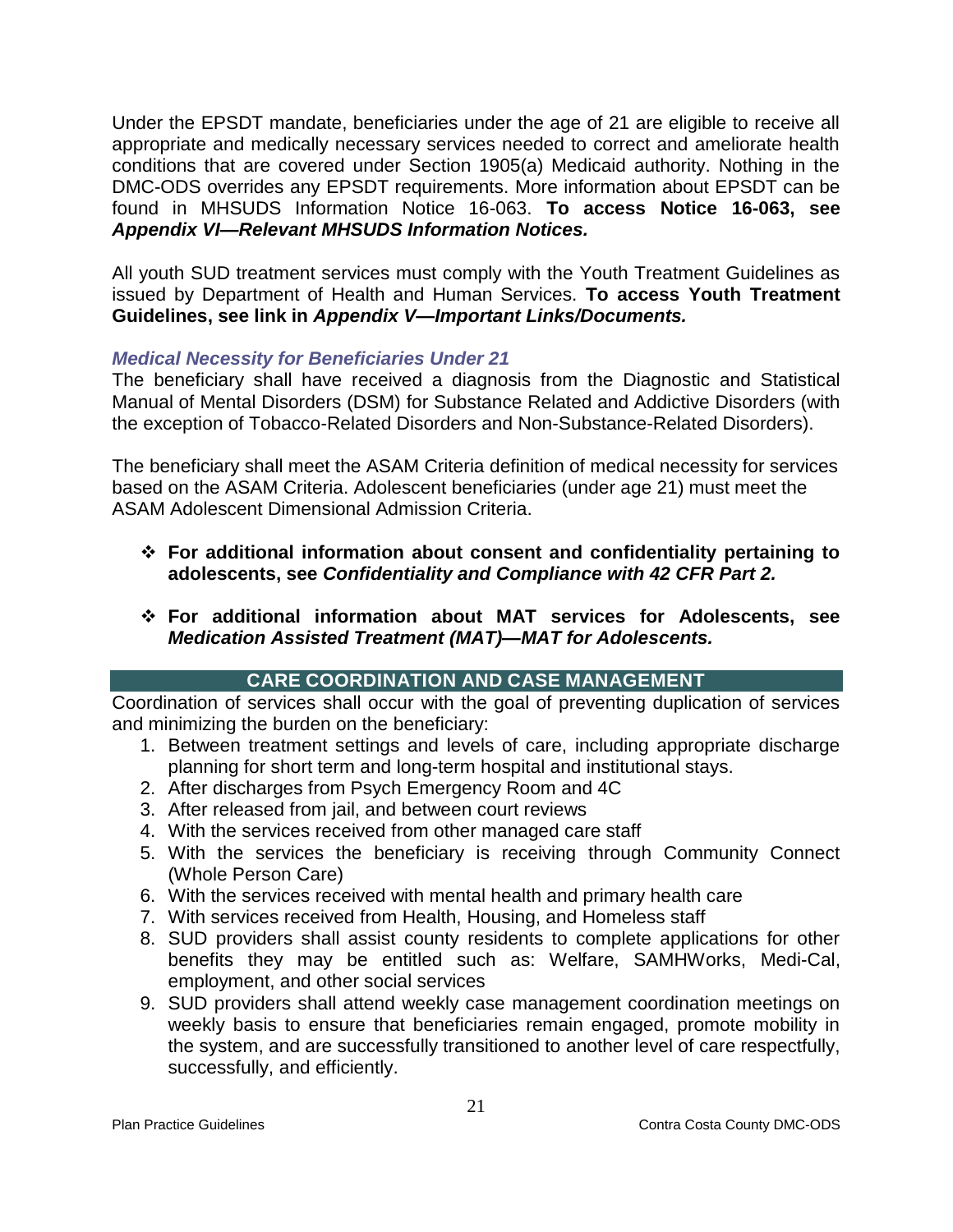# **MEDICATION ASSISTED TREATMENT (MAT)**

<span id="page-22-1"></span><span id="page-22-0"></span>*Behavioral Therapies*

Medication Assisted Treatment (MAT) is an umbrella term that encompasses a variety of pharmacological and non-pharmacological treatment modalities. To improve treatment outcomes, MAT services include client-centered SUD treatment counseling through individual and group sessions, as well as concurrent mental health therapy to address the emotional/psychological and behavioral components of the beneficiary's SUD. Certified/licensed Narcotic Treatment Programs (NTPs) shall provide each beneficiary a unique combination of medication and behavioral therapies as appropriate.

NTPs will offer individual counseling where indicated. Patients must receive at minimum 50 minutes of counseling sessions with a therapist or counselor for up to 200 minutes per calendar month, although additional services may be provided based on medical necessity.

In addition to the above, NTPs should offer a combination of the following services:

- Patient Education
- Medication Services
- Collateral Services
- **❖** Crisis Intervention Services
- ❖ Treatment Planning
- Medical Psychotherapy (type of counseling consisting of face-to-face discussion conducted by the Medical Director of the NTP on a one-on-one basis with the patient)
- Discharge Services

## <span id="page-22-2"></span>*Methadone*

Methadone medication services can only be provided at NTP sites. Beneficiaries referred to methadone must meet the admission and medical necessity criteria established by the State of California Title IX regulations as well as federal regulations. Once medical necessity is established, beneficiaries shall be admitted within 72 hours of the intake appointment.

Admission to the methadone program involves two phases: Induction (including titration) and Stabilization. The induction phase (initial methadone dosing) is designed to attenuate withdrawal symptoms as quickly as is medically appropriate. In the stabilization phase, the goal is to establish the dose of daily methadone that provides clinical efficacy, along with a margin of safety, for an appropriate duration of time. Methadone stabilization dosages are determined individually, within the limits stipulated by State and Federal regulations and MAT Policy & Procedures.

Beneficiaries in need of withdrawal management (detox) or methadone services may access services without calling the Access Line and access services immediately.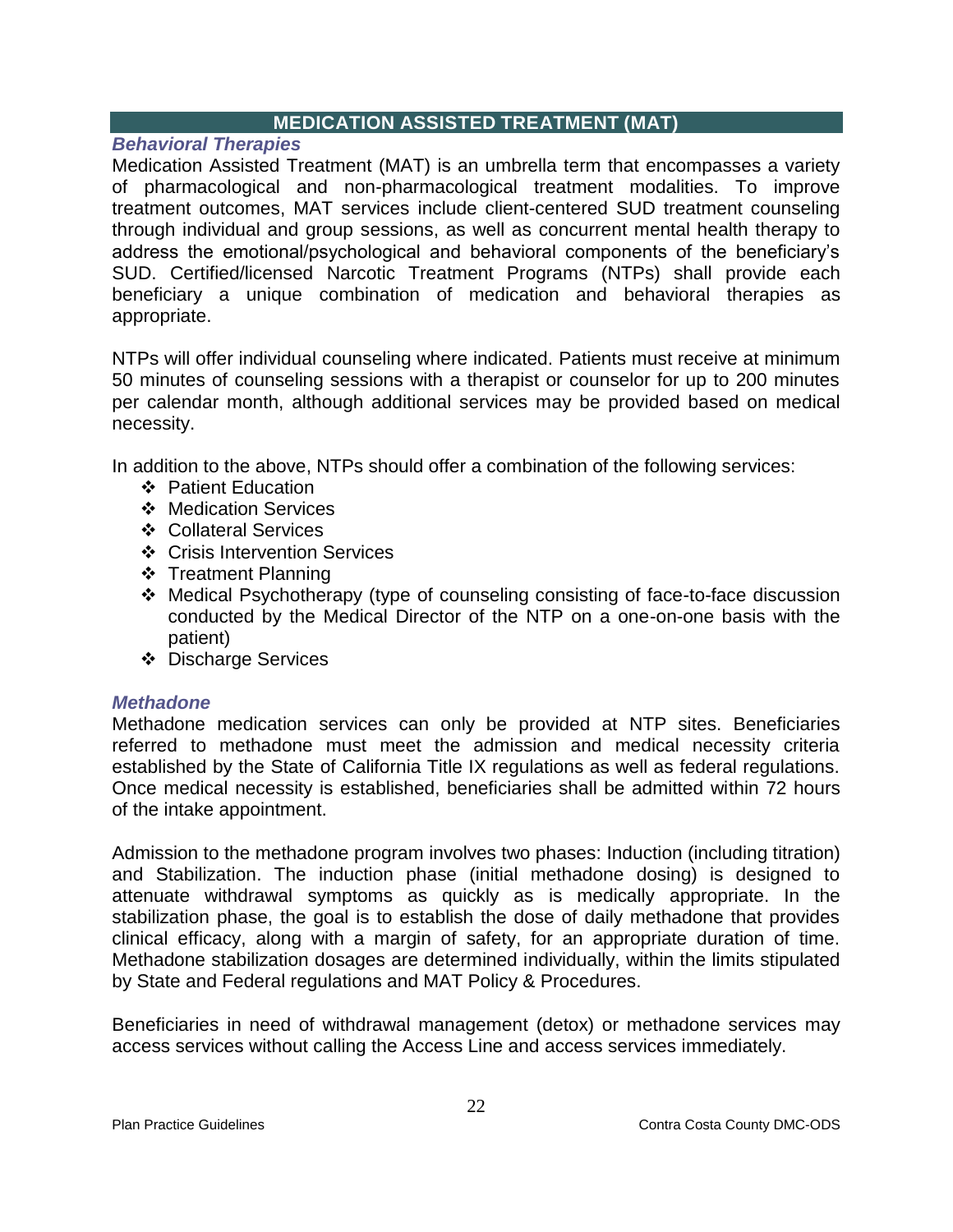#### <span id="page-23-0"></span>*Buprenorphine*

New clients requiring buprenorphine should contact the Access Line to receive services through Choosing Change or the Narcotic Treatment Program (NTP) clinics. They may also walk into an NTP clinic; however, they still must call the Access Line. The Access Line will then screen client needs, and then connect them to either Choosing Change or directly to an NTP clients.

New patients are screened by the Access Line by certified substance abuse counselors and, upon approval, are referred to the clinics via EPIC. If the client is not deemed appropriate for MAT, they will receive a different referral. Patients who are already established can access services directly.

Buprenorphine-established clients can access directly through MAT providers. Clients who are referred directly to the Emergency Room should continue treatment without disruption as a medical necessity.

Most buprenorphine services in Contra Costa are provided at "Choosing Change" clinics. These are located within Ambulatory Care and not reimbursable under DMC. Contra Costa's Health Services Department is an integrated model which includes alcohol and other drugs. Choosing Change clinics operate at the West County Health Center in Richmond, Martinez, Martinez Miller Wellness Center, Concord Health Center, Pittsburg Health Center and Antioch Health Center. Inductions take place at Concord. Some NTPs also provide buprenorphine services, such as BAART.

LPHAs supporting Choosing Change shall assist patients contacting the Access Line if a higher level of care is needed and coordinate care within the DMC-ODS network.

#### <span id="page-23-1"></span>*Naloxone*

Naloxone is administered when a patient is showing signs of opioid overdose. Licensed residential treatment programs and certified outpatient DMC treatment programs are permitted to use all forms of naloxone at the program site. If a program chooses to provide naloxone, all forms of the medication shall be recorded, stored, and destroyed in the same manner as prescription medications. It is the responsibility of the program to develop policies, procedures, and protocols for how the program will store the medication, any documentation associated with the administration of it, and disposal. Program staff should successfully complete training prior to the administration of naloxone in an emergency.

While NTPs may offer forms of buprenorphine that contain naloxone in the formula, this is not a replacement for naloxone. Naloxone (by itself) is used to treat a narcotic overdose in an emergency situation. Naloxone utilized as a combo product with buprenorphine is utilized to prevent diversion of the medication.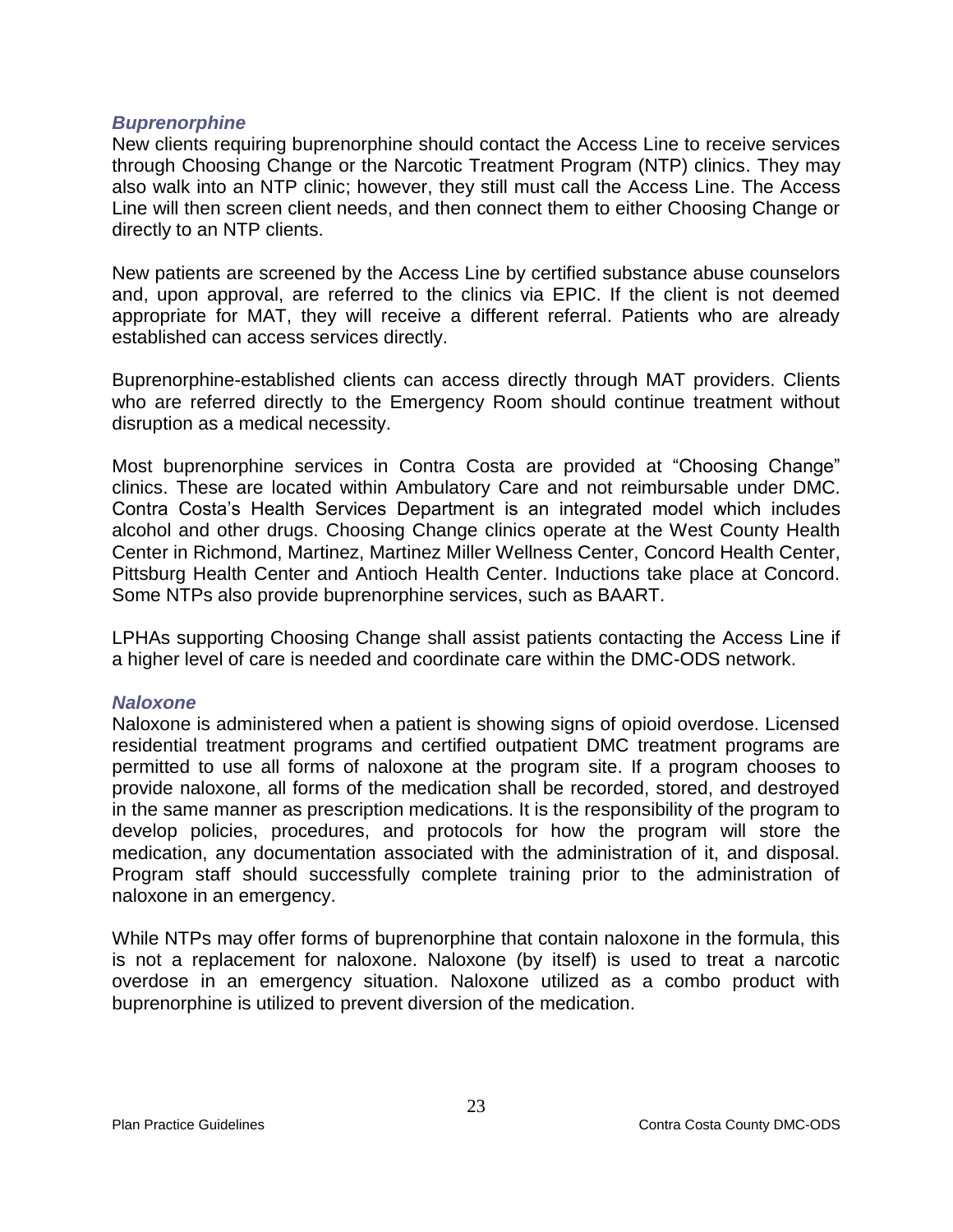#### <span id="page-24-0"></span>*MAT for Other SUDs*

MAT services for SUDs (e.g., Disulfiram and Narcan, etc.) are available through the two BAART locations. However, to access these SUD services, patients must already be on an opioid treatment medication. Patients requiring SUD treatment that are not on these medications will be referred to appropriate primary care providers.

New patients will be referred by the Access Line. Established patients may access services directly. NTPs should verify whether a Treatment Authorization Request is required in each specific case.

If clients are having difficulty in methadone treatment and are continuing to use opioids or other drugs in a harmful fashion, the NTPs will have procedures for linkages and coordination when beneficiaries need a higher level of care.

Additional MAT includes the ordering, prescribing, administering, and monitoring of all medications for SUD. Medically necessary services are provided in accordance with an individualized treatment plan and determined by a licensed physician or licensed prescriber.

#### <span id="page-24-1"></span>*Naltrexone/Vivitrol*

Naltrexone (tablets) and Vivitrol (injectable) are approved for the prevention of relapse in adult patients following complete detoxification from opioids. Additionally, these medications are effective for treating alcohol dependence in patients who can abstain from alcohol in an outpatient setting prior to initiation of treatment. Patients should not be actively drinking at the time of initial administration. Additional medications for treating Alcohol Disorders include Acamprosate, Disulfiram, etc.

Naltrexone and Vivitrol are available through Fee-For-Service (FFS) Medi-Cal Pharmacy Benefit and through Managed Care Plans. Effective December 1, 2017, naltrexone for extended-release injectable suspension was expanded to be full-scope pharmacy benefit.

Naltrexone for extended-release injectable suspension (Vivitrol) is a pharmacy benefit currently available to Medi-Cal beneficiaries (at no cost) meeting all of the following criteria:

- 1. Charged with, or convicted of, a felony or misdemeanor; and
- 2. Monitored for compliance with terms and conditions of county or state supervision (including but not limited to probation, parole, Penal Code 1210, mandatory supervision, post-release community supervision or pretrial release), including substance abuse monitoring.
- 3. Prescribed by practitioners under contract, or employed by, the Local Specialty Mental Health Plan as a necessary component of treatment.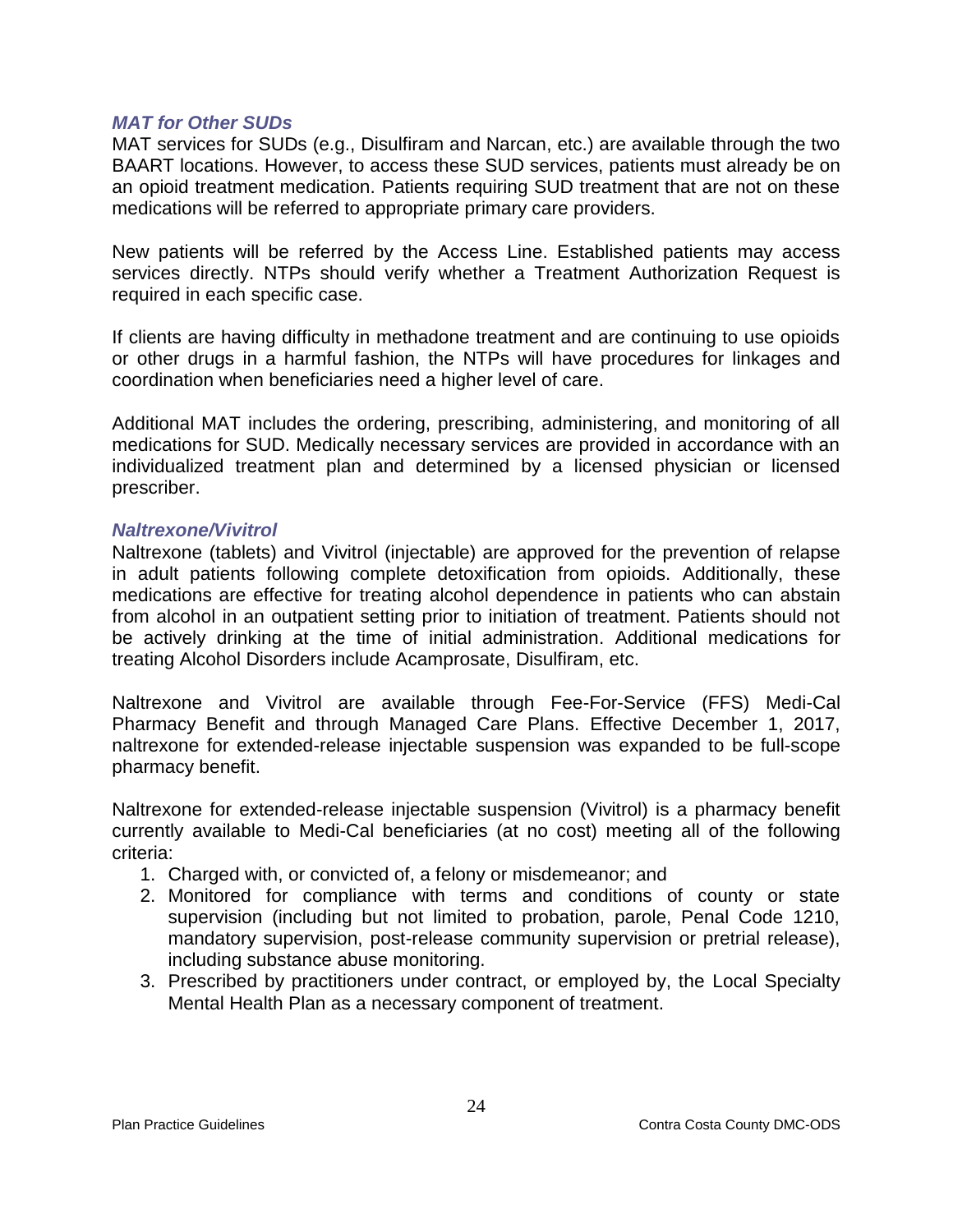The medications are used for one of the following reasons:

- The treatment of alcohol dependence in patients who are able to abstain from alcohol in an outpatient setting prior to initiation of treatment. Patients should not be actively drinking at the time of initial administration
- $\cdot$  The prevention of relapse to opioid dependence, following opioid detoxification
- \* Part of a comprehensive management program that includes psychosocial support

Naltrexone for extended-release injectable suspension always requires a Treatment Authorization Request (TAR). Pharmacy claims for naltrexone extended-release injectable suspension are billed using the product National Drug Code (NDC).

#### *Process*

In Contra Costa, DMC beneficiaries are eligible for MAT services through Contra Costa Health Plan (CCHP) or Anthem Blue Cross. If the beneficiary is a CCHP member, their counselor shall help them obtain an appointment with their primary care physician to request the required medication.

Counselors shall remind beneficiaries and doctors that medications require a TAR. Unlike Buprenorphine, doctors prescribing Naltrexone or Vivitrol are not required to have a special waiver and treatment could be part of a regular ambulatory care visit. Pharmacotherapy is most effective in combination with behavioral health therapies.

**For details on coverage restrictions, utilization controls, and requirements for Treatment Authorization Requests,** *see Appendix III—Medi-Cal List of Drugs for Substance Use Disorders.*

## <span id="page-25-0"></span>*MAT and Residential Treatment/Other Facilities*

Residential Treatment Facilities and NTPs will collaborate to coordinate needed concurrent care for clients in need of both residential treatment and MAT services.

There are a few cases where a client could receive both MAT and residential treatment:

- 1. A client already enrolled in MAT may request residential treatment services.
- 2. The court may recommend that a client already enrolled in MAT should also receive residential treatment.
- 3. A client already in residential treatment may be assessed for and deemed appropriate for MAT services.

In each of the above cases, the client should be assessed regularly to determine whether there is ongoing need.

For this collaboration to occur, both the MAT provider and the Residential Treatment Facilities should first sign their requisite consent forms to allow sharing of client information. Next, they must request an exception from the state (e.g. the client is still using illicit drugs, or their time in treatment was not long enough). Once the exception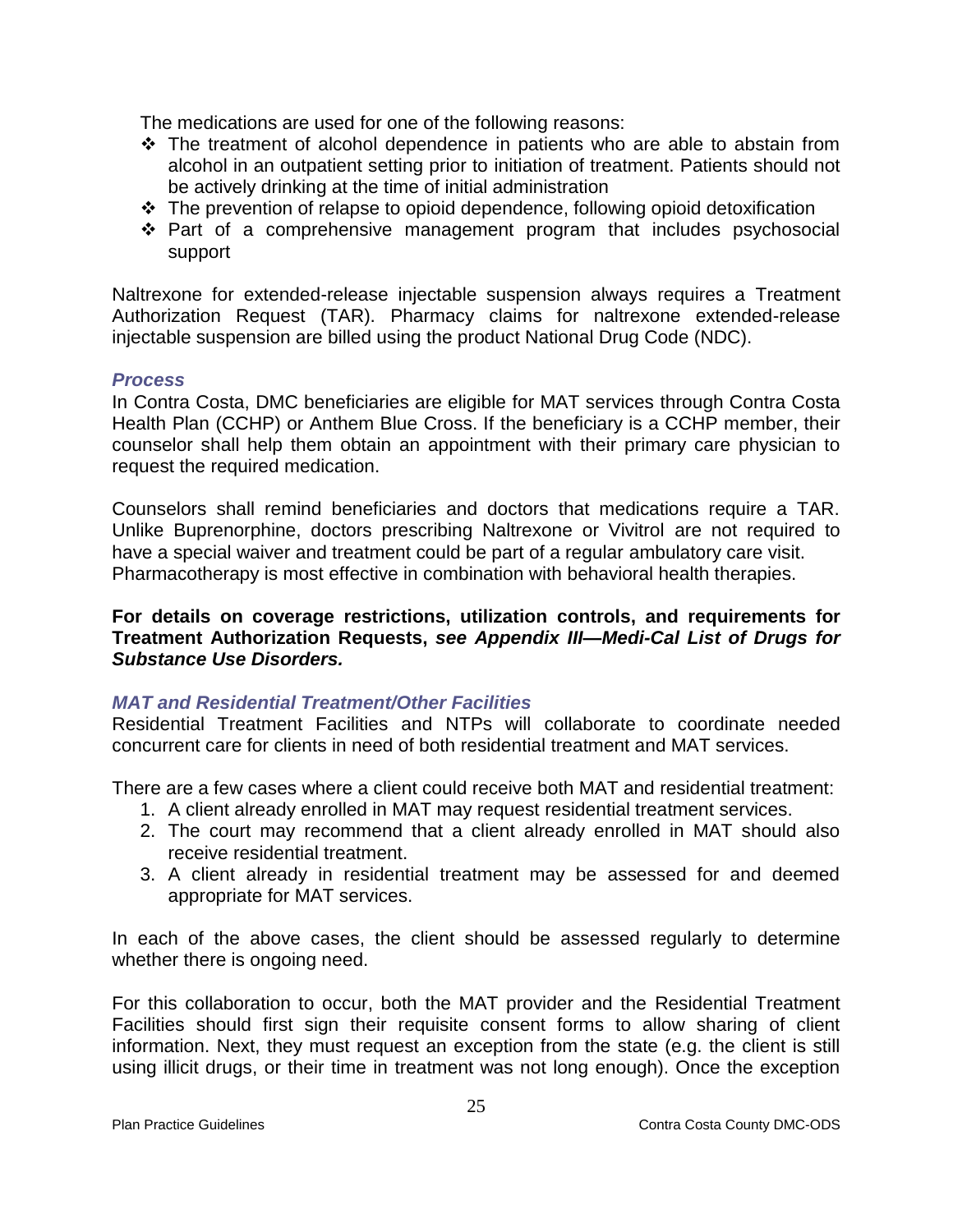has been approved, the MAT provider and the Residential Treatment Facilities should determine a draft a chain of custody document to detail the necessary schedule and steps for managing the client.

Clients who are in residential treatment struggling with their methadone dose should have protocols in place the individual treatment experience of the client.

Skilled nursing facilities should administer a similar process for concurrent treatment as necessary.

MAT services can also be accessed while individuals are in other types of SUD treatment, such as outpatient day treatment. **For more information about care coordination, see** *Care Coordination and Case Management.*

In the case of incarceration, NTPs will provide medication services for up to 21 days. NTPs will begin a detox protocol to titrate the dosage down by the end of the 21 days. Pregnant patients who are incarcerated are an exception; in these cases, the respective jail/prison will maintain dosing after 21 days.

#### <span id="page-26-0"></span>*Courtesy Dosing*

Clients traveling to Contra Costa County from other counties are eligible for courtesy dosing. Prior to traveling, the client will need to send a Courtesy Dose order signed by their doctor from their home clinic to a Contra Costa NTP directly. Neither the client nor the home clinic will need to call the Access Line.

Each NTP should refer to their specific policies and procedures to coordinate with out of county providers. The NTP should pay for the courtesy dose and then bill Medi-Cal as usual. Contra Costa County will pay for up to 14 consecutive days of dosing.

If a client walks in needing emergency dosing without having coordinated in advance, the NTP should follow their emergency signature procedure. This will include contacting the home clinic for physician approval to initiate a courtesy dose. If a physician is not available to sign, the NTP must refer the client to the emergency room.

#### <span id="page-26-1"></span>*MAT for Adolescents*

Adolescents 16 years and older may receive methadone and buprenorphine for detox. However, adolescents must be 17 years to receive methadone and buprenorphine for maintenance. All adolescents under age 18 receiving services must have parental consent.

For more specific guidance on what services NTPs can provide, please refer to the NTP's provider license.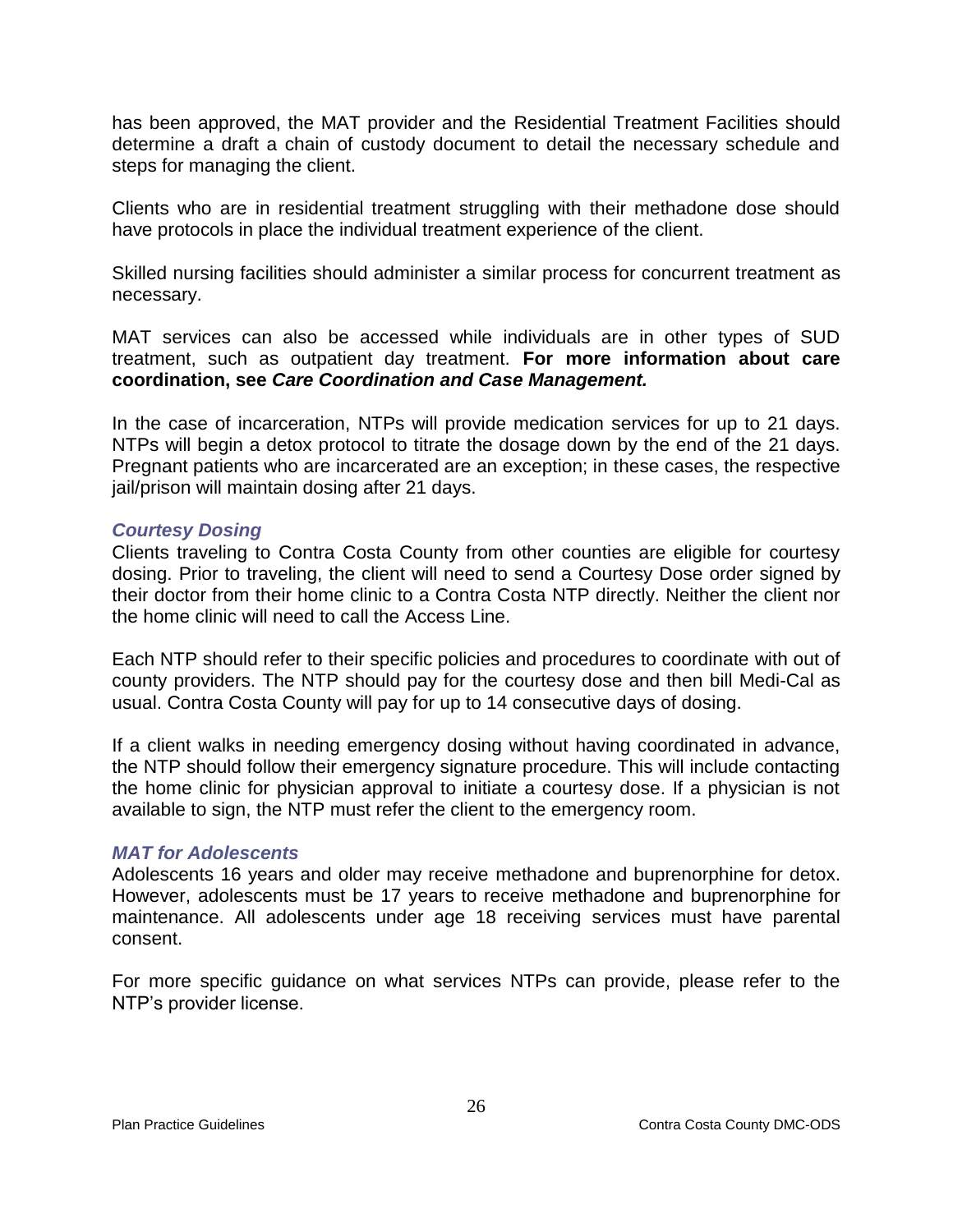The FDA has not approved the use of any of the medications for MAT for alcohol use in adolescents under age 18. **For additional information about adolescents, see**  *Beneficiaries Under 21.*

# **CO-OCCURRING DISORDERS**

<span id="page-27-0"></span>Contra Costa is an integrated system. As such, it believes in the principles of Integrated treatment for co-occurring disorders (COD).

- Contra Costa strives to provide treatment by specialists who are trained to treat both substance use and serious mental illnesses.
- Co-occurring disorders are treated with different services provided at different stages
- Mental health and SUD treatment are integrated to meet the needs of people with COD

Furthermore, Contra Costa's "No Wrong Door" approach to services allow beneficiaries to enter any SUD level of care regardless of their mental health and physical condition, as long as they can actively participate and engage in treatment services. The program shall have policies and procedures for supporting beneficiaries with co-occuring disorders. This include beneficiaries with Mental Health disorders who are struggling in treatment due to medication issues. Furthermore, SUD providers shall have written policies for concurrent coordination with mental health county clinics or network providers to ensure SUD treatment effectiveness.

Provided that Medi-Cal coverage does not prevent admission into treatment, a beneficiary readmission into treatment shall not solely rely on a previous behavioral incident. Whenever the needs of the client cannot be reasonably accommodated, efforts shall be made to make referral to appropriate programs. All clients shall be physically and mentally able to comply with the program rules and regulations. When a potential risk to self or others is identified, a mental health evaluation may be required.

The case manager shall make provisions upon admission to ensure that linkages to the beneficiary's mental health home clinic are established to promote stability during SUD treatment and a safe transition upon treatment completion.

To better serve the needs of beneficiaries with COD, Contra Costa has intentionally colocated Substance Abuse Counselors in the Mental Health clinics. There shall be an integrated screening completed by mental health staff. If SUD needs are identified, the referral shall be done through EHR. The Substance Abuse counselor shall contact the beneficiary immediately to schedule an intake appointment. The Substance Abuse counselor will conduct an ASAM assessment, which will be verified and signed by the LPHA to confirm level of care. Should the beneficiary need a different level of care, the counselor shall assist the beneficiary contacting the Access Line to transfer level of care.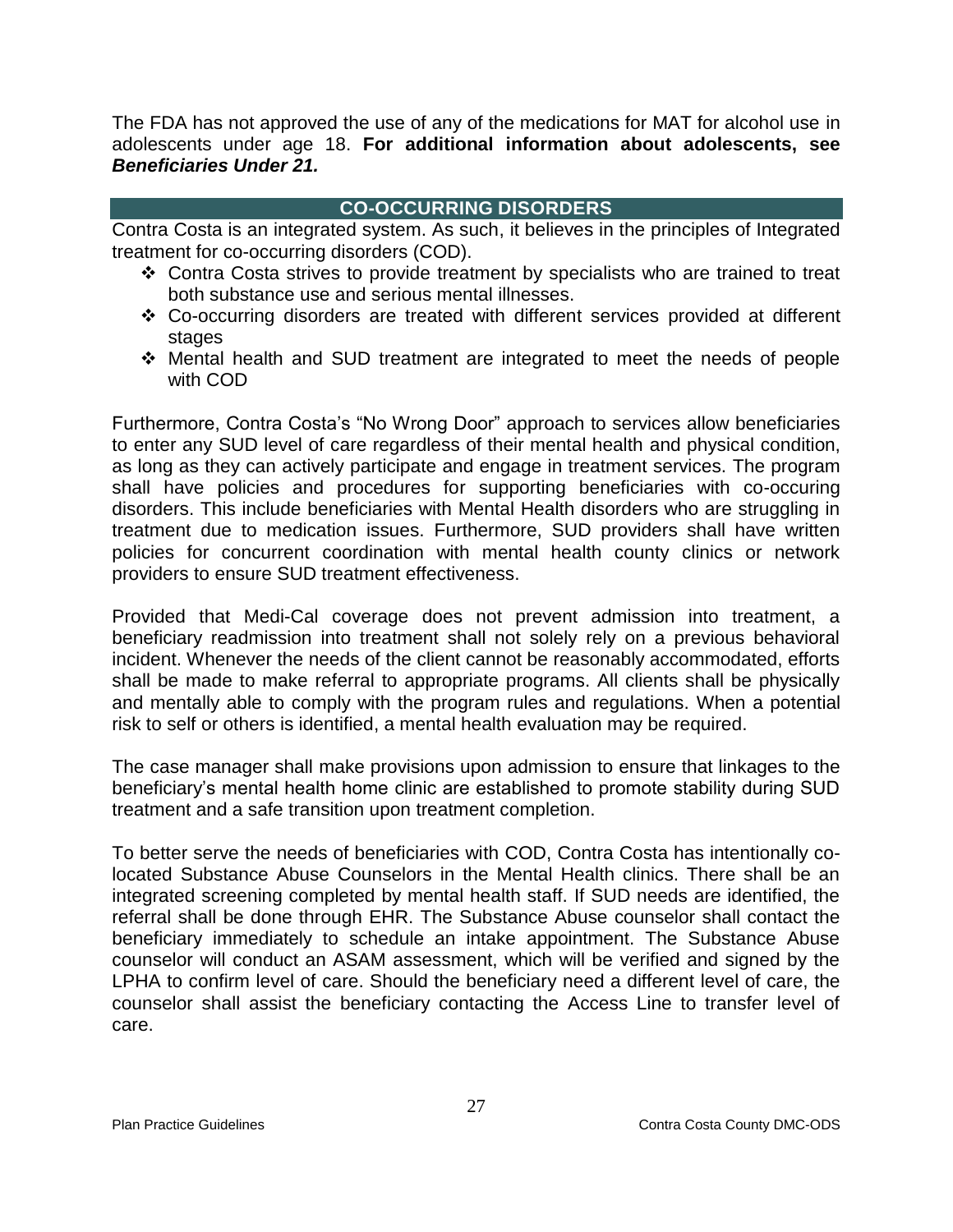# **MANAGED CARE PLANS**

<span id="page-28-0"></span>To further the integration of mental health and physical health, the DMC-ODS requires counties to established a signed Memorandum of Understanding with the managed care plans. Contra Costa County shall have a signed MOU with both Contra Costa Health Plan (CCHP) and Anthem Blue Cross. The MOU shall outline the specific roles and responsibilities of each party to ensure coordination and continuity of care of beneficiaries. Additionally, the MOU shall indicate the following:

- 1. Develop and agree to written policies and procedures regarding screening, assessment, and referral
- 2. Ensure that ASAM Level 0.5 SBIRT services are available
- 3. Identify a point of contact from each party to serve as a liaison and initiate, provide, and maintain coordination of care as mutually agreed upon
- 4. Ensure that coordination of care for SUD shall occur in accordance with all applicable federal, state, and local regulations
- 5. Ensure that a process for clinical consultation for shared beneficiaries receiving physical health, mental health and/or SUD services, including documentation on medication when appropriate.
- 6. Delineate case management responsibilities
- 7. Establish regular coordination meetings to review referrals, exchange information exchange protocols and processes
- 8. Provide opportunities for SUD related trainings
- 9. Agree and develop to information sharing policies and procedures and agreed upon roles and responsibilities for timely sharing of personal health information (PHI) for the purposes of medical and behavioral health care coordination pursuant to Title 9, CCR, Section 1810.370 (a)(3) and other pertinent state and federal laws and regulations, including the Health Insurance Portability and Accountability Act, Title 22 and 42CFR part 2, governing the confidentiality of mental health, alcohol and drug treatment information.
- 10.Develop written procedures and forms to ensure that managed care transportation benefits are available to SUD beneficiaries

# **CONTRACTING WITH AODS**

<span id="page-28-1"></span>Contra Costa shall ensure that Federal and State regulations are followed to establish a selective contracting system that is fair and transparent in order to maintain a provider network that meets beneficiary and community needs in a timely manner.

Continuing services contract will be issued once per year. The term of the contract is typically a fiscal year. New contracted providers for new services, special populations may be added through a competitive bidding process.

All providers shall comply with all applicable Medicaid laws, regulations, including applicable sub regulatory guidance and contract provisions, including conflict of interest safeguards described in 42CFR 438.58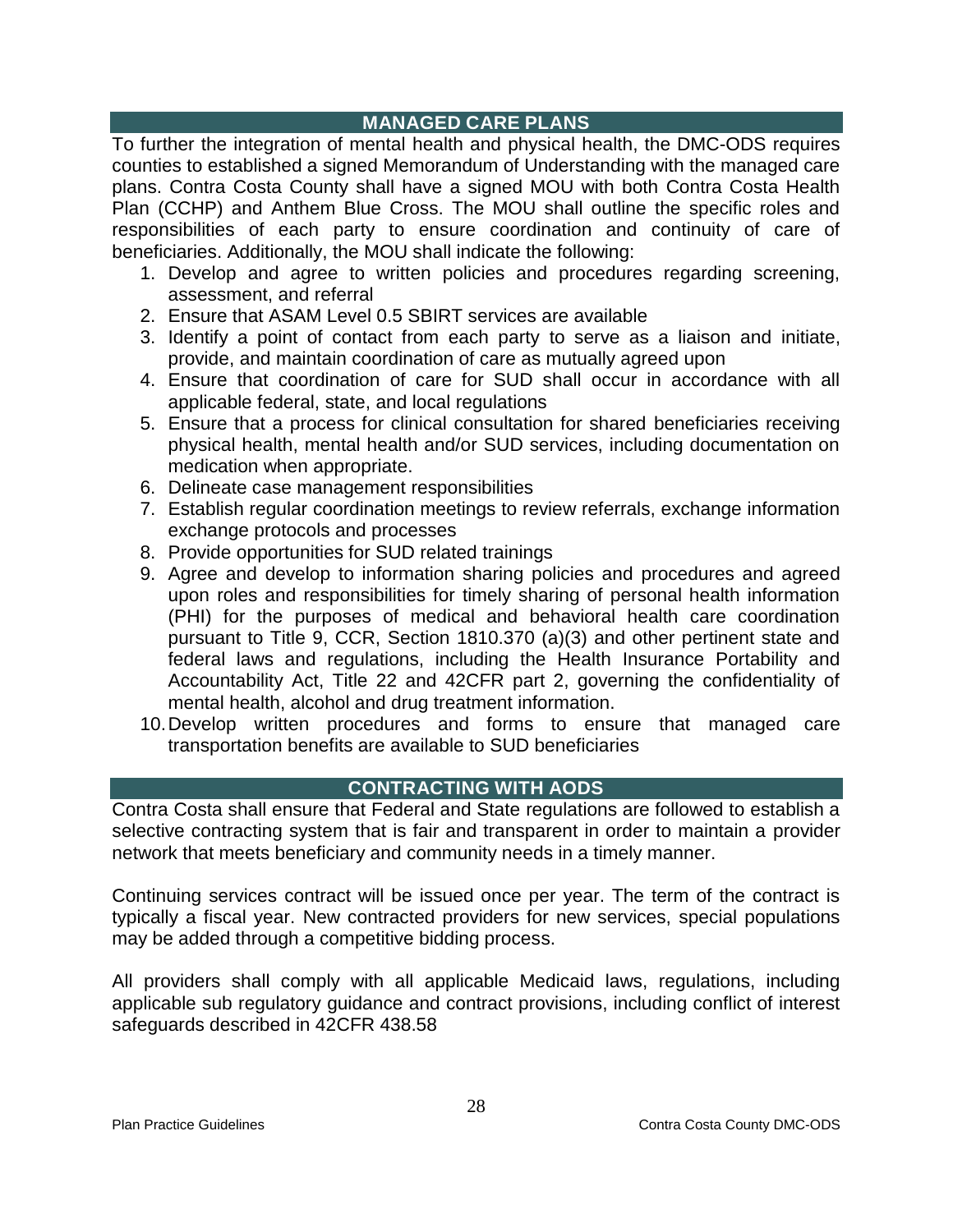All SUD providers shall implement written policies for certifying and re-certifying of staff providing counseling services. Contra Costa will not employ or subcontract with providers excluded from participation in Federal Health care programs under section 1128 or 1128A of the Act.

All SUD providers shall comply with the Medicaid Managed Care Final Rule: Network Adequacy Standards. **See link to Network Adequacy Standards in** *Appendix V— Important Links/Documents.*

# **BENEFICIARY FILE DOCUMENTATION REQUIREMENTS**

<span id="page-29-0"></span>The following is an overview of clinical documentation requirements for substance use treatment services. Please refer directly to applicable regulations and Special Terms and Conditions for additional detail. Note that if there is a conflict between Title 22 and DMC-ODS Special Terms and Conditions, the DMC-ODS Special Terms and Conditions prevail. If the DMC-ODS Special Terms and Conditions are silent, then Title 22 prevails. Most documentation requirements outlined below (excluding NTP) are from the Intergovernmental Agreement.

In addition to the requirements of 22 CCR  $\S$  51476(a), the provider shall:

- Establish, maintain, and update as necessary, an individual beneficiary record for each beneficiary admitted to treatment and receiving services.
- Each beneficiary's individual beneficiary record shall include documentation of personal information.
- Documentation of personal information shall include all of the following: Information specifying the beneficiary's identifier (i.e., name, number).; Date of beneficiary's birth, the beneficiary's sex, race and/or ethnic background, beneficiary's address and telephone number, beneficiary's next of kin or emergency contact.

Documentation of treatment episode information shall include documentation of all activities, services, sessions, and assessments, including but not limited to: Intake and admission data, treatment plans, progress notes, continuing services justifications, lab orders and results, referrals, counseling notes, discharge plan, discharge summary, authorizations and other relevant treatment services.

## <span id="page-29-1"></span>*Overview from Intake to Discharge*

The following outlines requirements for Outpatient Treatment, Intensive Outpatient Treatment, Recovery Services, Residential Treatment and Withdrawal Management. For NTP, refer to applicable Title 22 and Title 9 requirements.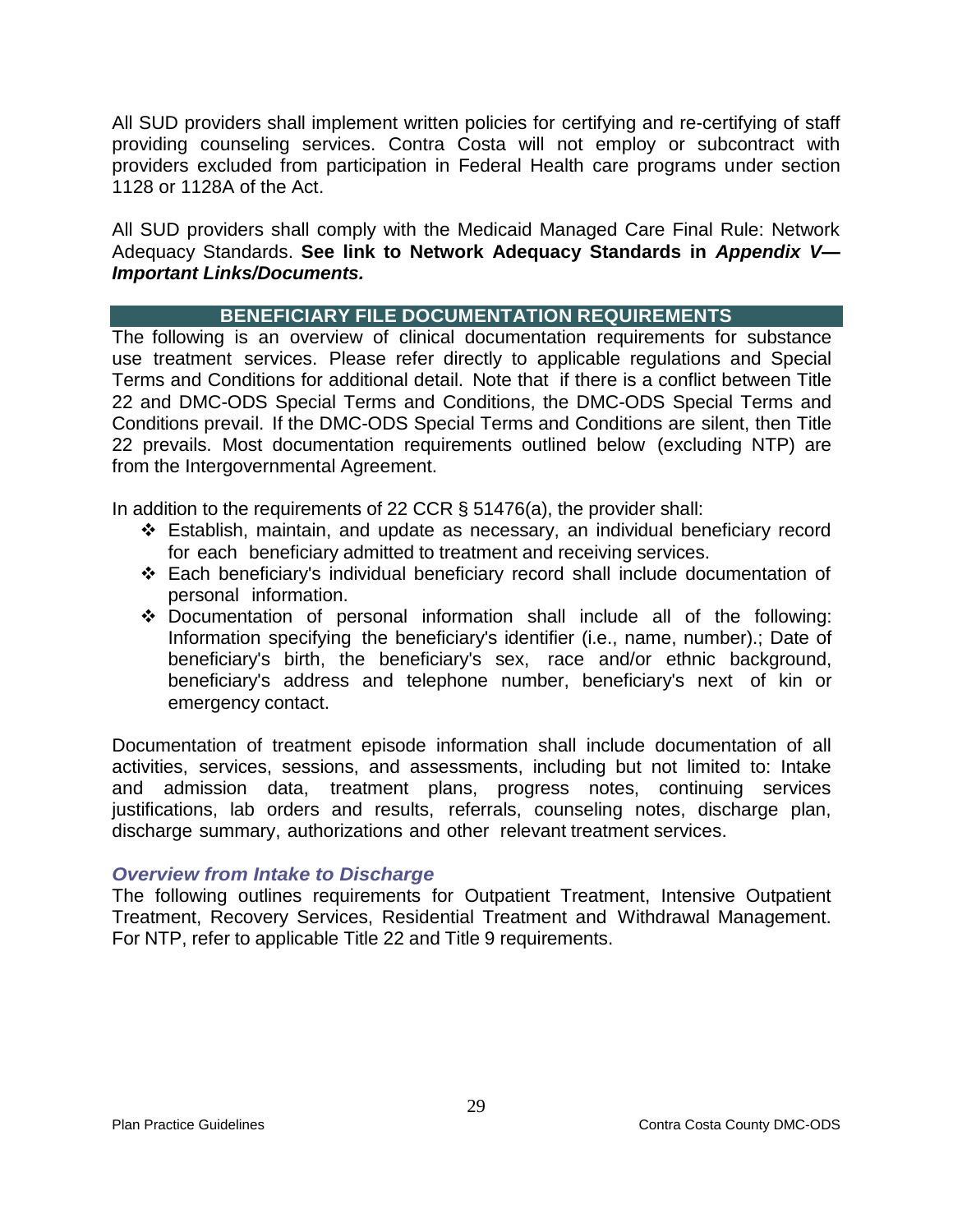| <b>Step</b>         | <b>What to Document</b>                       | <b>Timeframe</b>             | <b>Who Can Document</b>  |
|---------------------|-----------------------------------------------|------------------------------|--------------------------|
| <b>Referral and</b> | ❖ All referrals made by the provider          | As needed                    | LPHA;                    |
| <b>Admission</b>    | ❖ If appropriate, drug screening results      |                              | Counselor                |
|                     | ❖ Date of first contact, date of first        |                              |                          |
|                     | offered assessment and date of first          |                              |                          |
|                     | assessment                                    |                              |                          |
|                     | ❖ Beneficiary Consent to Treatment            |                              |                          |
|                     | $\div$ Share of cost, if applicable,          |                              |                          |
|                     | notification of DMC funding as payment        |                              |                          |
|                     | in full                                       |                              |                          |
|                     | ❖ Review and provision of Beneficiary         |                              |                          |
|                     | Informing rights and materials                |                              |                          |
| <b>Assessment</b>   | ❖ Drug/Alcohol History                        | Outpatient                   | LPHA;                    |
| and Intake          | ❖ Medical History                             | Treatment,                   | Counselor                |
|                     | ❖ Family History                              | Intensive                    |                          |
|                     | ❖ Psychiatric/Psychological History           | Outpatient                   |                          |
|                     | ❖ Social/recreational History                 | Treatment, and               |                          |
|                     | ❖ Financial Status/History                    | Recovery<br>Services: Within |                          |
|                     | ❖ Educational History<br>❖ Employment History |                              |                          |
|                     | ❖ Criminal History, Legal Status              | 25 calendar days<br>from the |                          |
|                     | ❖ Previous SUD Treatment History              | beneficiary's                |                          |
|                     | ❖ American Society of Addiction               | admission to                 |                          |
|                     | Medicine (ASAM) Criteria                      | treatment                    |                          |
|                     | ❖ Medical Director or LPHA review of          | <b>Residential:</b>          |                          |
|                     | personal, medical and SUD history if          | Within 10                    |                          |
|                     | completed by a counselor                      | business days                |                          |
|                     |                                               | from the                     |                          |
|                     |                                               | beneficiary's                |                          |
|                     |                                               | admission to                 |                          |
|                     |                                               | treatment                    |                          |
| <b>Physical</b>     | ❖ Copy of physical examination                | Review within 30             | Physician; RNP;          |
| <b>Exams</b>        | completed within prior 12 months in           | calendar days                | PА                       |
|                     | beneficiary record, OR                        | from the                     |                          |
|                     | ❖ A physical exam is performed within         | beneficiary's                |                          |
|                     | 30 days of admission to treatment, OR         | admission to                 |                          |
|                     | ❖ The beneficiary's initial and updated       | treatment                    |                          |
|                     | treatment plans include a goal to obtain      |                              |                          |
|                     | a physical examination, until this goal       |                              |                          |
|                     | has been met.                                 |                              |                          |
| <b>Medical</b>      | ❖ The medical director or LPHA                | Outpatient                   | <b>Medical Director;</b> |
| <b>Necessity</b>    | evaluated the beneficiary's assessment        | Treatment,                   | <b>LPHA</b>              |
|                     | and intake information.                       | Intensive                    |                          |
|                     | ❖ If the beneficiary's assessment and         | Outpatient                   |                          |
|                     | intake information is completed by a          | Treatment, and               |                          |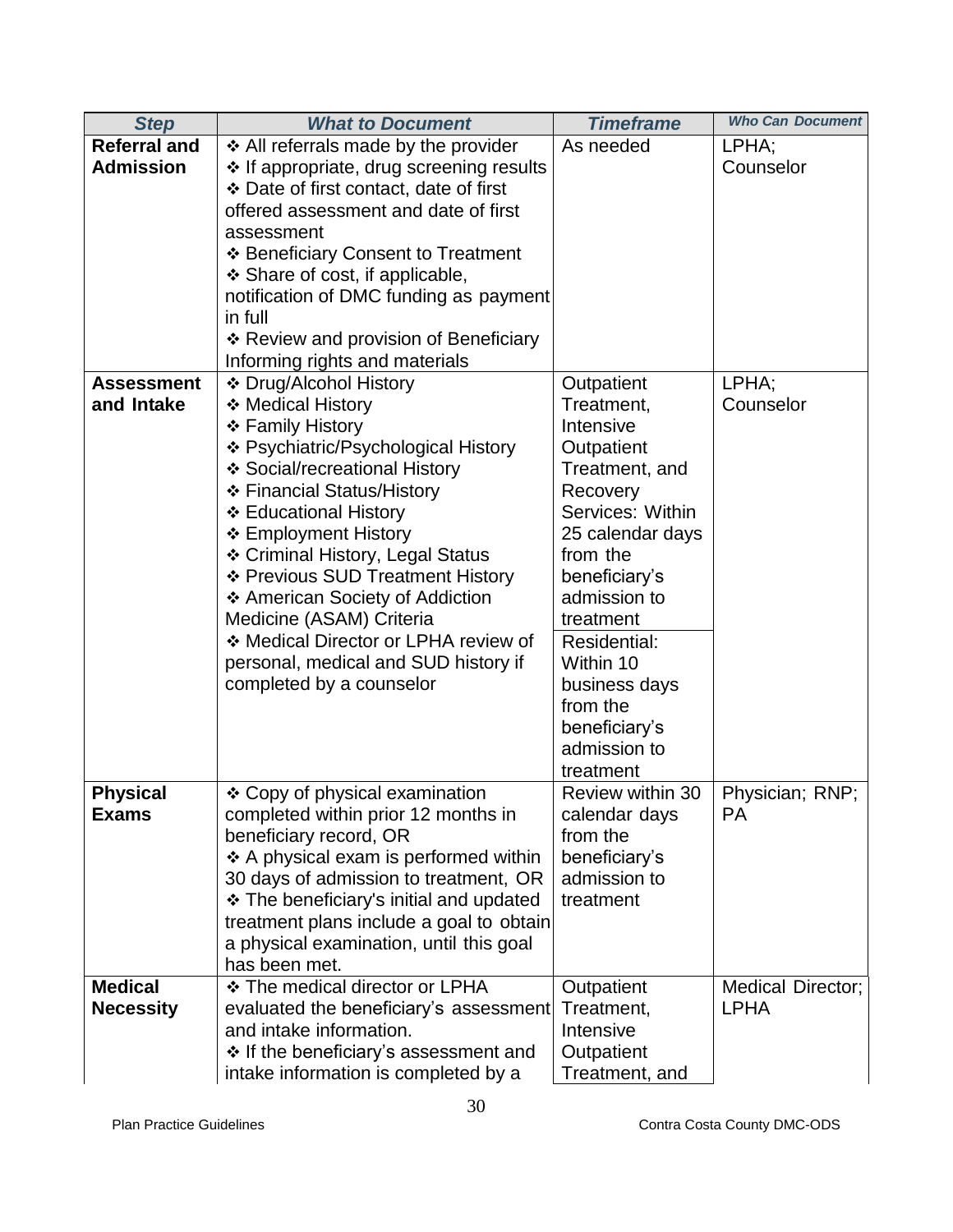|                                     | counselor, the medical director or<br>LPHA shall also document they met<br>with the counselor through a face- to-<br>face or telehealth review to establish a<br>beneficiary meets medical necessity<br>criteria.<br>❖ Substance Use Disorder Diagnosis<br>based on the DSM<br>❖ Identification of level of care based<br>on ASAM                                                                                                                                                                                                                                                                                                                                                                                                                                                                                                                                                                                                                                                                                                          | Recovery<br>Services: Within<br>25 calendar days<br>from the<br>beneficiary's<br>admission to<br>treatment<br>Residential:<br>Within 10<br>business days<br>from the<br>beneficiary's<br>admission to<br>treatment                                                                         |                                                                                                                                                                                                                                                                                                          |
|-------------------------------------|--------------------------------------------------------------------------------------------------------------------------------------------------------------------------------------------------------------------------------------------------------------------------------------------------------------------------------------------------------------------------------------------------------------------------------------------------------------------------------------------------------------------------------------------------------------------------------------------------------------------------------------------------------------------------------------------------------------------------------------------------------------------------------------------------------------------------------------------------------------------------------------------------------------------------------------------------------------------------------------------------------------------------------------------|--------------------------------------------------------------------------------------------------------------------------------------------------------------------------------------------------------------------------------------------------------------------------------------------|----------------------------------------------------------------------------------------------------------------------------------------------------------------------------------------------------------------------------------------------------------------------------------------------------------|
| <b>Treatment</b><br><b>Planning</b> | ❖ Statement of problems<br>❖ Goals [If applicable, also include goal<br>for obtaining a physical exam and goal<br>of obtaining treatment for an identified<br>significant medical illness]<br>❖ Action steps<br>❖ Target dates<br>❖ Type & frequency of<br>counseling/services<br>❖ Diagnosis<br>❖ Assignment of primary therapist or<br>counselor<br>❖ Client, Counselor, & LPHA<br>signatures obtained<br>❖ Physical exam: Goal if not had within<br>12-months prior to admission or if<br>within 12-months and indicates a<br>significant illness, a goal that the<br>beneficiary obtains appropriate<br>treatment<br>❖ LPHA/counselor shall complete,<br>type or legibly print name, sign and<br>date the treatment plan no later than<br>90 days after signing the initial<br>treatment plan and no later than every<br>90 calendar days thereafter, or when<br>there is a change in treatment<br>modality or significant event,<br>whichever comes first.<br>❖ The beneficiary shall review,<br>approve, type or legibly print their | Outpatient<br>Treatment,<br>Intensive<br>Outpatient<br>Treatment, and<br>Recovery<br>Services: Within<br>25 calendar days<br>from the<br>beneficiary's<br>admission to<br>services<br>Residential:<br>Within 10<br>business days<br>from the<br>beneficiary's<br>admission to<br>treatment | LPHA;<br>Counselor<br>*Beneficiary<br>signs within<br>same<br>timeframes<br>*If counselor<br>completes,<br><b>LPHA</b> signs<br>within admission<br>timeframes [and<br>within 15 days<br>from counselor<br>for Outpatient<br>Treatment<br>Intensive<br>Outpatient<br>Treatment, NTP,<br>RSS <sub>I</sub> |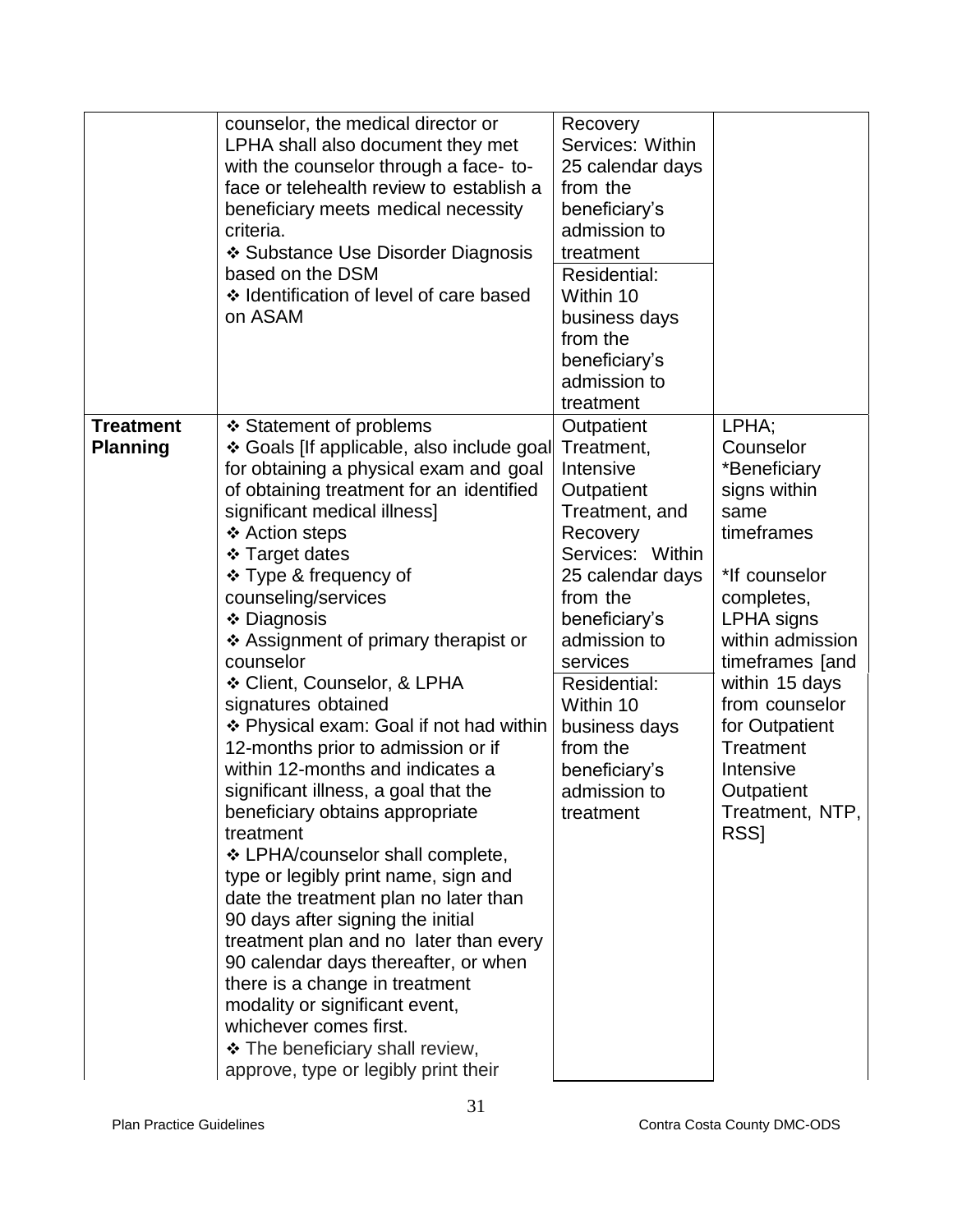|                                                                                                               | name and, sign and date the<br>treatment plan, indicating whether the<br>beneficiary participated in preparation<br>of the plan, within 30 calendar days of<br>signature by the LPHA or counselor.                                                                                                                                                                                                                                                                                                                                                                                                                                                                                                                     |                                                                                 |                                         |
|---------------------------------------------------------------------------------------------------------------|------------------------------------------------------------------------------------------------------------------------------------------------------------------------------------------------------------------------------------------------------------------------------------------------------------------------------------------------------------------------------------------------------------------------------------------------------------------------------------------------------------------------------------------------------------------------------------------------------------------------------------------------------------------------------------------------------------------------|---------------------------------------------------------------------------------|-----------------------------------------|
| participate in treatment.                                                                                     | ❖ If the beneficiary refuses to sign the<br>initial or subsequent treatment, plan,<br>the provider shall document the<br>reason for refusal and the provider's<br>strategy to engage the beneficiary to<br>❖ If a counselor completes the<br>treatment plan, the medical director or<br>LPHA shall review each treatment<br>plan to determine whether continuing<br>services are a medically necessary<br>and appropriate for the beneficiary.<br>❖ If the medical director or LPHA<br>determines the services in the<br>treatment plan are medically<br>necessary, they shall type or legibly<br>print their name and, sign and date<br>the treatment plan, within 15 calendar<br>days of signature by the counselor. |                                                                                 |                                         |
| <b>Treatment</b><br><b>Plan</b><br><b>Reviews</b><br>treatment.                                               | * Treatment plan reviews in Outpatient with the beneficiary shall occur every<br>30 calendar days (14 calendar days for Withdrawal Management) and shall<br>be documented in the client chart.<br>❖ Documenting treatment plan reviews is not required in residential                                                                                                                                                                                                                                                                                                                                                                                                                                                  |                                                                                 |                                         |
| <b>Continuing</b><br>Review of the following:<br><b>Services</b><br>❖ substance use history<br>goals<br>goals | ❖ Beneficiary's personal, medical,<br>❖ Most recent physical exam<br>❖ Progress notes & treatment plan<br>❖ Progress notes & treatment plan<br>❖ LPHA's/counselor's recommendation<br>❖ Beneficiary's prognosis                                                                                                                                                                                                                                                                                                                                                                                                                                                                                                        | No sooner than<br>five $(5)$ months<br>and no later than<br>six<br>$(6)$ months | <b>Medical Director;</b><br><b>LHPA</b> |
| <b>Discharge</b><br>❖ List of relapse triggers<br>Plan<br>with triggers<br>[Unless                            | ❖ Plan for avoiding relapse when faced<br>❖ Support plan, with People,                                                                                                                                                                                                                                                                                                                                                                                                                                                                                                                                                                                                                                                 | Within 30 days of<br>last face-to-face<br>service                               | LPHA:<br>Counselor                      |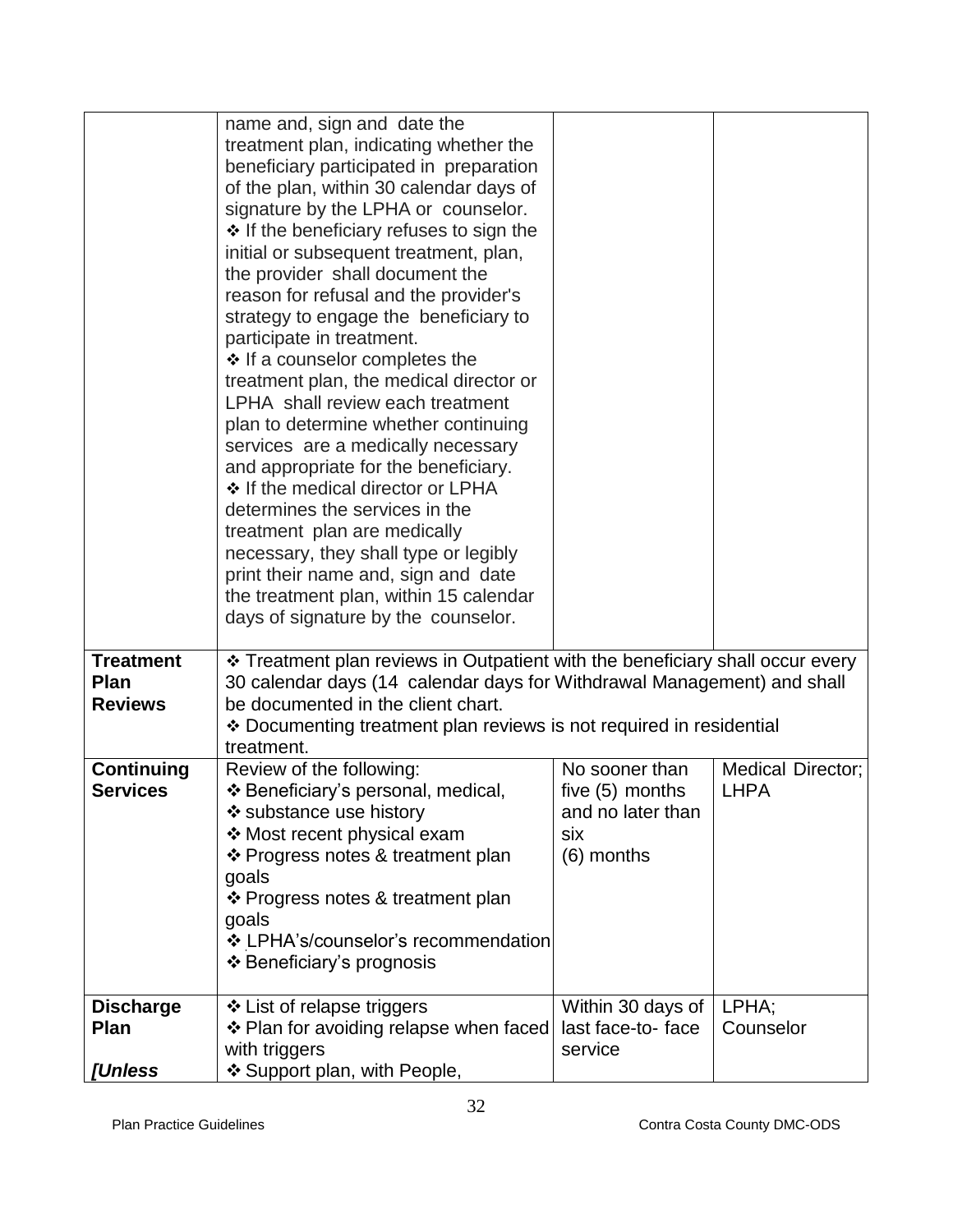| <b>Provider</b><br>Loses<br>Contact] | Organizations<br>❖ A copy must be provided to<br>beneficiary<br>❖ Must be documented                                            | During last face-<br>to-face, LPHA/<br>counselor and<br>beneficiary sign<br>and date plan |                    |
|--------------------------------------|---------------------------------------------------------------------------------------------------------------------------------|-------------------------------------------------------------------------------------------|--------------------|
| <b>Discharge</b><br><b>Summary</b>   | ❖ Duration of the treatment episode<br>❖ Reason for discharge<br>* Narrative summary of the treatment<br>episode<br>❖ Prognosis | Within 30 days of<br>last face-to-face                                                    | LPHA;<br>Counselor |

# <span id="page-33-0"></span>*Sign-In Sheets*

Providers must maintain a sign-in sheet for every group counseling session, which includes all of the following:

- The typed or legibly printed name and signature of the LPHA(s) and/or counselor(s) conducting the counseling session. By signing the sign-in sheet, the LPHA(s) and/or counselor(s) attest that the sign-in sheet is accurate and complete.
- $\div$  The date of the counseling session.
- $\div$  The topic of the counseling session.
- $\div$  The start and end time of the counseling session.
- A typed or legibly printed list of the participants' names and the signature of each participant that attended the counseling session. The participants shall sign the sign-in sheet at the start of or during the counseling session

#### <span id="page-33-1"></span>*Progress Notes*

| <b>Modality</b>   | <b>What to Document</b>                                                                                                                                                                                                                                                                                                                                                                                                                                                                                                                                                                                                                                                     |  |  |  |
|-------------------|-----------------------------------------------------------------------------------------------------------------------------------------------------------------------------------------------------------------------------------------------------------------------------------------------------------------------------------------------------------------------------------------------------------------------------------------------------------------------------------------------------------------------------------------------------------------------------------------------------------------------------------------------------------------------------|--|--|--|
| <b>Outpatient</b> | The LPHA or counselor who provided the service shall record a progress                                                                                                                                                                                                                                                                                                                                                                                                                                                                                                                                                                                                      |  |  |  |
| Services,         | note for each beneficiary who participated in the service. The LPHA or                                                                                                                                                                                                                                                                                                                                                                                                                                                                                                                                                                                                      |  |  |  |
| Naltrexone,       | counselor shall type or legibly print their name, and sign and date the                                                                                                                                                                                                                                                                                                                                                                                                                                                                                                                                                                                                     |  |  |  |
| <b>Recovery</b>   | note within seven days of the session.                                                                                                                                                                                                                                                                                                                                                                                                                                                                                                                                                                                                                                      |  |  |  |
| <b>Services</b>   | Individual narrative summaries documented by the LPHA or counselor<br>shall include all of the following:<br>❖ The topic of the session or purpose of the service.<br>A description of the beneficiary's progress on the treatment plan<br>problems, goals, action steps, objectives, and/or referrals.<br>* Information on the beneficiary's attendance, including the date, start<br>and end times of each individual and group counseling session<br>or treatment service.<br>❖ Whether services were face-to-face, by telephone, or telehealth.<br>❖ If services were provided in the community, identify the location<br>and how the provider ensured confidentiality. |  |  |  |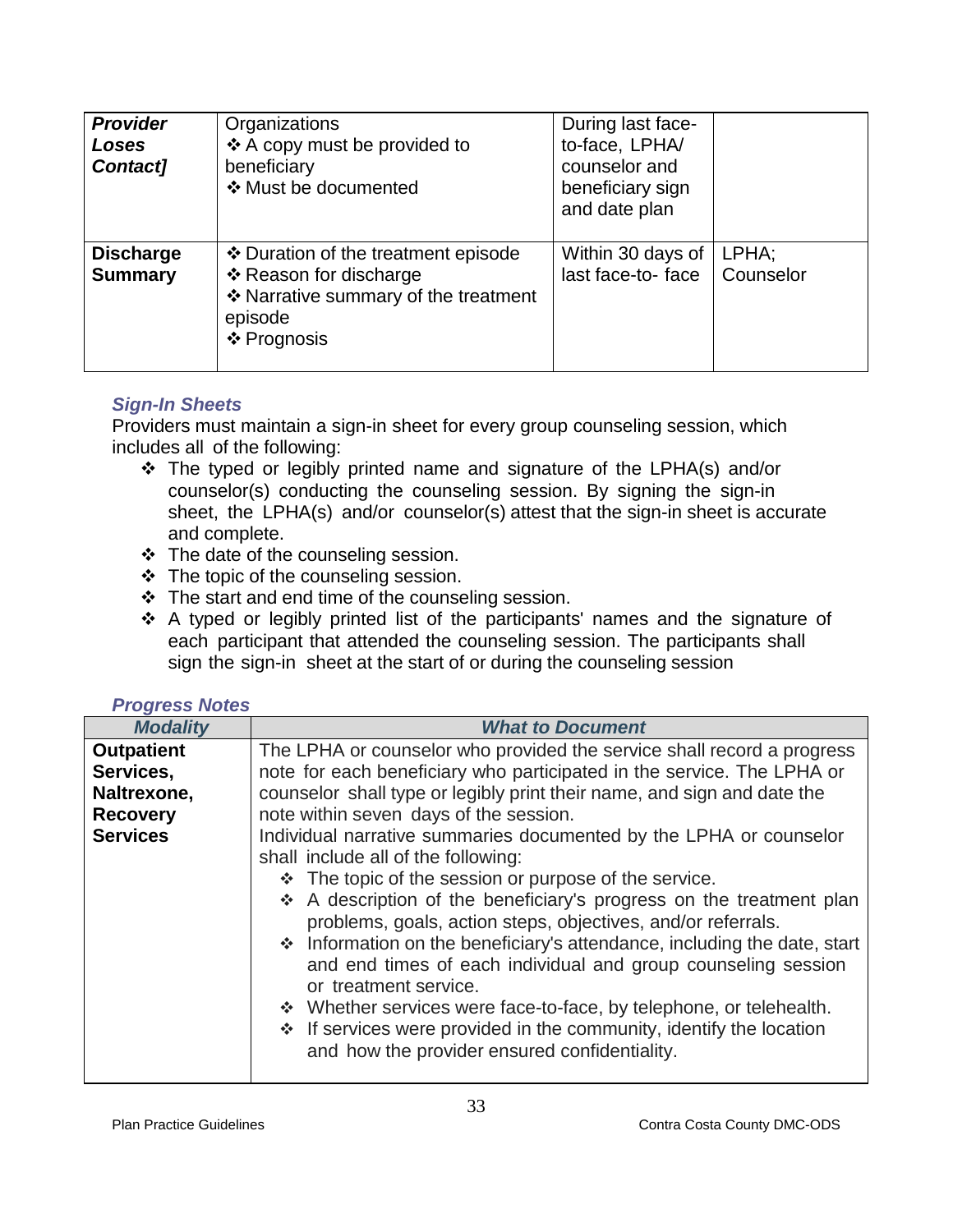| <b>Intensive</b><br><b>Outpatient and</b><br><b>Residential</b><br><b>Treatment</b>                         | The LPHA or counselor shall record at a minimum one progress note,<br>per calendar week, for each beneficiary participating in structured<br>activities including counseling sessions or other treatment services.<br>The LPHA or counselor shall type or legibly print their name, and sign<br>and date progress notes within the following calendar week.<br>Progress notes are individual narrative summaries and shall include all of<br>the following:<br>A description of the beneficiary's progress on the treatment plan,<br>problems, goals, action steps, objectives, and/or referrals.<br>A record of the beneficiary's attendance at each counseling<br>session including the date, start and end times and topic of the<br>counseling session.<br>* Whether services were face-to-face, by telephone, or telehealth.<br>* If services were provided in the community, identify the location<br>and how the provider ensured confidentiality. |
|-------------------------------------------------------------------------------------------------------------|-----------------------------------------------------------------------------------------------------------------------------------------------------------------------------------------------------------------------------------------------------------------------------------------------------------------------------------------------------------------------------------------------------------------------------------------------------------------------------------------------------------------------------------------------------------------------------------------------------------------------------------------------------------------------------------------------------------------------------------------------------------------------------------------------------------------------------------------------------------------------------------------------------------------------------------------------------------|
| Case<br><b>Management</b>                                                                                   | The LPHA or counselor who provided the treatment service shall<br>record a progress note. The LPHA or counselor shall type or legibly<br>print their name, and sign and date the progress note within seven<br>calendar days of the case management service.<br>Progress notes shall include all of the following:<br>❖ Beneficiary's name.<br>❖ The purpose of the service.<br>A description of how the service relates to the beneficiary's<br>treatment plan problems, goals, action steps, objectives, and/or<br>referrals.<br>❖ Date, start and end times of each service.<br>* Whether services were face-to-face, by telephone, or telehealth.<br>❖ If services were provided in the community, identify the location<br>and how the provider ensured confidentiality                                                                                                                                                                              |
| <b>Physician</b><br>Consultation,<br><b>Additional</b><br><b>MAT and</b><br>Withdrawal<br><b>Management</b> | The medical director or LPHA working within their scope of practice who<br>provided the treatment service shall record a progress note and keep in<br>the beneficiary's file. The medical director or LPHA shall type or legibly<br>print their name, and sign and date the progress note within seven<br>calendar days of the service.<br>Progress notes shall include all of the following:<br>❖ Beneficiary's name.<br>❖ The purpose of the service.<br>Date, start and end times of each service.<br>* Whether services were face-to-face, by telephone, or telehealth.                                                                                                                                                                                                                                                                                                                                                                               |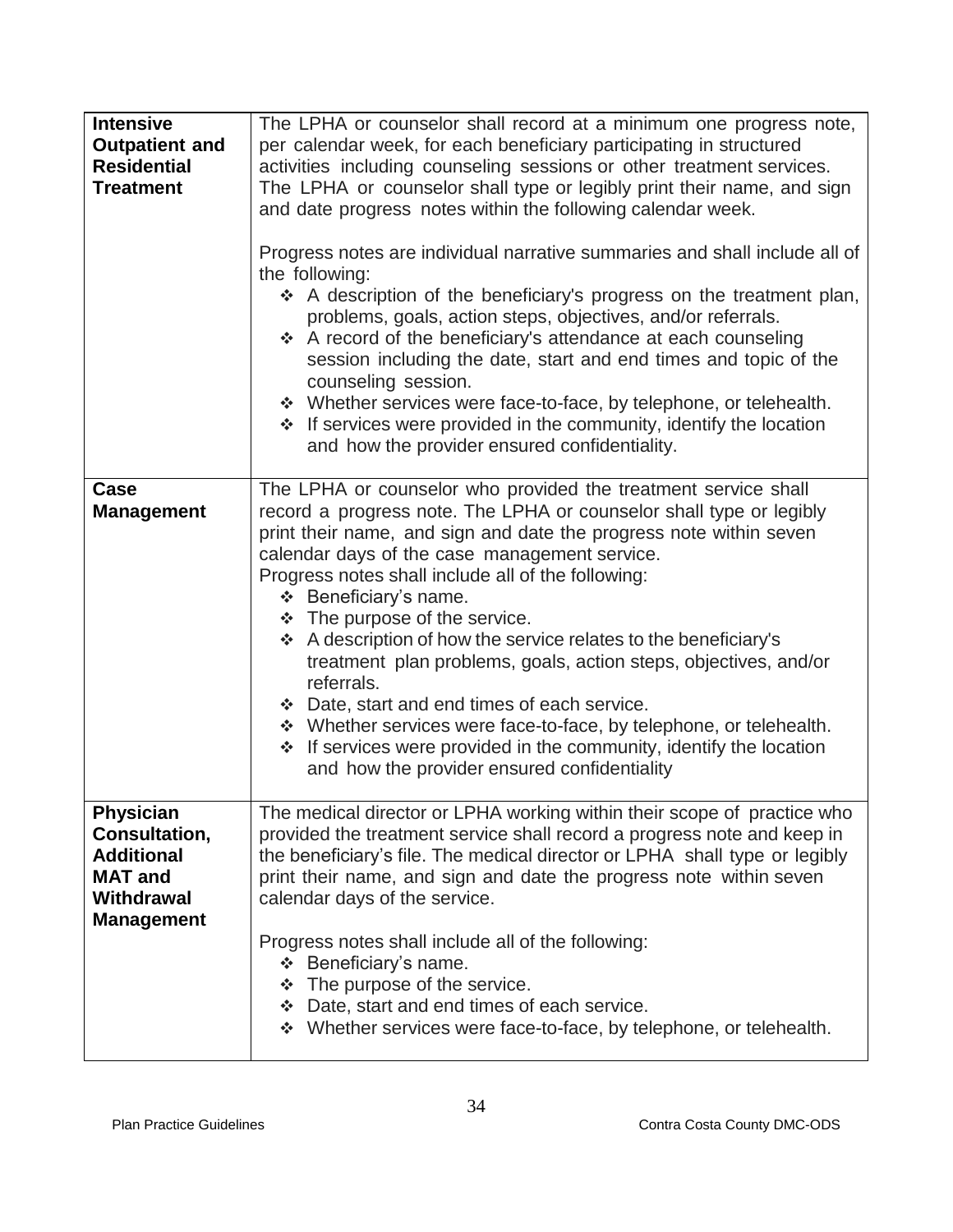## <span id="page-35-0"></span>*Additional Documentation Reminders*

- Assessments shall be face-to-face and performed by qualified staffing.
- If the assessment is provided by a certified counselor, it requires a "face-to-face" interaction between certified counselor who has completed the assessment for the beneficiary and the Medical Director, licensed physician, or LPHA. This interaction also must be documented appropriately in the medical record to establish the determination of medical necessity for the beneficiary.
- Perform monthly verification of Contra Costa Medi-Cal eligibility prior to services
- $\div$  Reference all types of services that are being prescribed, including case management and collateral, if appropriate
- LPHA shall document the face-to-face review with the counselor validating/verifying medical necessity
- Document evidence of reviewing and offering beneficiary informing materials

## **PERSONNEL FILE DOCUMENTATION REQUIREMENTS**

#### <span id="page-35-2"></span><span id="page-35-1"></span>*Required Staff Documents*

Provider agrees to maintain the below requirements for each staff member whose salaries, wages, and benefits are reimbursable in whole or in part under this Agreement. All supporting documents shall be kept in personnel files. A formal evaluation shall be completed annually, or as requested by the County, through a Provider Self-Audit and on-site visit. [Reference: California Department of Health Care Services, Alcohol and/or Other Drug Program Certification Standards (Section 13000 Personnel Practices), Drug/Medi-Cal Certification Standards, and State/County Intergovernmental Agreement, Exhibit A, Attachment I.

#### *Job Descriptions*

The program shall develop and revise, as needed, job descriptions for each employee and volunteer. The job descriptions shall include:

- ❖ Position title and classification:
- Duties and responsibilities;
- Lines of supervision; and
- $\div$  Education, training, work experience and other qualifications for the position.

#### *Personnel Files*

Pursuant to the Department of Health Care Services (DHCS), all SUD treatment network providers shall adhere to the AOD Certification Standards May 1, 2017. Shall be maintained on all employees and volunteers/interns and shall contain the following:

- ❖ Application for employment and resume.
- ❖ Signed employment confirmation statement.
- Job description and duty statement.
- $\div$  Salary schedule and salary adjustment information.
- ❖ Performance evaluations.
- Health records including a health screening report or health questionnaire, and tuberculosis test results as required. Programs may use DHCS Form 5105 for the health questionnaire.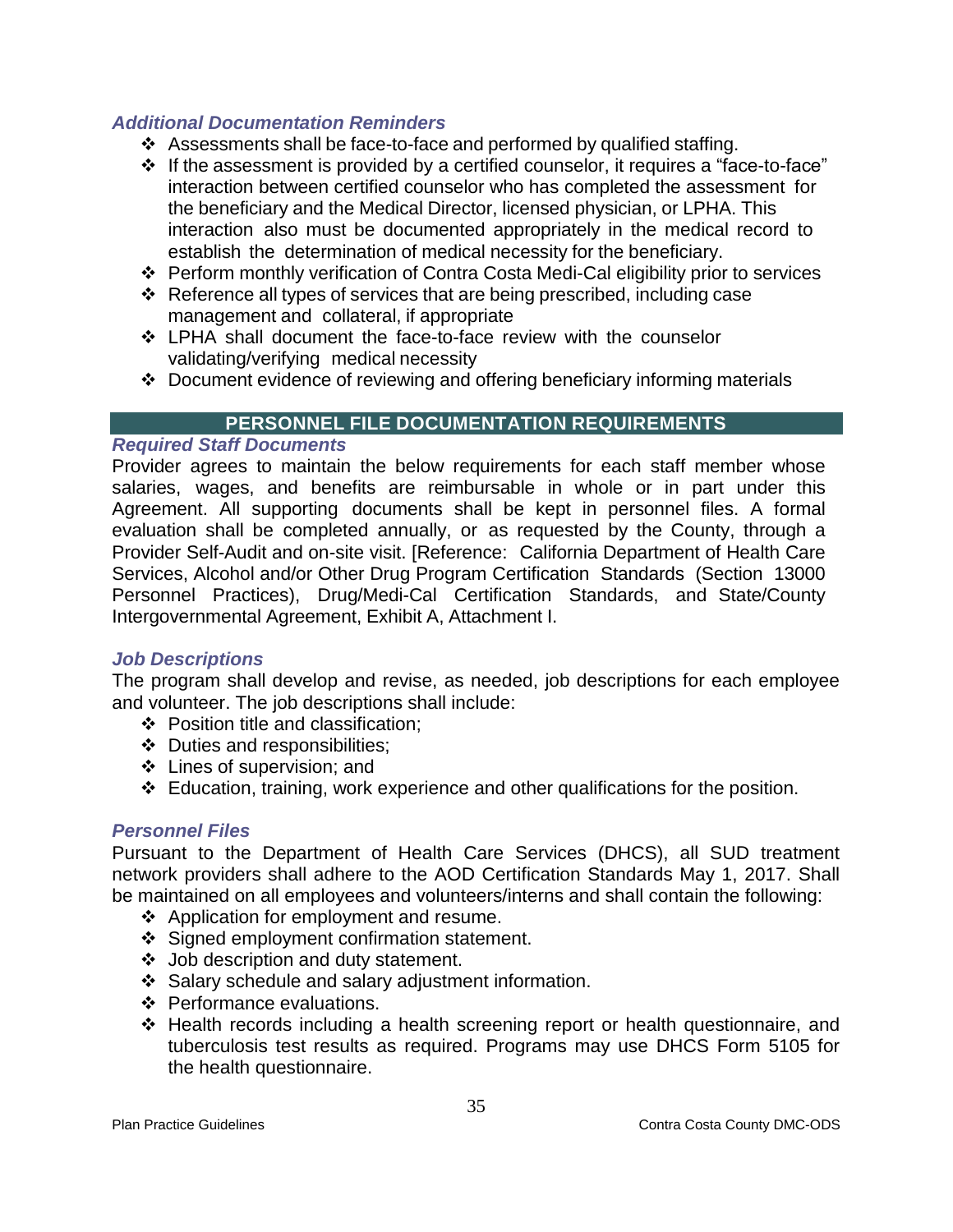- Other personnel actions (e.g., commendations, discipline, status change, employment incidents and/or injuries).
- Current licensure, registration, certification, or intern status.
- \* Proof of continuing education required by licensing or certifying agency and program
- Proof of EBP, CLAS, COD, Confidentiality, ASAM and other training as required by county Training Documentation **For more information about mandatory staff training, see** *Personnel—Continuing Education* **and** *Personal—Training Requirements.*
- \* Provider's Code of Conduct (signed), and for licensed, certified and registered staff a copy of the certifying body's code of conduct as well.

## <span id="page-36-0"></span>*Additional Documentation Requirements for SUD Medical Director*

Written roles and responsibilities and a code of conduct for the medical director shall be clearly documented, signed and dated by a provider representative and the physician.

#### *Program Code of Conduct*

SUD Programs must establish a written code of conduct that pertains to and is signed by staff, paid employees, and volunteers. Each program shall post the written program code of conduct in a public area that is available to beneficiaries and includes, at a minimum:

- $\cdot \cdot$  The use of alcohol and/or other drugs on the premises and when off the premises;
- ❖ Personal or business relationships with beneficiaries;
- $\div$  Prohibition of sexual contact with beneficiaries
- Sexual harassment;
- ❖ Unlawful discrimination;
- Conflict of interest;
- Confidentiality;
- Verbal, emotional, and physical abuse; and
- <span id="page-36-1"></span>Cooperate with complaint investigations

# **APPENDIX**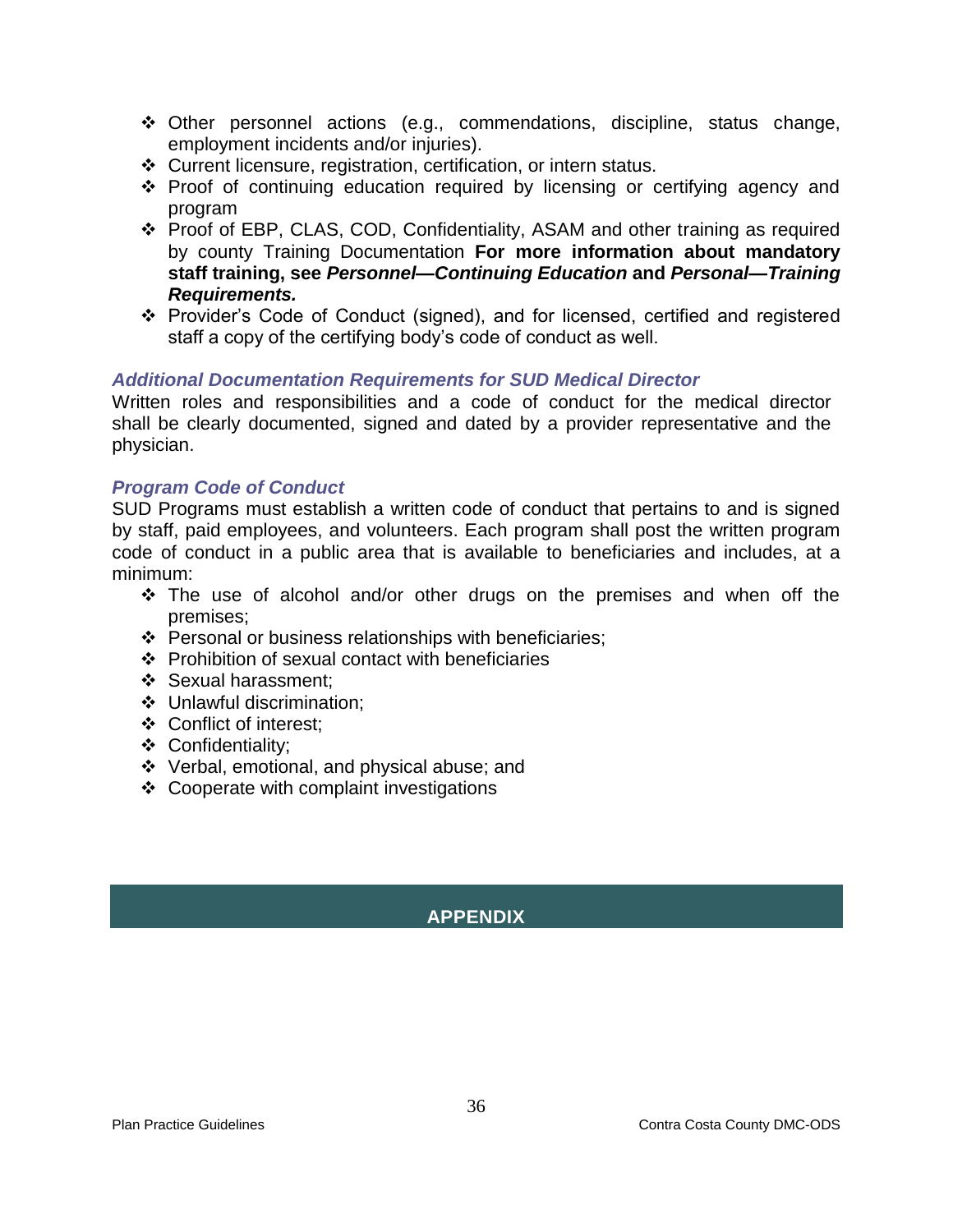<span id="page-37-0"></span>

| <b>APPENDIX I. STAFF SERVICE CATEGORIES</b>                                                                                                                                                                                                                                                                                                                                                                                                                                |                                 |                                         |                                |                                |
|----------------------------------------------------------------------------------------------------------------------------------------------------------------------------------------------------------------------------------------------------------------------------------------------------------------------------------------------------------------------------------------------------------------------------------------------------------------------------|---------------------------------|-----------------------------------------|--------------------------------|--------------------------------|
| Revised March 2018.                                                                                                                                                                                                                                                                                                                                                                                                                                                        | <b>LPHA</b><br><b>Physician</b> | <b>LPHA</b><br>Non-<br><b>Physician</b> | <b>AOD</b><br><b>Counselor</b> | <b>Peer</b><br><b>Provider</b> |
| <b>PHYSICIAN ONLY</b>                                                                                                                                                                                                                                                                                                                                                                                                                                                      |                                 |                                         |                                |                                |
| Physician-to-Physician Consultation<br>DMC physician consulting with<br>$\bullet$<br>addiction medicine physicians,<br>addiction psychiatrists or clinical<br>pharmacists (Note: Counties may<br>contract with one or more physicians<br>or pharmacists to provide<br>consultation services)                                                                                                                                                                               |                                 |                                         |                                |                                |
| NTP Medication Psychotherapy<br>Face-to-face discussion conducted<br>by the Medical Director of the NTP<br>on a one-on-one basis with patient                                                                                                                                                                                                                                                                                                                              |                                 |                                         |                                |                                |
| <b>LPHA (PHYSICIAN AND NON-</b><br><b>PHYSICIAN) ONLY</b>                                                                                                                                                                                                                                                                                                                                                                                                                  |                                 |                                         |                                |                                |
| Intake and Assessment<br>Determination of Medical Necessity                                                                                                                                                                                                                                                                                                                                                                                                                |                                 | ✓                                       |                                |                                |
| <b>Medication Services</b><br>Prescribe and Dispense Medication<br>by staff authorized to provide<br>services within their scope of<br>practice or licensure<br>Buprenorphine, naloxone and<br>disulfiram reimbursed for onsite<br>administration and dispensing at<br>NTP programs<br>Long-acting injectable naltrexone<br>reimbursed for onsite administration<br>Ordering, prescribing, administering,<br>and monitoring of medication<br>assisted treatment reimbursed |                                 |                                         |                                |                                |
| <b>LPHA + AOD COUNSELORS</b>                                                                                                                                                                                                                                                                                                                                                                                                                                               |                                 |                                         |                                |                                |
| Intake<br><b>Assessment of Treatment</b><br>$\bullet$<br>Development of Client Plan<br>Prepare individual treatment plans                                                                                                                                                                                                                                                                                                                                                  |                                 |                                         |                                |                                |
| Counseling<br>Individual<br>Group (min 2, max 12)                                                                                                                                                                                                                                                                                                                                                                                                                          |                                 |                                         |                                |                                |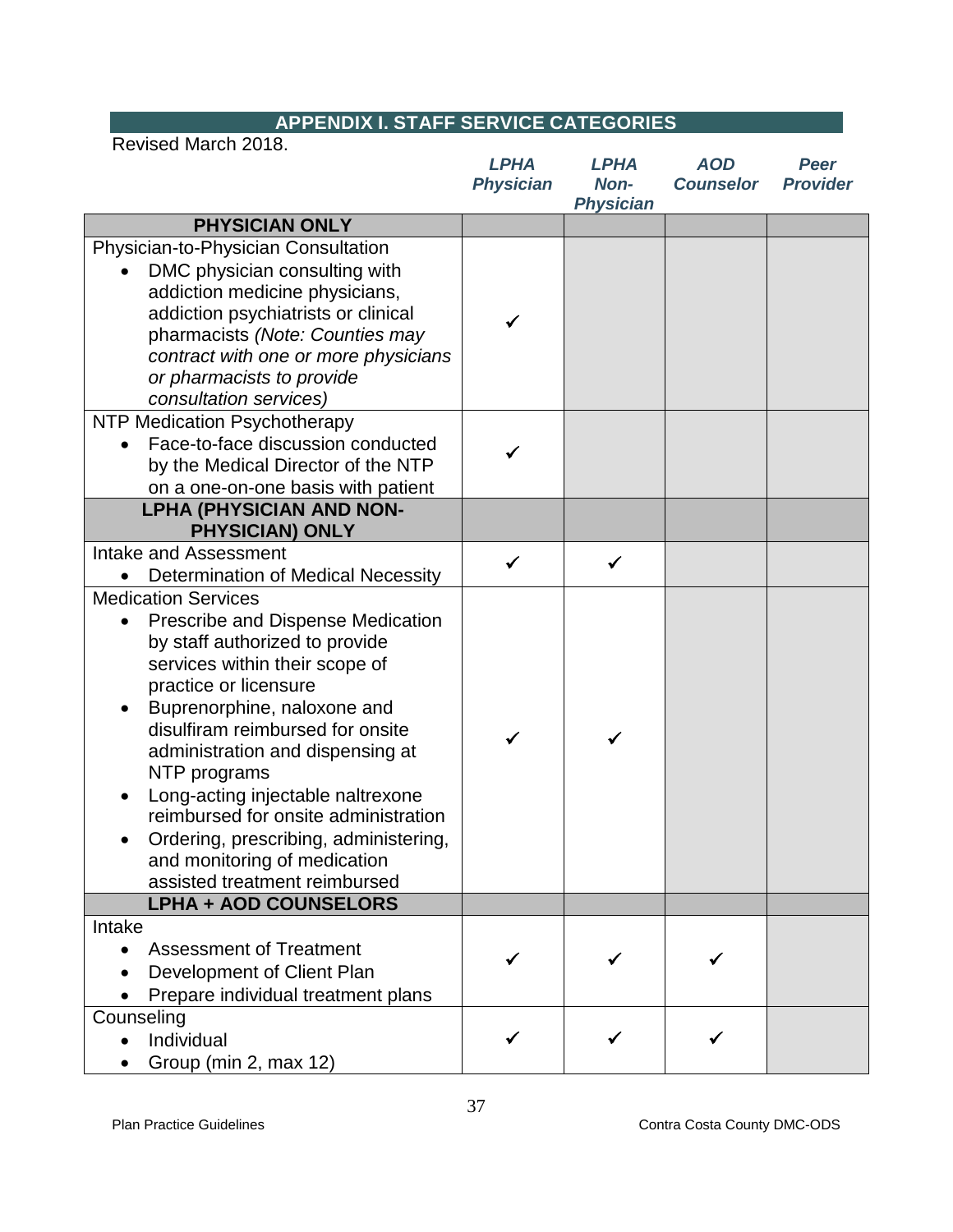| <b>Family Therapy</b><br>Incorporating family into treatment |  |   |  |
|--------------------------------------------------------------|--|---|--|
| process                                                      |  |   |  |
| <b>Patient Education</b>                                     |  |   |  |
| Research based education                                     |  |   |  |
| <b>Collateral Services</b>                                   |  |   |  |
| Sessions with therapists to support                          |  |   |  |
| treatment goals                                              |  |   |  |
| <b>Crisis Intervention Services</b>                          |  |   |  |
| Stabilization of beneficiary                                 |  |   |  |
| emergency situation                                          |  |   |  |
| Discharge / Referral Services                                |  |   |  |
| Prepare beneficiary for referral                             |  |   |  |
| Prepare beneficiary to return to                             |  |   |  |
| community                                                    |  |   |  |
| Link to community treatment                                  |  |   |  |
| <b>Withdrawal Management Services</b>                        |  | ✓ |  |
| Monitoring course of withdrawal                              |  |   |  |
| <b>Case Management Services</b>                              |  |   |  |
| Transferring patient to a higher or                          |  |   |  |
| lower level of care                                          |  |   |  |
| Development and periodic revision                            |  |   |  |
| of a client plan that includes services                      |  |   |  |
| Monitoring service delivery to ensure                        |  |   |  |
| beneficiary access to service and                            |  |   |  |
| the service delivery system                                  |  |   |  |
| Monitoring the beneficiary's progress                        |  |   |  |
| Patient advocacy, linkages to                                |  |   |  |
| physical and mental health care,                             |  |   |  |
| transportation and retention in                              |  |   |  |
| primary care services                                        |  |   |  |
| <b>Recovery Services</b>                                     |  |   |  |
| Recovery coaching, monitoring via                            |  |   |  |
| telephone and internet                                       |  |   |  |
| Providing linkages to life skills,                           |  |   |  |
| employment services, job training,                           |  |   |  |
| and education services                                       |  |   |  |
| Providing linkages to childcare,                             |  |   |  |
| parent education, child development                          |  |   |  |
| support services, family/marriage                            |  |   |  |
| education;                                                   |  |   |  |
| Providing linkages to self-help and                          |  |   |  |
| support, spiritual and faith-based                           |  |   |  |
| support                                                      |  |   |  |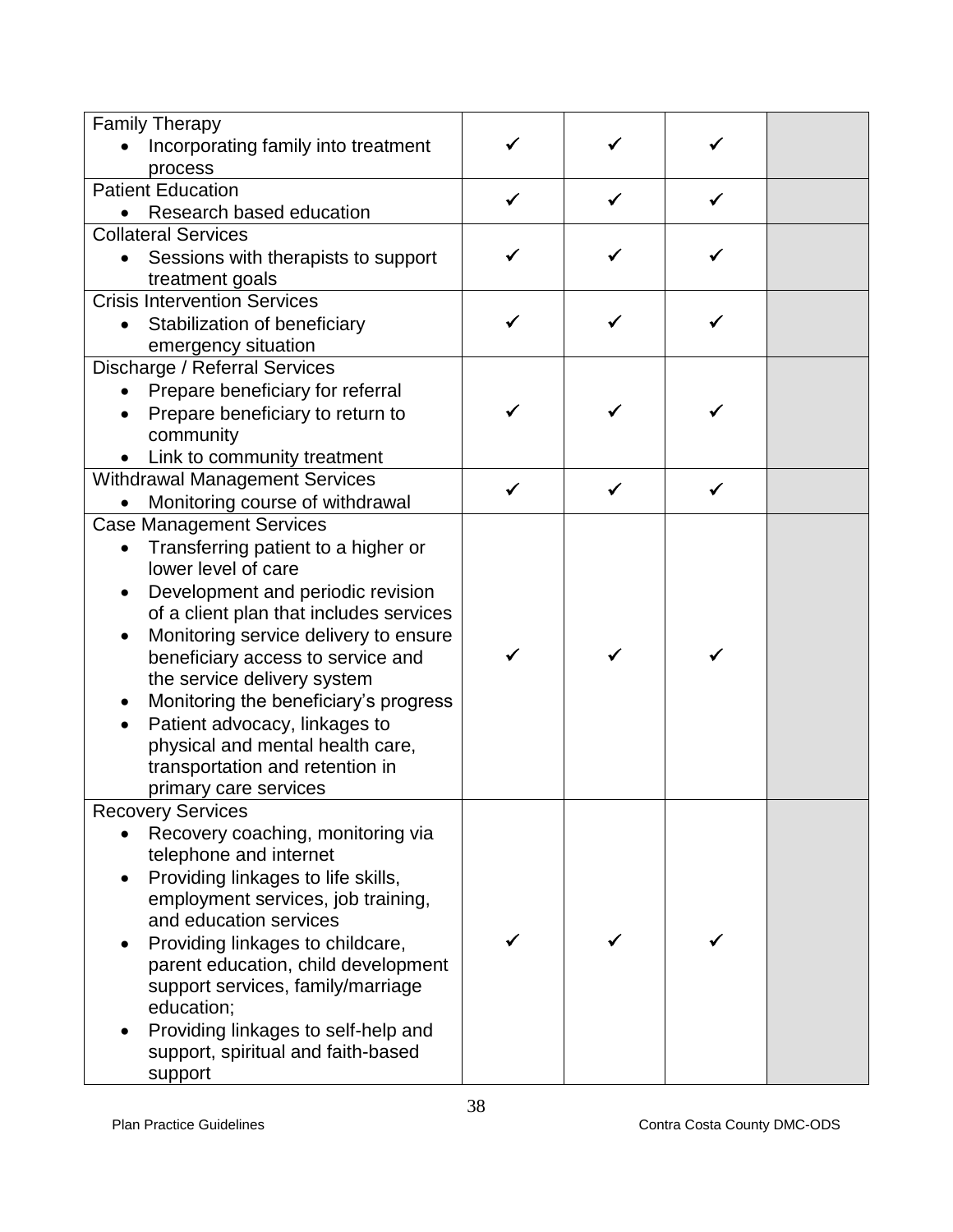| • Providing linkages to housing<br>assistance, transportation, case<br>management, individual services<br>coordination |  |  |
|------------------------------------------------------------------------------------------------------------------------|--|--|
| LPHA + AOD + PEER PROVIDERS                                                                                            |  |  |
| <b>Substance Abuse Assistance</b><br>Peer-to-peer services and relapse<br>$\bullet$<br>prevention                      |  |  |

# **APPENDIX II. FORMS REQUIRED DURING INTAKE**

- <span id="page-39-0"></span>❖ Intake Form
- Physical Exam or
- ❖ ASAM Assessment
- Opening Episode
- **❖** Registration
- ❖ Closing Episode

# **APPENDIX III. MEDI-CAL LIST OF DRUGS FOR SUD**

<span id="page-39-1"></span>From MHSUDS Information Notice No. 15-033. **For access to Information Notice No. 15-033, see** *Appendix VI—Relevant MHSUDS Information Notices.*

|                                                                     | <b>Carved</b><br>out from | <b>Need</b><br><b>Treatment</b> |                                                                                                                                                                                                                                        |
|---------------------------------------------------------------------|---------------------------|---------------------------------|----------------------------------------------------------------------------------------------------------------------------------------------------------------------------------------------------------------------------------------|
|                                                                     | <b>Managed</b>            | <b>Authorization</b>            |                                                                                                                                                                                                                                        |
| <b>Drug</b>                                                         | Care                      | <b>Request?</b>                 | <b>Coverage Restrictions/Utilization Controls</b>                                                                                                                                                                                      |
| Acamprosate                                                         | <b>Yes</b>                | <b>Yes</b>                      | Justification for use in lieu of formulary<br>alternative.                                                                                                                                                                             |
| Buprenorphine<br>Sublingual<br><b>Tablets</b>                       | <b>Yes</b>                | <b>No</b>                       | Limited to use for the treatment to opioid<br>addiction by physicians with a DATA 2000<br>waiver. Restricted to 120 dosage units and 30-<br>day supply per dispensing.                                                                 |
| Buprenorphine<br>/Naloxone<br>Sublingual<br><b>Tablets and Film</b> | <b>Yes</b>                | <b>No</b>                       | Limited to use for the treatment of opioid<br>addiction by physicians with a DATA 2000<br>waiver. Restricted to 120 dosage units and 30-<br>day supply per dispensing                                                                  |
| <b>Disulfiram</b>                                                   | <b>No</b>                 | <b>No</b>                       | None                                                                                                                                                                                                                                   |
| Naloxone                                                            | <b>Yes</b>                | <b>No</b>                       | None                                                                                                                                                                                                                                   |
| Atomizer for<br>Naloxone<br>Administration                          | <b>No</b>                 | Yes                             | TAR justifying the medical necessity for the<br>use of the non-FDA approved route of<br>administration                                                                                                                                 |
| Naltrexone<br>Tablets                                               | <b>Yes</b>                | <b>No</b>                       | Restricted to treatment of alcohol dependence<br>and prevention of relapse in opioid dependent<br>patients, for use only by prescribers trained in<br>substance use disorder treatment, limit of 100<br>tablets and 3 fills in 75 days |
| Naltrexone Long<br>Acting Injection                                 | <b>Yes</b>                | <b>Yes</b>                      | <b>Medical Claim:</b> An approved Treatment<br>Authorization Request (TAR) is required for                                                                                                                                             |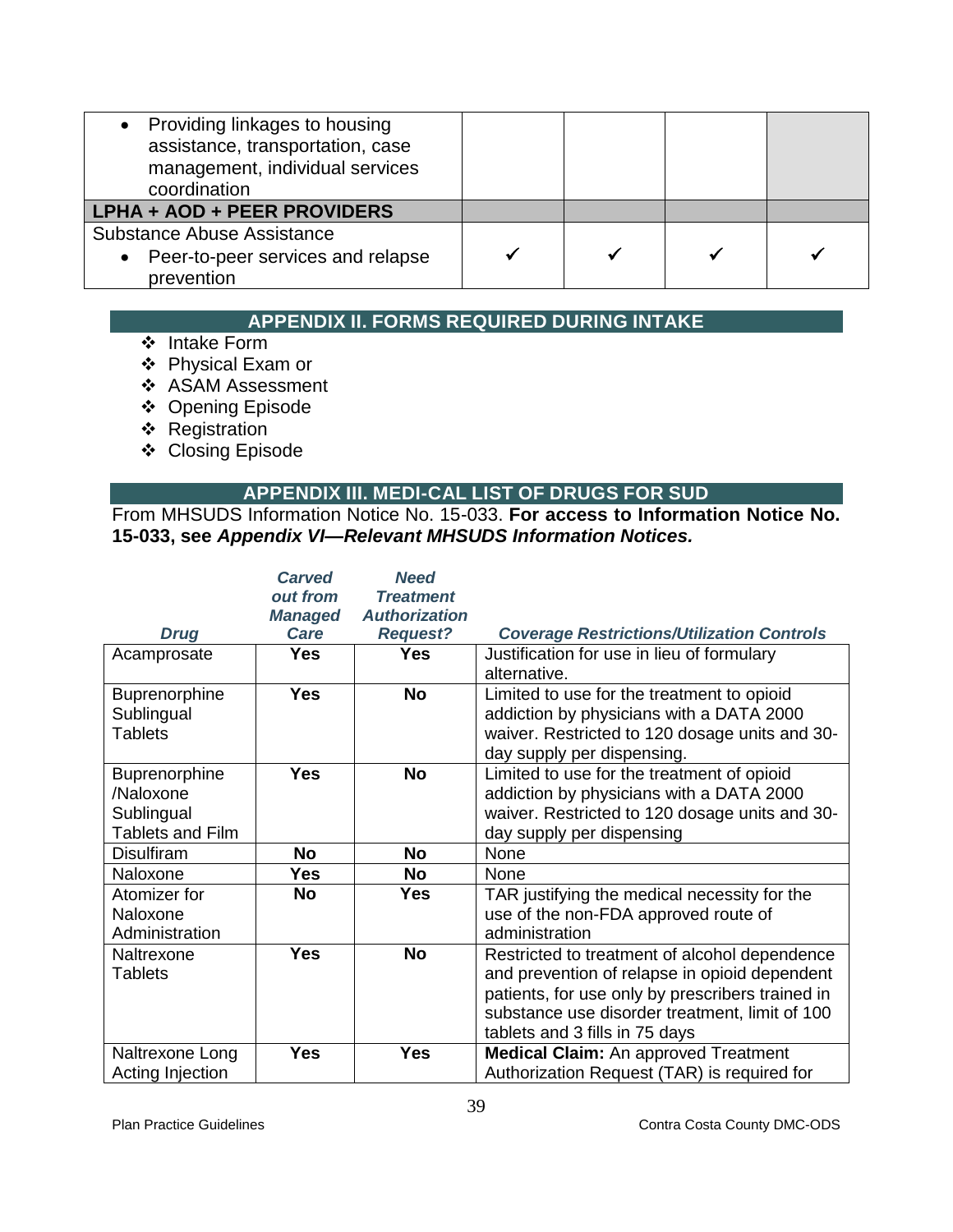| reimbursement. The treating physicians should<br>be experienced in treating addiction, certified<br>by ASAM, or a psychiatrist through Drug Medi-<br>Cal program. The TAR must document that<br>the patient is being treated for alcohol<br>dependence or for the prevention of relapse to<br>opioid dependence.                                                                                                                                                                       |
|----------------------------------------------------------------------------------------------------------------------------------------------------------------------------------------------------------------------------------------------------------------------------------------------------------------------------------------------------------------------------------------------------------------------------------------------------------------------------------------|
| <b>Pharmacy Claims: Available with an</b><br>approved TAR for Medi-Cal beneficiaries<br>meeting both of the following criteria: 1)<br>Charged with, or convicted of, a felony or<br>misdemeanor; and 2) Monitored for<br>compliance with terms and conditions of<br>county of state supervision (including but not<br>limited to probation, parole, 1210 PC,<br>mandatory supervision, post-release<br>community supervision, pretrial release),<br>including substance use monitoring |

# **APPENDIX IV. ASAM LEVELS OF CARE**

#### <span id="page-40-1"></span><span id="page-40-0"></span>*Level 0.5 (Early Intervention)*

Assessment and education for at-risk individuals who do not meet diagnostic criteria for SUD. Conducted SBIRT Providers in all health care settings, DHCS Licensed DUI Providers, primary prevention in school based programs at Middle Schools and in the community

## <span id="page-40-2"></span>*Level 1.0 (Outpatient Treatment)*

Less than 9 hours of service/week (adults); less than 6 hours/week (adolescents) for recovery or motivational enhancement therapies/strategies. Services are designed to treat individuals who present the stability and ability to participate in low intensity professionally directed SUD treatment. Individuals, who are employed, have a stable recovery environment and are able to self-manage their condition with a variety of coping skills. Treatment will address lifestyles, attitudes and behaviors that can prevent achievement of treatment goals. Level 1 is also appropriate for beneficiaries who are ambivalent and not ready to commit to a full recovery program.

## <span id="page-40-3"></span>*Level 2.1 (Intensive Outpatient Treatment)*

9 or more hours of service/week for adults, and 6 or more hours/week for adolescents to treat multidimensional instability for beneficiaries with instabilities and complicating factors which require high intensity, professionally structured treatment. Intensive outpatient can be provided during the day, evenings, weekends or on weekdays. IOT is designed to treat consumers who have more complex con-occurring mental and SUDs.

<span id="page-40-4"></span>*Level 3.1 (Clinically Managed Low-Intensity Residential Services)* 24-hour structure with available trained personnel; at least 20 hours of clinical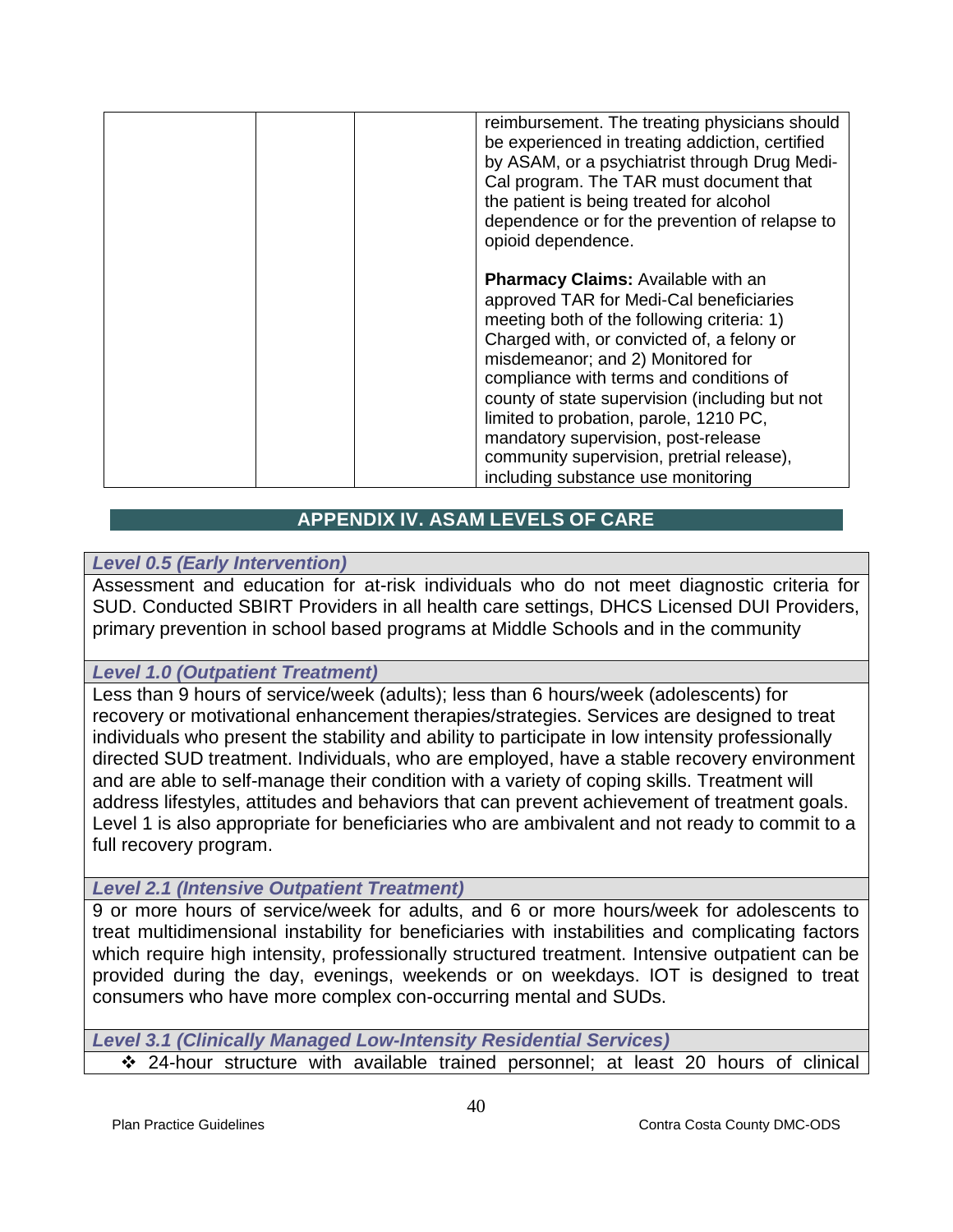service/week. At least 5 hours/week are directed to stabilize the beneficiary's symptoms. Facilities are short-term when determined medically necessary by an LPHA and in accordance with an individualized treatment plan. The provider must receive prior authorization for residential services before admission.

- Residential services are provided to men, non-perinatal women, perinatal and adolescents. Each beneficiary lives in the premises and shall be supported in their efforts to restore, maintain, and apply interpersonal and independent living skills and access to community support systems.
- \* Providers and residents work collaboratively to define barriers, set priorities, establish goals, create individualized treatment plans, and solve problems. Goals include sustaining abstinence, preparing for relapse triggers, improving personal health and social functioning, and engaging in continuing care.
- Adults 21 and over, may receive up to two continuous short-term residential treatment episodes within a 365- day period. A short-term residential episode is defined as one (1) residential stay in a DHCS licensed facility for a maximum of ninety (90) days per 365-day period. Adults may receive one (1) 30 days extension, if medically necessary per 365 day period.
- AB109 (and criminal justice involved) or SAMHWorks beneficiaries in need of a longer stay and who meet medical necessity, AB109 funds can alternatively be used to support the unique needs of this population in order to receive a longer stay in residential treatment.
- Drug screening and monitoring of medication adherence shall be utilized in a therapeutic manner.
- Counseling and clinical monitoring are design to support involvement in productive daily activities

# <span id="page-41-0"></span>*Level 3.2 (Residential/Inpatient Withdrawal Management)*

Moderate withdrawal, but needs 24-hour support to complete withdrawal management and increase likelihood of continuing treatment or recovery. Up to 5 days. Clinically managed Residential (sometimes referred to as "Social Model setting" is an organized service that may be delivered by a trained staff member who provides 24-hour supervision, observation, and support for beneficiaries who are intoxicated or experiencing withdrawal. This level is characterized by its emphasis on peer an social support rather than medical and nursing care. This level provides care for consumers whose intoxication/withdrawal signs and symptoms are sufficiently severe to require 24-hour structure and support. Providers will ensure the following services are available:

- The clinical components of Level 3.2 WM include all necessary services for assessment and medication or not-medication withdrawal management
- Clinical support, best-practices therapies, and education designed to enhance the consumer's health education and understanding of addiction
- Daily assessment of progress notes through withdrawal management
- $\div$  Services to families and significant others
- ❖ Referral for ongoing support or transfer planning

Counselors at Withdrawal Management programs shall assist the beneficiary as soon as she/he is stable to call the Behavioral Health Access Line for a transfer into the appropriate level of care.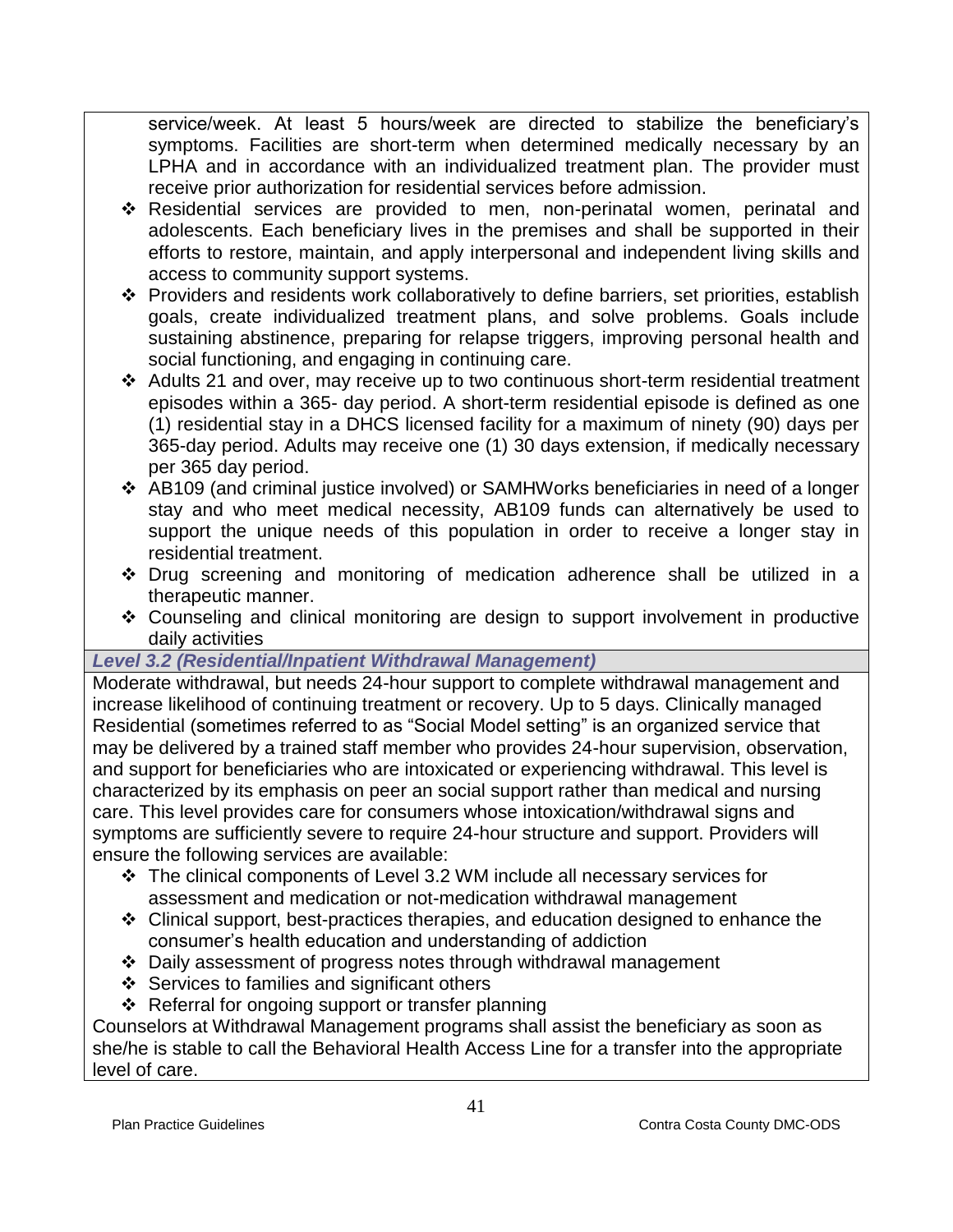# **APPENDIX V. IMPORTANT LINKS/DOCUMENTS**

<span id="page-42-1"></span><span id="page-42-0"></span>*Alcohol And/Or Other Drug Program Certification Standards*

◆ [https://www.dhcs.ca.gov/Documents/DHCS\\_AOD\\_Certification\\_Standards.pdf](https://www.dhcs.ca.gov/Documents/DHCS_AOD_Certification_Standards.pdf)

# <span id="page-42-2"></span>*ASAM Assessments*

<https://www.asam.org/resources/the-asam-criteria/about>

# <span id="page-42-3"></span>*California Board of Behavioral Sciences*

**❖** [http://www.bbs.ca.gov](http://www.bbs.ca.gov/)

# <span id="page-42-4"></span>*California Board of Psychology*

◆ [http://www.psychology.ca.gov](http://www.psychology.ca.gov/)

# <span id="page-42-5"></span>*Contra Costa Perinatal Guidelines*

<https://cchealth.org/perinatal/>

# <span id="page-42-6"></span>*California Friday Night Live*

- **Standards of Practice** [http://www.fridaynightlive.org/wpcontent/uploads/2012/06/SOPs\\_revised\\_2012.pdf](http://www.fridaynightlive.org/wp-content/uploads/2012/06/SOPs_revised_2012.pdf)
- **Operating Principles**  <http://fridaynightlive.org/wp-content/uploads/2012/06/Operating-Principles.pdf>
- **Core Components**  <http://www.fridaynightlive.org/wp-content/uploads/2012/06/Core-Components.pdf>

# <span id="page-42-7"></span>*DMC-ODS Intergovernmental Agreement*

[https://www.dhcs.ca.gov/provgovpart/Documents/Contra%20Costa\\_ODS\\_Contract.pdf](https://www.dhcs.ca.gov/provgovpart/Documents/Contra%20Costa_ODS_Contract.pdf)

# <span id="page-42-8"></span>*Drug Medi-Cal Billing Manual*

 [https://www.dhcs.ca.gov/formsandpubs/Documents/DMC\\_Billing\\_Manual\\_2017-](https://www.dhcs.ca.gov/formsandpubs/Documents/DMC_Billing_Manual_2017-Final.pdf) [Final.pdf](https://www.dhcs.ca.gov/formsandpubs/Documents/DMC_Billing_Manual_2017-Final.pdf)

# <span id="page-42-9"></span>*Medicaid Managed Care Final Rule—Network Adequacy Standards*

<https://www.dhcs.ca.gov/formsandpubs/Documents/FinalRuleNAFinalProposal.pdf>

## <span id="page-42-10"></span>*Notice Regarding Naltrexone Expansion to Pharmacy Benefit*

*[Medi-Cal NewsFlash: Naltrexone Expanded to Full-Scope Pharmacy Benefit](http://files.medi-cal.ca.gov/pubsdoco/newsroom/newsroom_26466.asp)*

# <span id="page-42-11"></span>*Perinatal Network Guidelines*

<http://www.dhcs.ca.gov/services/adp/Documents/PSNG%20FY%202016-17.pdf>

# <span id="page-42-12"></span>*Program Eligibility and the Drug Medi-Cal Organized Delivery System FAQs*

 **September 2018**  [https://www.dhcs.ca.gov/provgovpart/Documents/DMC-](https://www.dhcs.ca.gov/provgovpart/Documents/DMC-ODS_Program_Eligibility_Criteria_FAQ.pdf)[ODS\\_Program\\_Eligibility\\_Criteria\\_FAQ.pdf](https://www.dhcs.ca.gov/provgovpart/Documents/DMC-ODS_Program_Eligibility_Criteria_FAQ.pdf)